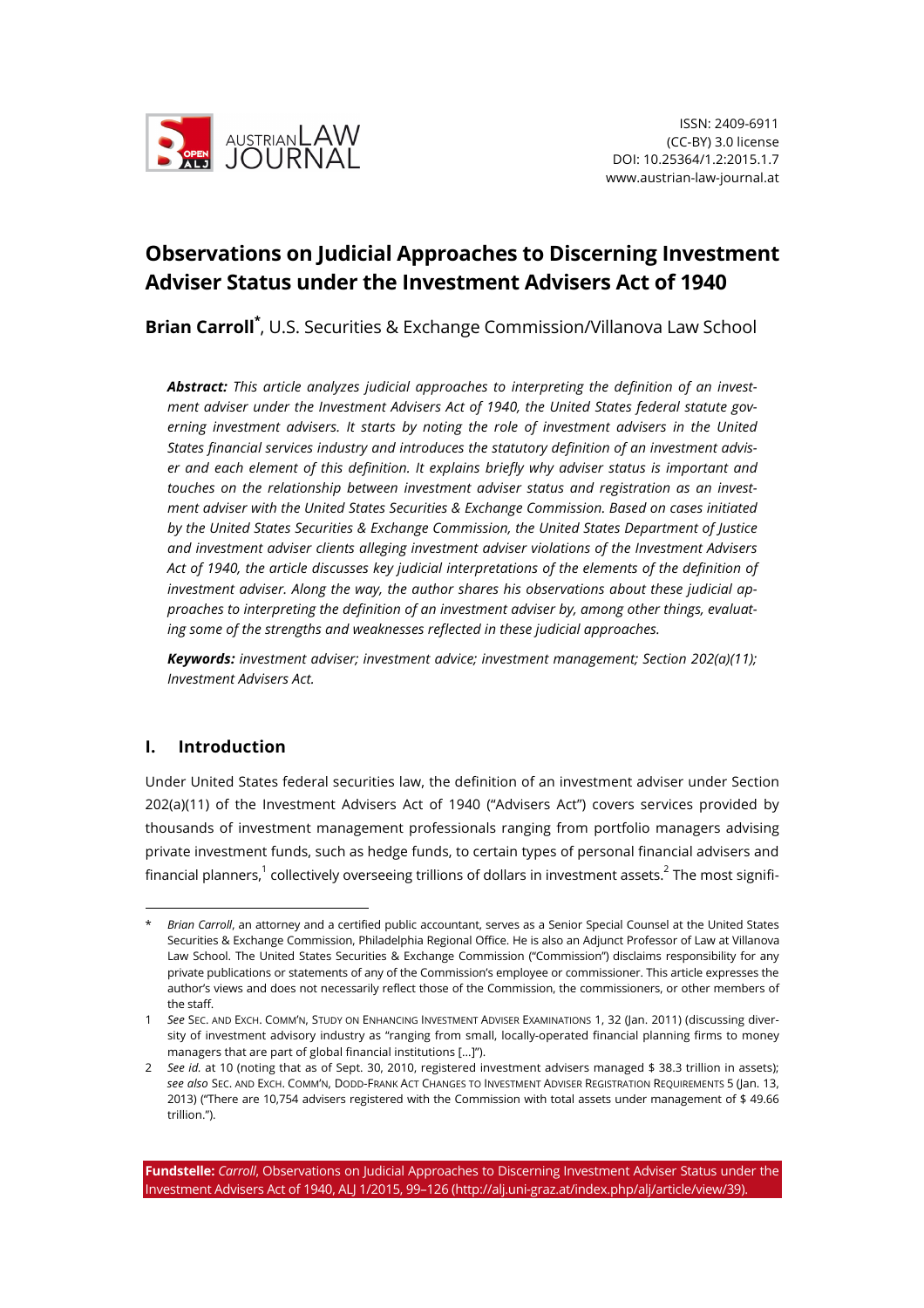cant part of Section § 202(a)(11) defines an investment adviser as one who "for compensation, engages in the business of advising others [...] as to the value of securities or as to the advisability of investing in, purchasing, or selling securities [...]."<sup>3</sup> While much of the work of these and other financial professionals falls clearly under this definition, investment adviser status is not always obvious, particularly when dealing with newly created financial services and products.

This article examines how courts approach the elements of this definition and some of the challenges they face. It starts by noting briefly why investment adviser status is important. It then reviews the complete statutory definition of an investment adviser and touches on the relationship between investment adviser status and investment adviser registration with the U.S. Securities & Exchange Commission ("Commission"), a federal agency charged with administering the Advisers Act. Next, the article identifies the types of cases that may implicate this definition. Finally, it outlines key judicial approaches to interpreting this definition while sharing some observations about these approaches.

### **II. Investment Adviser: Definition, Exceptions and an Exemption**

Investment adviser status is important because it carries with it certain responsibilities and opportunities. At the very least, an adviser that meets this definition owes a fiduciary duty to its clients<sup>4</sup> and is subject to the Commission's authority to investigate and prosecute in civil proceedings investment adviser fraud under provisions of § 206,<sup>5</sup> regardless of whether or not an investment adviser is required to register with the Commission.<sup>6</sup> Similarly, an investment adviser is designated by law as a potential whistleblower target under § 21 $F<sup>7</sup>$  of the Securities Exchange Act of 1934 ("Exchange Act").<sup>8</sup> On the other hand, registered investment advisers may participate as a

<sup>3</sup> Investment Advisers Act of 1940 ("Advisers Act"), § 202(a)(11), 15 U.S.C. § 80b-2(a)(11) (1940). Hereafter references to sections of Advisers Act and rules promulgated thereunder will not be identified as part of the Advisers Act, but simply by section number and rule number.

<sup>4</sup> Sec. & Exch. Comm'n v. Capital Gains Research Bureau, Inc., 375 U.S. 180, 191 (1963) (citations omitted) ("The Investment Advisers Act of 1940 thus reflects a congressional recognition of the delicate fiduciary nature of an investment advisory relationship."); Santa Fe Indus., Inc. v. Green, 430 U.S. 462, 472 n.11 (1977) ("[…] Congress intended the Investment Advisers Act to establish federal fiduciary standards for investment advisers." (citations omitted); Transamerica Mortg. Advisors, Inc. v. Lewis, 444 U.S. 11, 17 (1979) ("[T]he [Advisers] Act's legislative history leaves no doubt that Congress intended to impose enforceable fiduciary obligations.").

<sup>5</sup> *See* § 206(1)-(2), Prohibited Transactions by Investment Advisers, 15 U.S.C. § 80b-6(1-2), ("It shall be unlawful for any investment adviser, by use of the mails or any means or instrumentality of interstate commerce, directly or indirectly – (1) to employ any device, scheme, or artifice to defraud any client or prospective client; (2) to engage in any transaction, practice, or course of business which operates as a fraud or deceit upon any client or prospective client […].").

<sup>6</sup> *See* § 206, Prohibited Transactions by Investment Advisers, 15 U.S.C. § 80b-6; Transamerica Mortgage Advisors, Inc. v. Lewis, 444 U.S. 11, 17 n.6 (1979) (When amending Section 206 by adding Section 206(4), "[…] Congress also extended the provision of § 206 to all investment advisers, whether or not such advisers were required to register under § 203 of the [Advisers] Act, 15 U.S.C. § 80b-3. 74 Stat. 887."); *see also* "Investment Adviser Status and Investment Adviser Registration with the Commission" in this article.

<sup>7</sup> § 21F Securities Exchange Act of 1934 ("Exchange Act"), Securities Whistleblower Incentives and Protection, 15 U.S.C. § 78u-6*; see* Securities Whistleblower Incentives and Protections, Securities Exchange Act Release No. 64545 (May 25, 2011) 3, 76 FR 34300 (June 13, 2011) (adopting rule release) ("Section 21F directs that the Commission pay awards, subject to certain limitations and conditions, to whistleblowers who voluntarily provide the Commission with original information about a violation of the securities laws that leads to the successful enforcement of an action brought by the Commission that results in monetary sanctions exceeding \$ 1,000,000."); *see also* Exchange Act § 3(a)(47), 15 U.S.C. 78c(47) ("The term 'securities laws' means [...] the Investment Advisers Act of 1940 [...].").

<sup>8</sup> 15 U.S.C. § 78a et seq.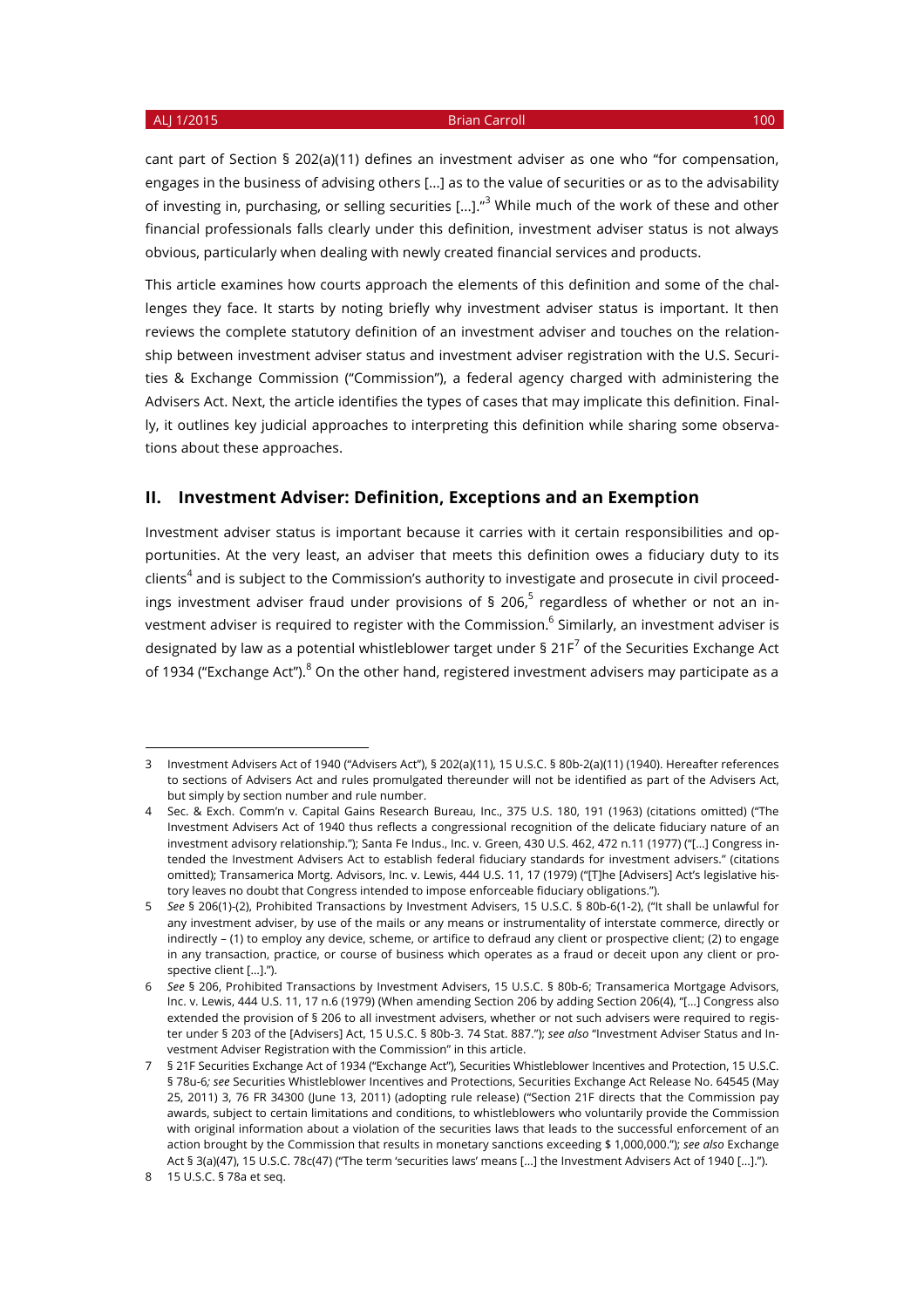qualified institutional buyer in the private resale of certain securities pursuant to Rule 144A<sup>9</sup> of the Securities Act of 1933 ("Securities Act").<sup>10</sup> Under United States federal securities laws, other consequences flow from investment adviser status.<sup>11</sup>

Section 202(a)(11) defines an investment adviser and provides eight exceptions<sup>12</sup> to this definition. Section 202(a)(11), in its complete form, defines an investment adviser as "any person who, for compensation, engages in the business of advising others, either directly or through publications or writings, as to the value of securities or as to the advisability of investing in, purchasing, or selling securities, or who, for compensation and as a part of a regular business, issues or promulgates analyses or reports concerning securities."<sup>13</sup> Some of the terms appearing in this definition are defined further by the Advisers Act.<sup>14</sup>

By parsing the language of § 202(a)(11), three categories of investment adviser emerge. The first category, which was identified at the beginning of this article, covers persons who are engaged in the business of providing advice to others on investment in or the value of securities for compensation. Those meeting this definitional language are referred to in this article simply as investment advisers. The second category of investment adviser covers persons who provide investment advice through publications or writings, and are referred to in this article as "Publication Advisers."<sup>15</sup> The third category includes those who, for compensation, are in the regular business of issuing analyses or reports on securities, and are referred to as "Report

<sup>9</sup> *See* Securities Act of 1933 ("Securities Act") § 5(d), 15 U.S.C. § 77e(d); Securities Act Rule 144A, Private Resale of Securities to Institutions, 17 C.F.R. § 144A (defining a qualified institutional buyer as "[a]ny investment adviser registered under the Investment Advisers Act."); *see also* Eliminating the Prohibition Against General Solicitation and General Advertising in Rule 506 and Rule 144A Offerings, Investment Advisers Act Release No. 3524 (July 10, 2013) 3, 78 FR 44771 (July 24, 2013) (adopting rule release) (footnote omitted) ("The term 'Rule 144A offering' in this release refers to a primary offering of securities by an issuer to one or more financial intermediaries – commonly known as the 'initial purchasers' – in a transaction that is exempt from registration pursuant to § 4(a)(2) or Regulation S under the Securities Act, followed by the resale of those securities by the initial purchasers to QIBs [qualified institutional buyers] in reliance on Rule 144A.").

<sup>10</sup> 15 U.S.C. § 77a et seq.

<sup>11</sup> *See*, *e.g.*, Selective Disclosure and Insider Trading, Exchange Act Release No. 43154 (Aug. 15, 2000) 1, 65 FR 56,716 (Aug. 24, 2000) (adopting rule release) ("Regulation FD (Fair Disclosure) is a new issuer disclosure rule that addresses selective disclosure. The regulation provides that when an issuer, or person acting on its behalf, discloses material nonpublic information to certain enumerated persons (in general, securities market professionals and holders of the issuer's securities who may well trade on the basis of the information), it must make public disclosure of that information."); Regulation FD, 17 C.F.R. § 243.100(b)(1)(iii) (identifying investment advisers as defined under § 202(a)(11) as a member of a class of recipients of material nonpublic information triggering public disclosure of that information).

<sup>12</sup> Section 202(a)(11)(A)-(G), 15 U.S.C. § 80b-2(a)(11)(A)-(G). In addition to these exclusions under § 202(a)(11), § 202(b), 15 U.S.C. § 80b-2(b), excludes the application of the Advisers Act to certain federal and state government agencies, instrumentalities and officers. *See* Sec. & Exch. Comm'n v. DiBella, 587 F.3d 553, 567-568 (2d Cir. 2009) (interpreting § 202(b)).

<sup>13</sup> Section 202(a)(11), 15 U.S.C. § 80b-2(a)(11); *see also* Exchange Act § 3(a)(2), 15 U.S.C. § 78c(2) (definition of investment adviser identical to definition of investment adviser under § 202(a)(11)). *But see* § 2(a)(20) Investment Company Act of 1940 ("Investment Company Act"), 15 U.S.C. § 80a-2(a)(20) (definition of investment adviser different than § 202(a)(11) definition). *See* U.S. Sec. & Exch. Comm'n Investment Management Staff Issue of Interest, "Persons Who Provide Advice Solely Regarding Matters Not Concerning Securities," 4 (comparing Advisers Act § 202(a)(11) (definition of investment adviser) with Investment Company Act § 2(a)(20) (definition of investment adviser)).

<sup>14</sup> *See*, *e.g.*, § 202(a)(5), 15 U.S.C. § 80b-2(a)(5) (defining "company"); § 202(a)(16), 15 U.S.C. § 80b-2(a)(16) (defining "person").

<sup>15</sup> For a discussion of what is referred to in this article as a "Publication Adviser," *see* Lowe v. Sec. & Exch. Comm'n, 472 U.S. 181 (1985) (application of § 202 (a)(11) to an investment adviser who publishes a newsletter offering impersonal investment advice).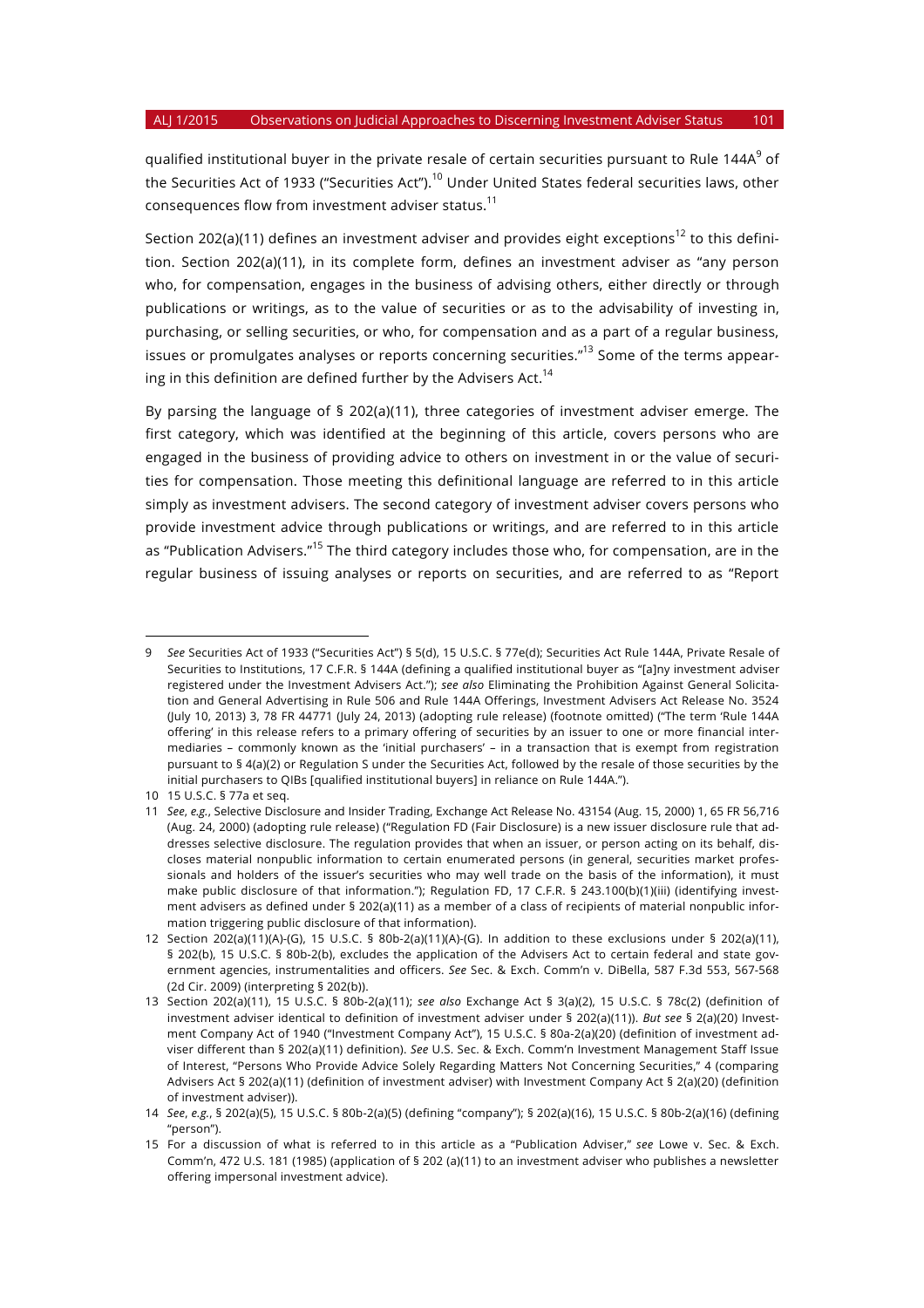#### ALJ 1/2015 **Brian Carroll 102** Brian Carroll 102 and 102 and 102 and 102 and 102 and 102 and 102 and 102 and 102

Advisers."<sup>16</sup> Although this article focuses on discerning investment adviser status under the first category of investment adviser, Publication Advisers and Report Advisers marginally come into play when discussing investment adviser status.

This definition of an investment adviser is limited by eight exceptions under § 202(a)(11)(A)-(G).<sup>17</sup> Only those exceptions that add significantly to our discussion of investment adviser status are noted. Two categories of exceptions stand out. First, there are two "solely incidental" exceptions, which play a recurring role. Section 202(a)(11)(B) excepts from the definition of an investment adviser lawyers, accountants, engineers and teachers who perform investment adviser services that are "solely incidental" to their professional practice.<sup>18</sup> Similarly, § 202(a)(11)(C) excepts a broker or dealer if it performs investment adviser services that are "solely incidental" to their broker or dealer business and does not receive any "special compensation" for these investment adviser services.<sup>19</sup> The second exception category authorizes the Commission to create exceptions. Under § 202(a)(11)(H), the Commission is authorized to promulgate rules and regulations or issue orders excluding from the definition of an investment adviser "other persons not within the intent"<sup>20</sup> of the § 202(a)(11).

<sup>16</sup> *For examples* of what is referred to in this article as a "Report Adviser," *see*, *e.g.*, Abrahamson v. Fleschner, 568 F.2d 860, 862, *cert. denied*, 436 U.S. 905 (1978) (interpreting the application of § 202(a)(11) to investment adviser that, *inter alia*, issued reports); Sec. & Exch. Comm'n v. Saltzman, 127 F. Supp. 2d 660 (E.D. Pa. 2000) (same); Sec. & Exch. Comm'n v. Smith, 1995 U.S. Dist. LEXIS 22352 (E.D. Mich. Jan. 6, 1995) (same). *But see* Pozez v. Ethanol Capital Management, LLC, 2009 WL 2176574 (D. Arz. 2009) (reports did not adequately concern securities).

<sup>17</sup> *See* § 202(a)(11)(A-G). In summary and without noting limitations, these exceptions generally cover certain (A) banks and bank holding companies unless it provides as defined under the Bank Holding Company Act of 1956; (B) professional offering investment advice that is "solely incidental" to their professional services; (C) broker and dealers offering investment adviser this is "solely incidental" to brokerage services and without receiving special compensation for the investment advice; (D) certain "bona fide" newspapers and other types of publications; (E) persons advising exclusively on securities designated by the Secretary of the Treasury pursuant to § 3(a)(12) of the Securities Exchange Act; (F) nationally recognized statistical rating organization, as defined under § 3(a)(62) of the Securities Exchange Act; (G) advisers offering family office services, as defined by the Commission; and (H) advisers excluded by Commission rule, regulation or order. Except as noted in the article text, discussions of these exceptions are beyond the scope of this article.

<sup>18</sup> *See* § 202(a)(11)(B), 15 U.S.C. § 80b-2(a)(11)(B); Crabtree Invs., Inc. v. Aztec Enters., Inc., 479 F. Supp. 448, 450 (M.D. La. 1979) (investment advice provided by certified public accountant "incidental"); S & D Trading Academy, LLC v. AAFIS, Inc., 2008 WL 2325167 (S.D. Tex. 2008) (discussing teacher exception to definition of investment adviser under Texas Securities Act, the language of which is identical to § 202(a)(11)(B)). *See generally* Brian Carroll, *SEC Jurisdiction over Investment Advice*, 192 J. ACCOUNTANCY, Aug. 2001, at 32.

<sup>19</sup> *See* § 202(a)(11)(C), 15 U.S.C. § 80b-2(a)(11)(C); Thomas v. Metro. Life Ins. Co., 631 F.3d 1153 (10th Cir. 2011) (analysis of "solely incidental" and "special compensation" language of § 202(a)(11)(C)); Fin. Planning Ass'n v. Sec. & Exch. Comm'n, 482 F.3d 481 (D.C. Cir. 2007) (vacating Commission rule, Certain Broker-Dealers Deemed Not to be Investment Advisers, 70 Fed. Reg. 20,424 (Apr. 19, 2005), permitting broker-dealer to receive special compensation for investment advice but still maintain exemption from definition of investment adviser); *see also* Sec & Exch. Comm'n v. Kenton Capital, Ltd., 69 F. Supp. 2d 1 (D.D.C. 1998) (broker-dealer received special compensation for providing non-incidental investment advice); Sec. & Exch. Comm'n v. Rauscher Pierce, Refsnes, Inc., 17 F. Supp. 2d 985 (D. Ariz. 1998) (broker-dealer investment advice not "solely incidental"); Polera v. Altorfer, Podesta, Woolard and Co., 503 F. Supp. 116 (N.D. Ill. 1980) (broker-dealer investment advice "solely incidental").

<sup>20</sup> Section 202(a)(11)(H), 15 U.S.C. § 80b-2(a)(11)(H). *See* Atwater v. Nat'l Football League Players Ass'n, 2007 WL 1020848 (N.D. Ga. 2007). (Commission exemption under § 202(a)(11)(H), formerly § 202(a)(11)(G), noted).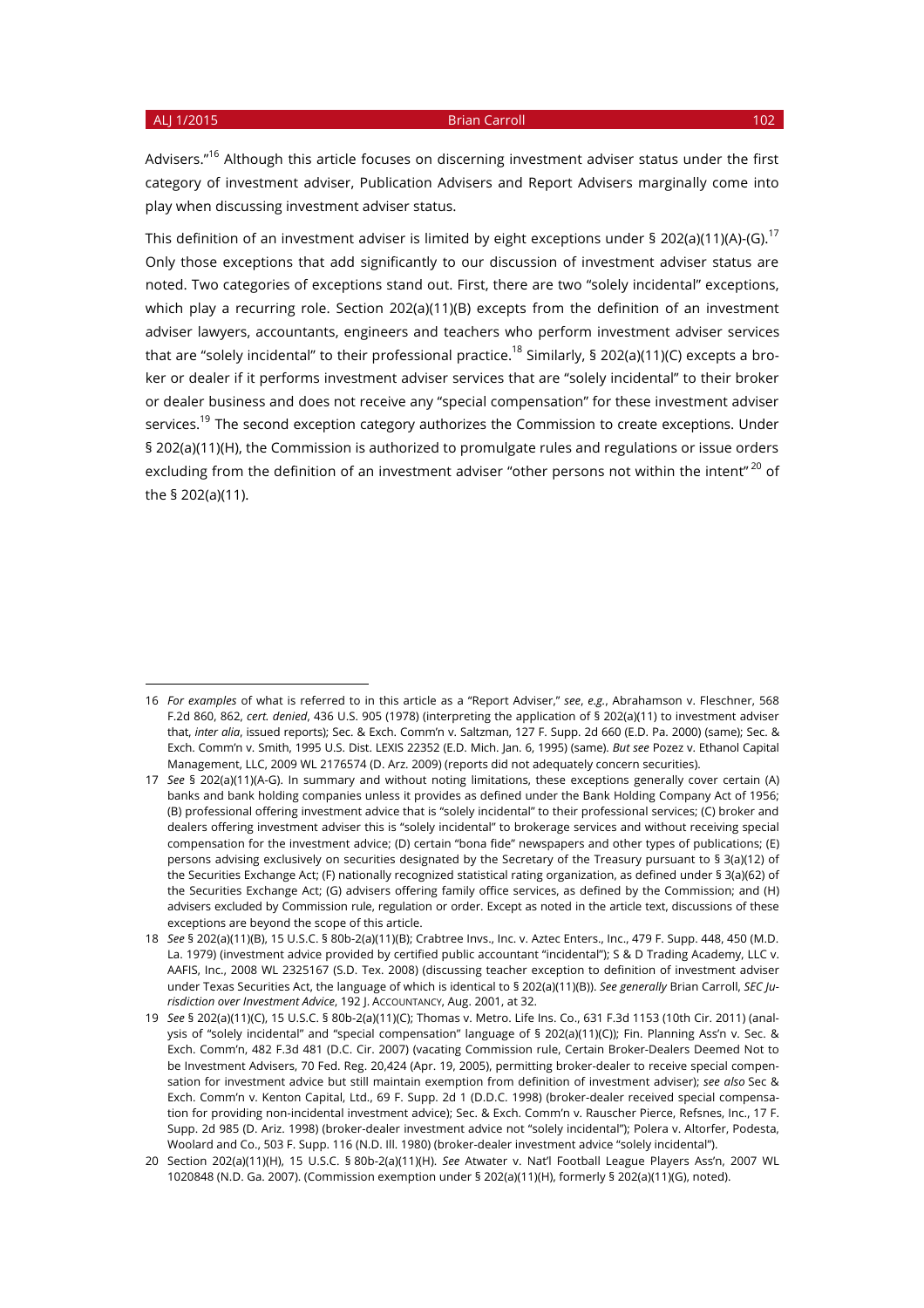## **III. Investment Adviser Status and Investment Adviser Registration with the Commission**

Once the definition of an investment adviser is met, the adviser may or may not be required to register with the Commission. Sections 203 and 203A, and rules promulgated by the Commission thereunder, outline the circumstances triggering investment adviser registration.<sup>21</sup> Commission registration carries with it a host of obligations as reflected in the Advisers Act and its rules promulgated by the Commission. These obligations include, for example, filing with the Commission a registration form, Uniform Application for Investment Adviser Registration ("Form ADV"), $^{22}$ and maintaining certain books and records, $^{23}$  which are subject to Commission examination. $^{24}$  As noted, while § 206, antifraud provisions generally apply to both registered and unregistered investment advisers, $^{25}$  not all antifraud rules promulgated by the Commission pursuant to § 206(4)<sup>26</sup> apply to all investment advisers. $27$ 

<sup>21</sup> *See* § 203, Registration of Investment Advisers, 15 U.S.C. § 80b-3; § 203A, State and Federal Responsibilities, 15 U.S.C. § 80b-3A (establishing requirements for Commission registration and exclusion from Commission registration). The Commission has promulgated a series of rules interpreting the reach of these provisions. *See*, *e.g.*, Rule 203A-1, Eligibility for SEC Registration: Switching to or from SEC Registration, 17 C.F.R. § 275.3A-1; Rule 203A-2, Exemption from Prohibition on SEC Registration, 17 C.F.R. § 275.3A-2.

<sup>22</sup> *See* § 203(c)(1)(A)-(H), Procedure for Registration; Filing of Application, Effective Date of Registration; Amendments of Registration, 15 U.S.C. § 80b-3(c)(1) (requiring certain investment advisers to complete and file with the Commission Form ADV); Rule 203-1, Application for Investment Adviser Registration, 17 C.F.R. § 275.3-1; *see also* Amendments to Form ADV, Investment Advisers Act Release No. 3060 (July 28, 2010), 75 FR 49234 (Aug. 12, 2010) (adopting rule release).

<sup>23</sup> *See* § 204, Annual and Other Reports, 15 U.S.C. § 80b-4; Rule 204-2, Books and Records to Be Maintained by Investment Advisers, 17 C.F.R. § 275.4-2.

<sup>24</sup> *See* § 204(a), Annual and Other Reports, 15 U.S.C. § 80b-4(a) ("All records (as so defined) of such investment advisers are subject at any time, or from time to time, to such reasonable periodic, special, or other examinations by representatives of the Commission as the Commission deems necessary or appropriate in the public interest or for the protection of investors."). *See generally* Brian Carroll, *When the SEC Knocks …*, 194 J. ACCOUNTANCY, Aug. 2002, at 35.

<sup>25</sup> *See* § 206(1)-(2), 15 U.S.C. § 80b-6(1-2) ("It shall be unlawful for any investment adviser, by use of the mails or any means or instrumentality of interstate commerce, directly or indirectly – (1) to employ any device, scheme, or artifice to defraud any client or prospective client; (2) to engage in any transaction, practice, or course of business which operates as a fraud or deceit upon any client or prospective client [...]."); Sec. & Exch. Comm'n v. Capital Gains Research Bureau, Inc., 375 U.S. 180, 186 (1963) (seminal case interpreting the reach of § 206(2) as imposing on investment advisers a fiduciary duty owed to clients). *See generally* Brian Carroll, *How To Prevent Investment Adviser Fraud*, 201 J. ACCOUNTANCY, Jan. 2006, at 40; Brian Carroll, *The Mutual Fund Trading Scandals*, 198 J. ACCOUNT-ANCY, Dec. 2004, at 32.

<sup>26</sup> *See* § 206(4), 15 U.S.C. § 80b-6(4), ("It shall be unlawful for any investment adviser, by use of the mails or any means or instrumentality of interstate commerce, directly or indirectly – […] (4) to engage in any act, practice, or course of business which is fraudulent, deceptive, or manipulative. The Commission shall, for the purpose of this paragraph (4) by rules and regulations define, and prescribe means reasonably designed to prevent, such acts, practices, and courses of business as are fraudulent, deceptive, or manipulative.").

<sup>27</sup> Pursuant to § 206(4), 15 U.S.C. § 80b-6(4), the Commission to date has promulgated eight anti-fraud rules. Five anti-fraud rules state that the rule applies to "any registered investment adviser or required to be registered." *See* Rule 206(4)-1, Advertisements by Investment Advisers, 17 C.F.R. § 275.6(4)-1. *See* Brian Carroll, *Investment Adviser Advertising*, 196 J. ACCOUNTANCY, Nov. 2003, at 39; Rule 206(4)-2, Custody of Funds or Securities of Clients by Investment Advisers, 17 C.F.R. § 274.6(4)-2. *See* Brian Carroll, *Custody of Client Assets under Rule 206(4)-2*, 1 J. INV. COMPLIANCE, Spring 2001, at 47 (discussing predecessor rule to current Rule 206(4)-2); Rule 206(4)-3, Cash Payments for Client Solicitations, 17 C.F.R. § 275.6(4)-3. *See* Brian Carroll, *Third-Party Cash Solicitation Arrangements under Rule 206(4)-3 of the Investment Advisers Act*, Inv. Counsel Ass'n of America, Dec. 8, 2000, 1, 7; Rule 206(4)-6, Proxy Voting, 17 C.F.R. § 275.6(4)-6;, and Rule 206(4)-7, Compliance Procedures and Practices, 17 C.F.R. § 275.6(4)-7. In contrast, Rule 206(4)-5, Political Contributions by Certain Investment Advisers, 17 C.F.R. § 275.6(4)-5, states that it applies to "any investment adviser registered (or required to be registered) with the Commission, or unregistered in reliance on the exemption available under § 203(b)(3) of the Advisers Act […]." Finally, Rule 206(4)-8, Pooled Investment Vehicles, 17 C.F.R. § 275.6(4)-8, states that it applies to "any investment adviser to a pooled investment vehicle."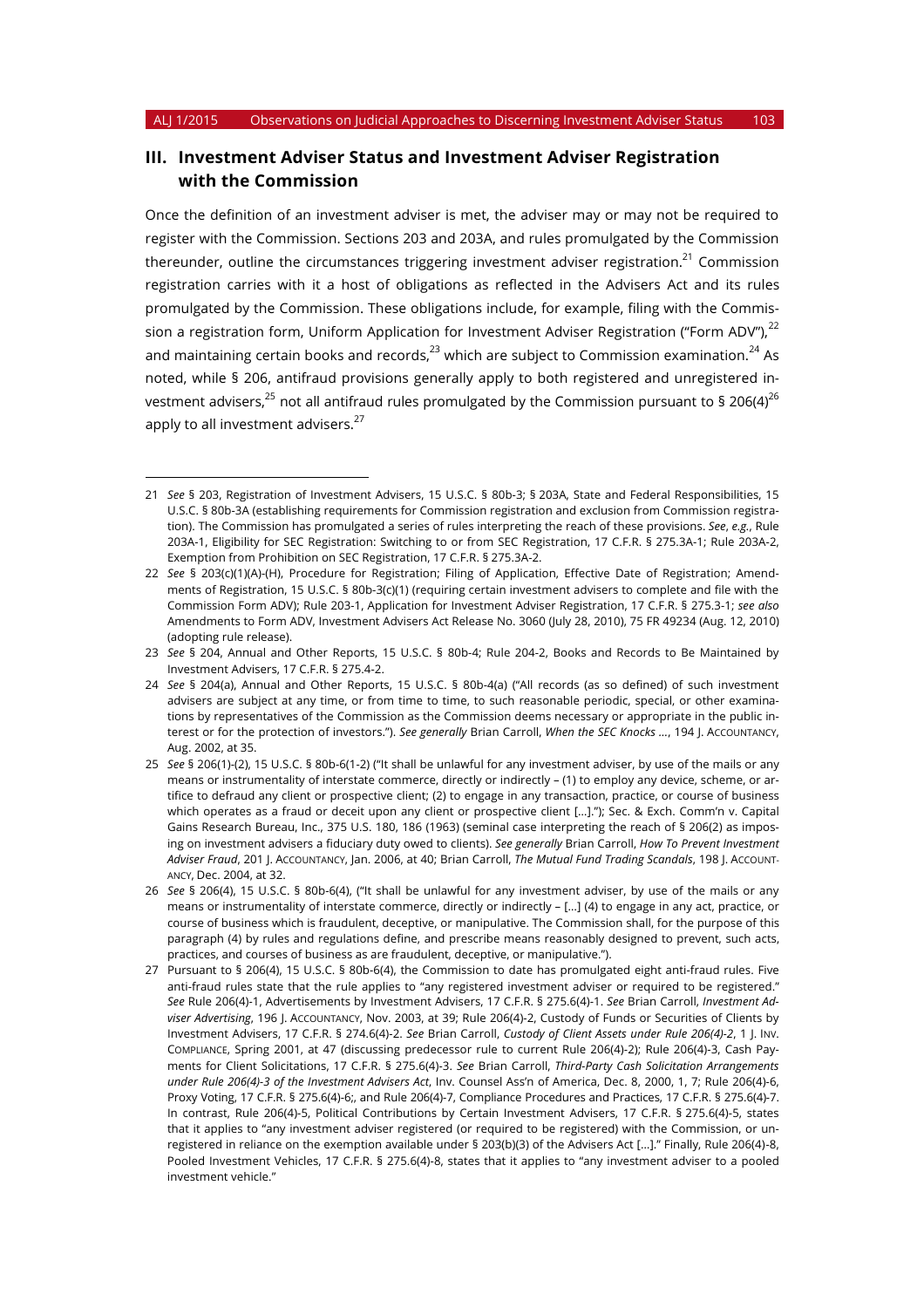Investment adviser registration requirements have changed over time.<sup>28</sup> For example, historically, many investment advisers advising private funds,  $29$  such as hedge funds,  $30$  relied on a socalled private adviser exemption under former § 203(b)(3) as a basis for avoiding investment adviser registration with the Commission. This exemption applied to an investment adviser that maintained fewer than fifteen clients within a discrete twelve-month period, did not hold itself out to the public as an investment adviser, $31$  and did not provide advice to an investment company. $32$  In 2004, however, the Commission promulgated a rule reinterpreting the term "client, $n^{33}$  which caused the exemption to be applied more narrowly.<sup>34</sup> As a result, many investment advisers to private funds were required to register with the Commission. In 2006 the court in *Goldstein v. SEC* found the Commission's reinterpretation of "client" was arbitrary and vacated this Commission rule.<sup>35</sup> More recent amendments to the Advisers Act eliminated this private adviser exemption,<sup>36</sup> again triggering Commission registration for many investment advisers advising private funds. Currently, investment advisers to a wide range of private funds $37$  are now required to register with the Commission. $38$ 

<sup>28</sup> *See* Dodd-Frank Wall Street Reform and Consumer Protection Act, § 410, PL 111-203, 124 Stat. 1376 (July 1, 2010) ("Dodd-Frank Act"), *inter alia*, amending § 203A, State and Federal Responsibilities, 15 U.S.C. § 80b-3A (effectively increasing minimum amount of client assets under management from \$ 25 to \$ 100 million for Commission registration of certain investment advisers).

<sup>29</sup> *See* § 202(a)(29), § 80b-2(a)(29) ("The term 'private fund' means an issuer that would be an investment company, as defined in section 3 of the Investment Company Act of 1940, but for section 3(c)(1) or 3(c)(7) of that Act."); *see also* Rule 206(4)-8, Pooled Investment Vehicles, 17 C.F.R. § 275.6(4)-8.

<sup>30</sup> Registration Under the Advisers Act of Certain Hedge Fund Advisers, Investment Advisers Act Release No. 2333 (Dec. 2, 2004) 4, 69 FR 72054, 72055 (Dec. 10, 2004) (adopting rule release), *vacated*, Goldstein v. Sec. & Exch. Comm'n, 451 F.3d 873 (D.C. Cir. 2006) (footnotes omitted) ("There is no statutory or regulatory definition of hedge fund, although many have several characteristics in common. Hedge funds are organized by professional investment managers who frequently have a significant stake in the funds they manage and receive a management fee that includes a substantial share of the performance of the fund. Advisers organize and operate hedge funds in a manner that avoids regulation as investment companies under the Investment Company Act of 1940, and hedge funds do not make public offerings of their securities.")

<sup>31</sup> *See* "Engaged in the Business" section of this article for a discussion of the concept of an investment adviser "holding out" to the public.

<sup>32</sup> *See* former Section 203(b)(3), 15 U.S.C. § 80b-3(b)(3), and Rule 203(3)(b)-1, 17 C.F.R. § 275.3(3)(b)-1.

<sup>33</sup> *See* Registration Under the Advisers Act of Certain Hedge Fund Advisers, Investment Advisers Act Release No. 2333 (Dec. 2, 2004), 69 FR 72054 (Dec. 10, 2004) (adopting rule release), (*inter alia*, reinterpreting the term "client" as it appears in § 203(b)(3), 15 U.S.C. § 80b-3(b)(3), and defined under Rule 203(b)(3)-1(a)(2), 17 C.F.R. § 275.3(b)(3)-1(a)(2)).

<sup>34</sup> *See* Goldstein v. Sec. & Exch. Comm'n, 451 F.3d 873 (D.C. Cir. 2006) (vacating Registration Under the Advisers Act of Certain Hedge Fund Advisers, Investment Advisers Act Release No. 2333 (Dec. 2, 2004), 69 FR 72054 (Dec. 10, 2004) (adopting rule release)).

<sup>35</sup> *See id.*

<sup>36</sup> § 403 Dodd-Frank Act amended § 203 by eliminating the § 203(b)(3) private adviser exemption. *See also* Rules Implementing Amendments to the Investment Advisers Act of 1940, Investment Advisers Act Release No. 3221 (June 22, 2011) n.4, 76 FR 42950 (July 19, 2011) (adopting rule release).

<sup>37</sup> *See*, *e.g.*, § 203(m), Exemption of and Reporting by Certain Private Fund Advisers, 15 U.S.C. § 80b-3(m); Rule 203(m)-1, Private Fund Adviser Exemption, 17 C.F.R. § 275.3(m)-l; Section 203(l), Exemption of Venture Capital Fund Advisers, 15 U.S.C. § 80b-3(l); Rule 203(l)-1, Venture Capital Fund Defined, 17 CFR § 275.3(l)-1. *See generally* Exemptions for Advisers to Venture Capital Funds, Private Fund Advisers With Less Than \$ 150 million in Assets Under Management, and Foreign Private Advisers, Investment Advisers Act Release No. 3222 (June 22, 2011), 76 FR 39646 (July 6, 2011).

<sup>38</sup> SEC. AND EXCH. COMM'N, DODD-FRANK ACT CHANGES TO INVESTMENT ADVISER REGISTRATION REQUIREMENTS 5 (Jan. 2, 2013) (reporting on number of registered investment advisers advising private funds such as hedge funds, private equity funds, venture capital funds, securitized asset funds, liquidity funds and the like).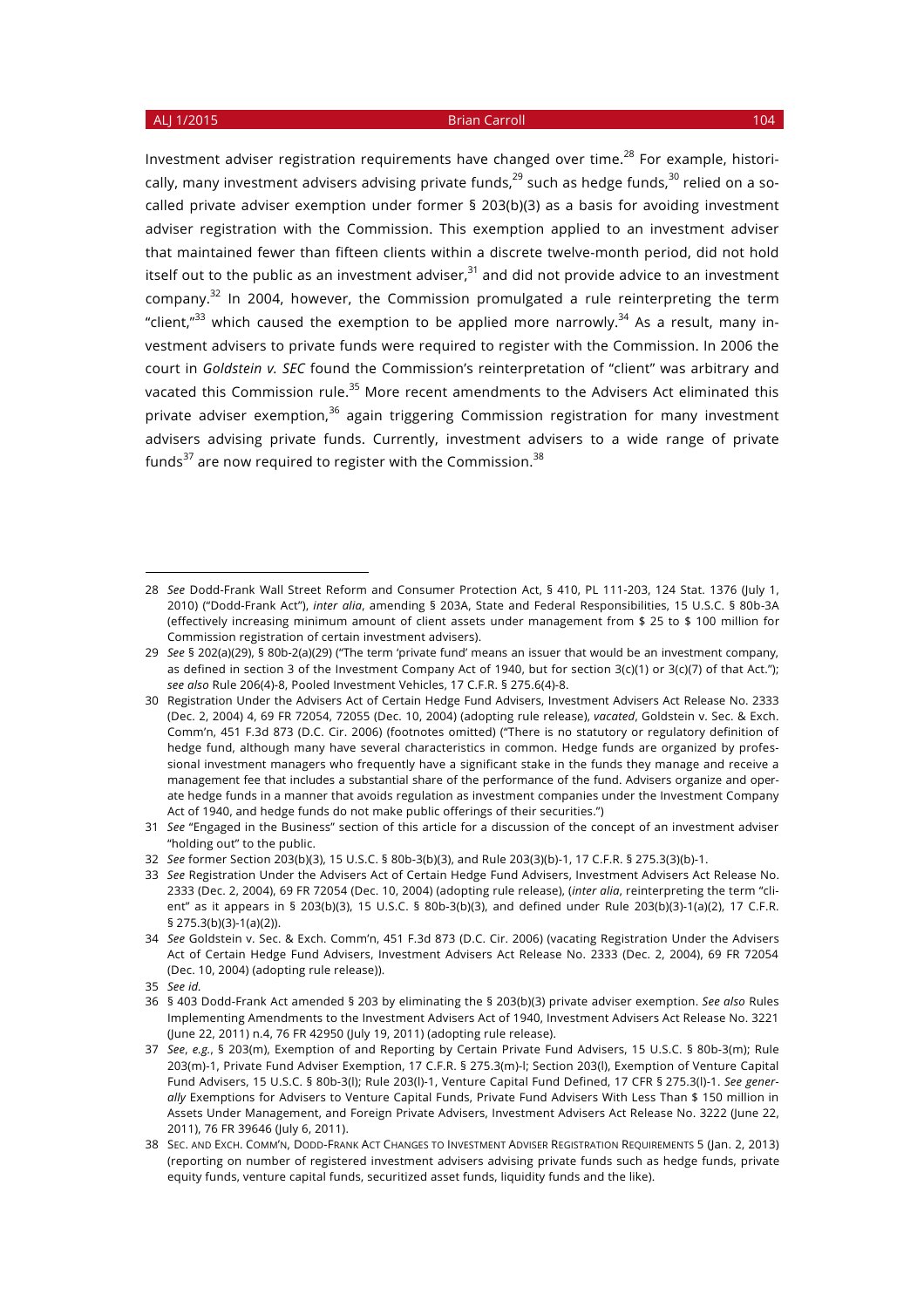### **IV. Cases that Implicate the Investment Adviser Definition**

Three types of cases inform this discussion on the definition of an investment adviser. The first is Commission enforcement actions filed in federal court alleging a violation of the Advisers Act.<sup>39</sup> These enforcement actions require that the Commission establish investment adviser status as a basis for subject matter jurisdiction.<sup>40</sup> Second, the U.S. Department of Justice is authorized to initiate criminal prosecutions against investment advisers for violating the Advisers Act, $^{41}$  which also requires establishing investment adviser status. Similarly, in criminal prosecutions, investment adviser status may play a role in calculating an appropriate criminal sentence under U.S. Sentencing Guidelines.<sup>42</sup> When sentencing a defendant convicted of committing a federal crime, the court may consider whether the defendant was acting as an investment adviser, as defined under § 202(a)(11), which could serve as a basis for lengthening the sentence.<sup>43</sup> Third, the Advisers Act permits certain investment adviser clients<sup>44</sup> to seek a limited private-civil remedy<sup>45</sup> against an investment adviser based primarily on contract law. If successful in establishing a violation of the Advisers Act,<sup>46</sup> an advisory client may seek to rescind the investment adviser contract, recover

<sup>39</sup> *See* § 203, Registration of Investment Advisers, 15 U.S.C. § 80b-3; § 209, Enforcement of Title, 15 U.S.C. § 80b-9. Sections 203 and 209, *inter alia*, authorize the Commission to initiate enforcement actions against investment advisers and persons associated with an investment adviser for violating the Advisers Act in United States district court or as an administrative proceeding, or both. *See also* Commission Rules of Practice, 17 C.F.R. § 201.300-360 (rules governing administrative proceedings). *See generally* Sec. & Exch. Comm'n v. Mgmt. Dynamics, Inc., 515 F.2d 801, 808 (2d Cir. 1975) (the Commission appears "not as an ordinary litigant, but as a statutory guardian angel charged with safeguarding the public interest in enforcing the securities laws").

<sup>40</sup> *See* 28 U.S.C. § 1331. *See*, *e.g.*, Sec. & Exch. Comm'n v. Berger, 322 F.3d 187 (2d Cir. 2003) (an enforcement action alleging, *inter alia*, a violation of § 206, court applied "conduct test" as basis for subject matter jurisdiction); Sec. & Exch. Comm'n v. Smith, 1995 U.S. Dist. LEXIS 22352 (E.D. Mich. 1995); Conrardy v. Ribadeneira, 1990 WL 66603 (D. Kan. 1990) (applying 28 U.S.C. § 1331 to private action against an investment adviser).

<sup>41</sup> *See* § 217, Penalties, 15 U.S.C. § 80b-17. ("Any person who willfully violates any provision of this subchapter, or any rule, regulation, or order promulgated by the Commission under authority thereof, shall, upon conviction, be fined not more than \$ 10,000, imprisoned for not more than five years, or both."); *see*, *e.g.*, U.S. v. Eberhard, 525 F.3d 175 (2d Cir. 2008) (defendant convicted of, *inter alia*, investment adviser fraud in violation of § 206); U.S. v. Gilman, 478 F.3d 440 (1st Cir. 2007) (defendant pleaded guilty to, *inter alia*, investment adviser fraud in violation of § 206); U.S. v. Mintz, 2010 WL 3075477 (W.D.N.C. 2010) (defendant pleaded guilty to one count of fraud by an investment adviser in violation of § 206).

<sup>42</sup> *See* U.S. v. Onsa, 2013 WL 789182 (E.D.N.Y. 2013), *aff'd* 523 Fed. App'x 63 (2d Cir. 2013).

<sup>43</sup> *See*, *e.g.*, U.S. v. Stein, 2010 WL 678122 (E.D.N.Y. 2010) (defendant's investment adviser status resulted in fourpoint enhancement in sentencing calculation under U.S.S.G. § 2B1.1(b)(17)(A)(iii)); *see also* U.S. v. Booker, 543 U.S. 220, 245-46 (2005) (rendering sentencing guidelines "advisory".).

<sup>44</sup> *See* § 215, Validity of Contracts, 15 U.S.C. § 80b-15; *see*, *e.g.*, Rifkin v. Bear Stearns & Co., 248 F.3d 628 (7th Cir. 2001) (taxpayers lack standing to vindicate county's right under its agreement with an investment adviser); Oliver v. Black Knight Asset Management, LLC, 812 F. Supp. 2d 2, 13 (D.D.C. 2011) ("As the Supreme Court has stated, sections 206 and 215 were intended to benefit the *clients* of investment advisers.") (italics in original); Kassover v. UBS AG, 619 F. Supp. 2d 28, 32 (S.D.N.Y. 2008) ("Courts have required plaintiffs to allege that the parties entered into an investment advisory contract in order for the Advisers Act to apply."); Shaidi v. Merrill Lynch, Pierce, Fenner & Smith, Inc., 2003 WL 21488228 (M.D. Fla. 2003) (shareholders of fund were beneficiaries but lacked standing to assert a claim under § 215 based on fund-adviser contract).

<sup>45</sup> *See* Transamerica Mortg. Advisors, Inc. v. Lewis, 444 U.S. 11, 17 (1979) (holding that no private right of action exists under § 206 but §§ 214 and 215 create, based on equity principles, a private injunctive and contract recession action against the continued operation of a contract between the adviser and its clients, with a restitution claim seeking recovery of contractual fees paid by the client to the adviser); *see* Brian Carroll, *Investment Advisers: The Bounds of Regulatory Authority and Private Causes of Action*, 10 INV. LAWYER 1, 17 (Oct. 2003); *see also* Reg'l Props., Inc. v. Fin. and Real Estate Consulting Co., 678 F.2d 552 (5th Cir. 1982) (comparing Advisers Act § 215 with Exchange Act § 29).

<sup>46</sup> A private action under § 215 must be based on a violation of the Advisers Act. *See*, *e.g.*, Laird v. Intergrated Res., Inc. 897 F.2d 826, 841 (5th Cir. 1990) (plaintiff may allege "any provision of this chapter" to sustain a violation of § 215); In re Mutual Fund Investment Litigation, 384 F. Supp. 2d 873 (D. Md. 2005); *see* Brian Carroll, *Investment Advisers: The Bounds of Regulatory Authority and Private Causes of Action*, 10 INV. LAWYER 1, 17 (Oct. 2003).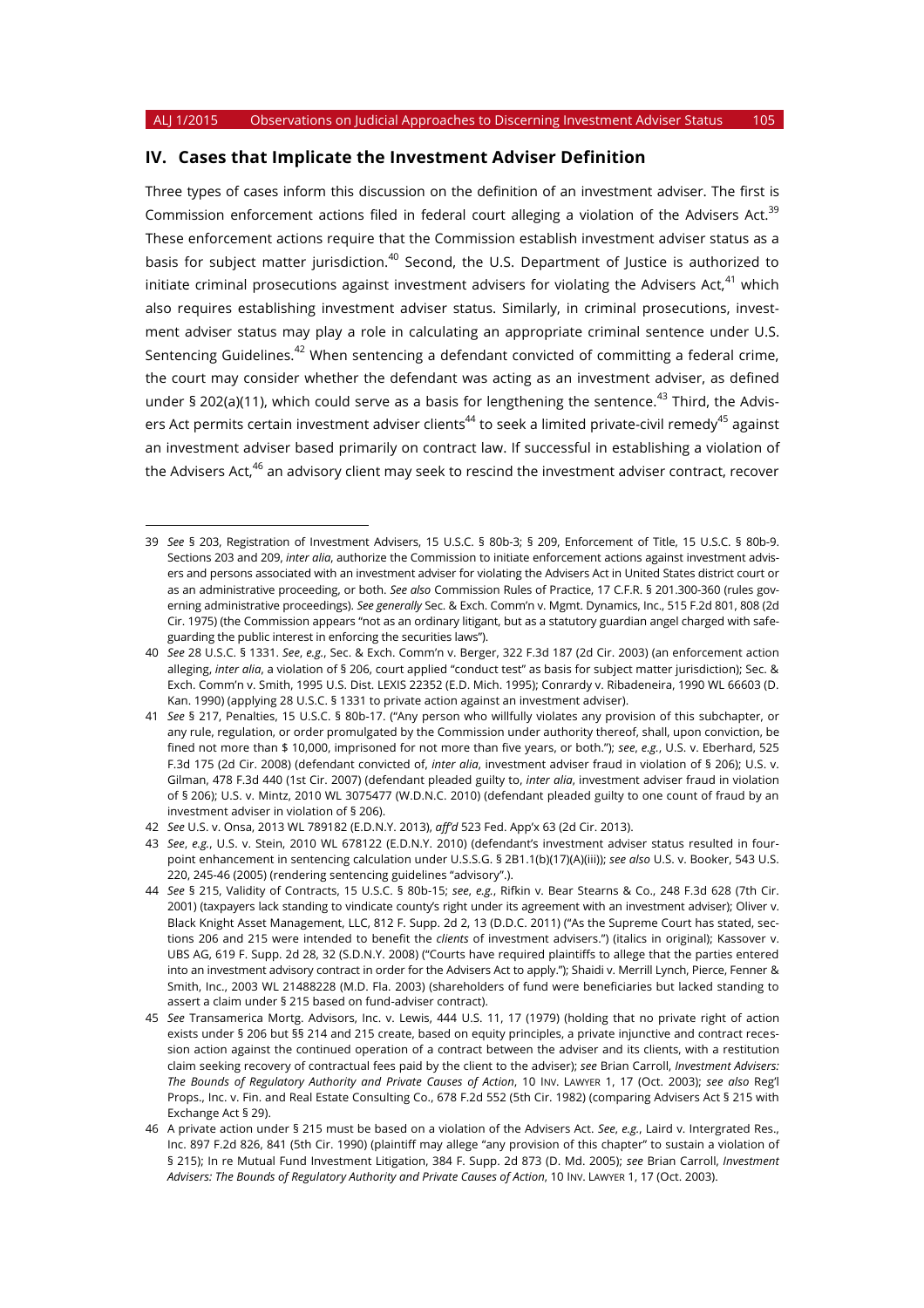#### ALJ 1/2015 **Brian Carroll 106**

limited restitution and enjoin the further operation of the contract. $47$  Although there are other types of actions that may call into play investment adviser status,<sup>48</sup> the vast majority of federal court actions interpreting § 202(a)(11) are initiated by one of these three parties.

## **V. Observations on Judicial Approaches to Discerning Investment Adviser Status**

This article focuses on judicial approaches to interpreting investment adviser status. For purposes of this discussion, the elements of the definition of an investment adviser are that a person: 1) engages in the business of providing 2) investment advice 3) to others 4) concerning securities 5) for compensation. The discussion of each element varies according to the issues raised in relevant judicial decisions and the nature of the author's observations offered along the way. Some elements provoke more commentary than others.

Because this article focuses on judicial approaches, Commission or Commission staff guidance on investment adviser status is generally discussed to the extent that it is relied upon in a judicial opinion. Two key examples come to mind. *In the Matter of Augustus P. Loring, Jr.*, ("In re Loring"), $49$  a Commission order exempting a court-supervised trustee from the definition of investment adviser pursuant to § 202(a)(11)(H), has played a recurrent role in determining whether certain trust services meet the definition of an investment adviser and the role of "solely incidental" advice. Also significant is a Commission staff interpretive guidance discussing application of the definition of an investment adviser to certain financial services. In "Applicability of the Investment Advisers Act to Financial Planners, Pension Consultants, and Other Persons Who Provide Investment Advisory Services as a Component of Other Financial Services"<sup>50</sup> ("SEC Release 1092") Commission staff, not the Commission, express views on how each element of the definition may be interpreted.

<sup>47</sup> Transamerica Mortg. Advisors, Inc. v. Lewis, 444 U.S. 11, 19 (1979) (Section 215 "permitting federal suit for recission of a contract or injunction against continued operation of the contract, and for restitution".); *see also* Douglass v. Beakley, 900 F. Supp. 2d 736, 746 (N.D. Tex. 2012) ("[…] the only apparent remedy available to an aggrieved investor under the IAA, aside from rescission, would be commissions, fees, or other compensation paid to the investment adviser pursuant to the investment contract."); Filson v. Langman, 2002 WL 31528616 (D. Mass. 2002) (no claim for damages permitted under Section 215); Fraioli v. Lemcke, 328 F. Supp. 2d 250 (D.R.I. 2004) (dismissed action because lost investment not recoverable and no standing to sue adviser).

<sup>48</sup> In addition to these types of cases, other potential parties may initiate civil or criminal actions implicating investment adviser status. *See*, *e.g.*, Employment Retirement Income Security Act of 1974, 29 U.S.C. § 1002(38)(B) (incorporating by reference definition of an investment adviser under Advisers Act); West's Ann. Cal. Corp. Code § 25009 (defining an investment adviser under California law); McKinney's General Business Law § 359 eee(a) (defining an investment adviser under New York law); *see generally* Uniform Securities Act of 1956 § 401(f) (defining an investment adviser).

<sup>49</sup> Investment Advisers Act Release No. 33, 1942 WL 34539 (July 22, 1942); *see also* In the Matter of Augustus P. Loring, Jr., 11 S.E.C. 885, Investment Company Act Release No. 33, 1942 WL 34853 (July 20, 1942).

<sup>50</sup> Investment Advisers Act Release No. 1092 (Oct. 8, 1987), 52 FR 38400 (Oct. 16, 1987) (interpretive release).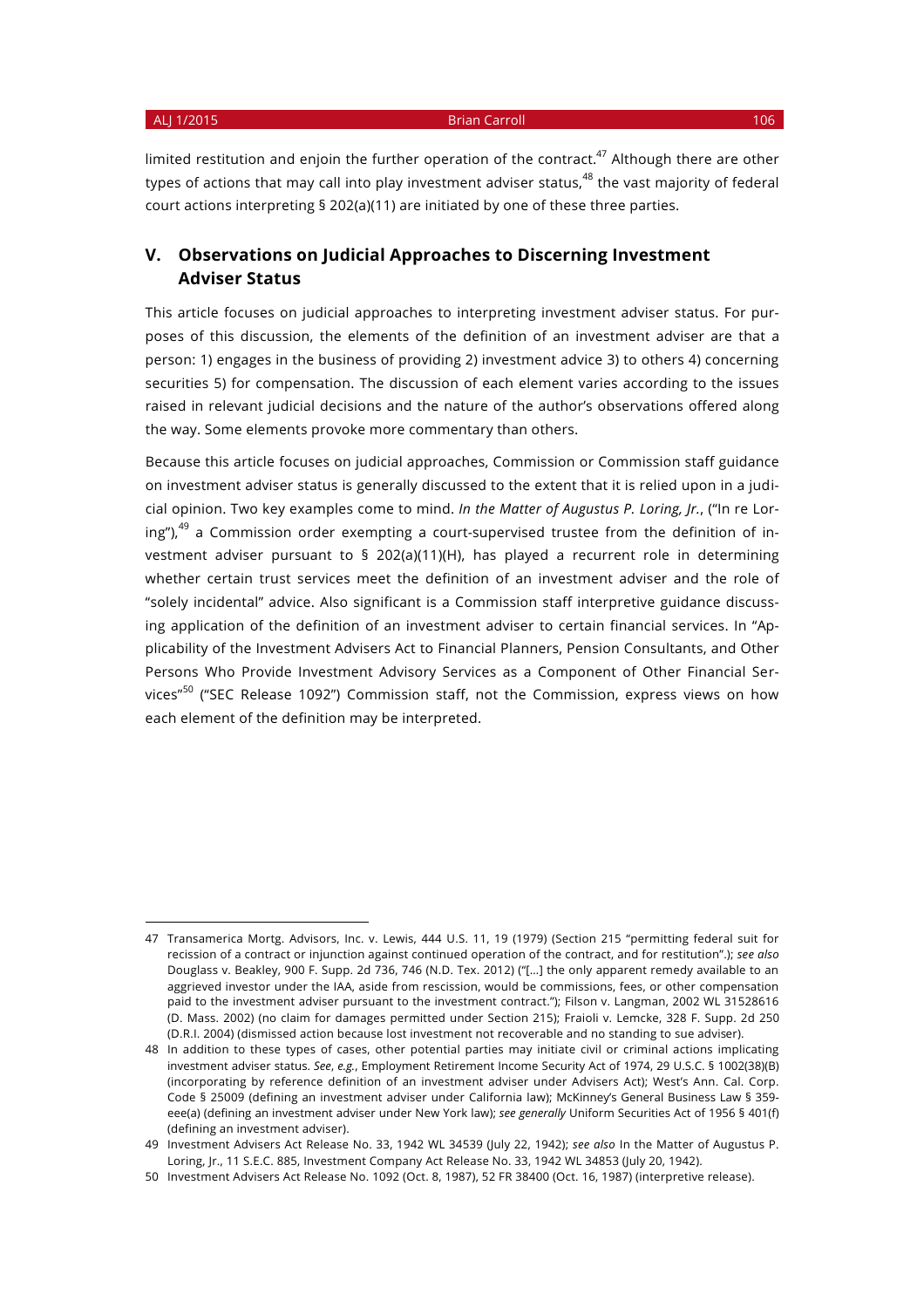### **A. Advice Must Concern Securities**

An investment adviser must provide advice concerning securities.<sup>51</sup> The definition of a security under § 202(a)(18)<sup>52</sup> is consistent with other United States federal securities statutes' definition of a security.<sup>53</sup> Consequently, these definitions are generally interpreted as a single body of law.<sup>54</sup>

This body of law reflects several interpretative themes. Consistent with the broad legislative goal of United States federal securities laws to eliminate serious abuses in the securities markets, courts view as securities not only financial instruments that fall within the ordinary concept of a security, but also "virtually any instrument that might be sold as an investment".<sup>55</sup> When deciding whether an instrument meets the definition of a security, courts are not bound by any legal formalism,<sup>56</sup> rather they engage in a case-by-case<sup>57</sup> examination of the economic reality underlying the transaction.<sup>58</sup> Two Supreme Court opinions anchor the framework for determining whether a security is created: *SEC v. W.J. Howey Co.*<sup>59</sup> and *Reves v. Ernst & Young*. <sup>60</sup> In addition, Congress continues to play a legislative role in defining a security.<sup>61</sup> At bottom, the breath of the definition of an investment adviser is tied directly to the definition of a security. As more financial instruments are created and meet the definition of a security, the scope of investment adviser status correspondingly expands.

<sup>51</sup> *See*, *e.g.*, Rasmussen v. Thomson & McKinnon Auchincloss Kohlmeyer, Inc., 608 F.2d 175 (5th Cir. 1979) (commodities advice does not meet securities advice requirement under § 202(a)(11), 15 U.S.C. § 80b-2(a)(11); Mechigian v. Art Capital Corp., 639 F. Supp. 702 (S.D.N.Y. 1986) (art purchase does not meet securities advice requirement under § 202(a)(11), 15 U.S.C. § 80b-2(a)(11)).

<sup>52</sup> Section 202(a)(18), 15 U.S.C. § 80b-2(a)(18), defines a security as "any note, stock, treasury stock, security future bond, debenture, evidence of indebtedness, certificate of interest or participation in any profit-sharing agreement, collateral-trust certificate, preorganization certificate or subscription, transferable share, investment contract, voting-trust certificate, certificate of deposit for a security, fractional undivided interest in oil, gas, or other mineral rights, any put, call, straddle, option, or privilege on any security (including a certificate of deposit) or on any group or index of securities (including any interest therein or based on the value thereof), or any put, call straddle, option, or privilege entered into on a national securities exchange relating to foreign currency, or, in general, any interest or instrument commonly known as a 'security', or any certificate on interest or participation in, temporary or interim certificate for, receipt for, guarantee of, or warrant or right to subscribe to or purchase any of the foregoing."

<sup>53</sup> *See* Securities Act, § 2(a)(1), 15 U.S.C. § 77b(a)(1); Exchange Act, § 3(a)(10); 15 U.S.C. § 78c(a)(1), Investment Company Act, § 2(a)(36), 15 U.S.C. § 80a-2(a)(36).

<sup>54</sup> *See*, *e.g.*, Sec. & Exch. Comm'n v. Edwards, 540 U.S. 389 (2004); Reves v. Ernst & Young, 494 U.S. 56, 61 n.1 (1990); Marine Bank v. Weaver, 455 U.S. 551, 555 n.3 (1982); United Hous. Found., Inc. v. Forman, 421 U.S. 837 (1975).

<sup>55</sup> Reves v. Ernst & Young, 494 U.S. 56, 61 (1990).

<sup>56</sup> Sec. & Exch. Comm'n v. Edwards, 540 U.S. 389, 393 (2004) ("Congress' purpose in enacting the securities laws was to regulate *investments*, in whatever form they are made and by whatever name they are called. [...] To that end, it enacted a broad definition of 'security,' sufficient to 'encompass virtually any instrument that might be sold as an investment.'") (emphasis in original).

<sup>57</sup> *See* U.S. v Leonard, 529 F.3d 83, 89 (2d Cir. 2008) (citing Reves v. Ernst & Young, 494 U.S. 56, 61 (1990)).

<sup>58</sup> *See* Reves v. Ernst & Young, 494 U.S. 56, 61 (1990); Sec. & Exch. Comm'n v. W.J. Howey Co., 328 U.S. 293 (1946).

<sup>59</sup> 328 U.S. 293 (1946). Under SEC v. W. J. Howey Co., 328 U.S. 293 (1946) and its progeny, the Supreme Court established a multiple factor test for determining when an investment contract constitutes a security, including horizontal and vertical commonality tests.

<sup>60</sup> 494 U.S. 56 (1990). Under Reves v. Ernst & Young, 494 U.S. 56 (1990), the Court adopted the "Family Resemblance" approach for determining when a note may meet the definition of a security. It applied a rebuttable presumption that a note is a security unless it bears a "family resemblance" to a judicially recognized list of notes that do not meet the definition of a security.

<sup>61</sup> For example, §§ 761(a)(2) and 768(a)(1) of the Dodd-Frank Act amend the definition of a security under the Exchange Act § 3(a)(10), 15 U.S.C. § 78c(a), and Securities Act § 2(a)(1), 15 U.S.C. § 77b(a)-(1), respectively, to define a security-based swap as a security. *See also* SEC. & EXCH. COMM'N, LIFE SETTLEMENTS TASK FORCE, STAFF REPORT TO THE U.S. SECURITIES & EXCHANGE COMMISSION (July 22, 2010) (recommending that the Commission considers requesting Congress to amending the definition of a security under federal securities law to include life settlements).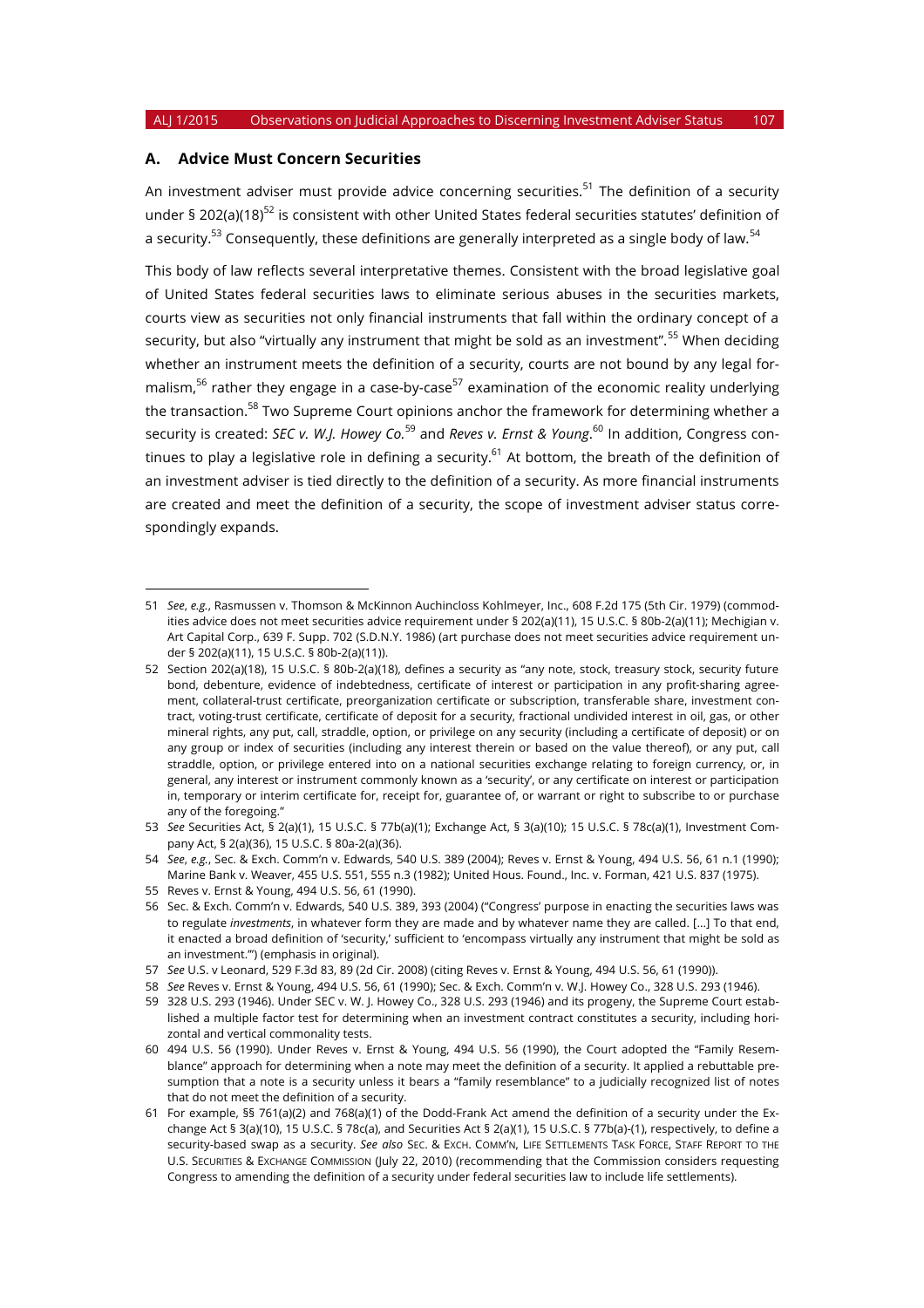#### **B. Compensation for Investment Advice**

Section 202(a)(11) requires that an investment adviser be compensated for providing investment advice.<sup>62</sup> Unlike the definition of a security, the term compensation is neither defined by the Advisers Act nor is there a single body of United States federal securities law interpreting it. In the investment advisory business, it is common practice for investment advisers to be compensated by receiving a fee from clients based on a percentage of the amount of client's funds managed by the adviser or based on the rate of return on investments made by the adviser on behalf of the client, or some combination of both. $^{63}$  Beyond these widely recognized forms of compensation, the Eleventh Circuit Court of Appeals<sup>64</sup> has adopted an approach to interpreting the compensation element that is referred to in this article as the economic benefit approach. After presenting this approach, the discussion turns to two observations. The first discusses other provisions of United States federal securities law that may support further developing the economic benefit approach. The second takes an entirely different tact by offering a contract analysis approach.

### **1. The Eleventh Circuit's Economic Benefit Approach**

The seeds of the economic benefit approach were sowed into the Eleventh Circuit by *U.S. v. Elliott*. 65 In appealing their criminal convictions under the Advisers Act, two defendants argued that they had not received a discrete fee for investment advice, were not compensated for investment advice and therefore were not investment advisers. Each defendant, however, had advised clients to invest in "investment vehicles"<sup>66</sup> created and marketed by defendants. One defendant received sales commissions<sup>67</sup> charged on client purchases of these investment vehicles and the other comingled client investment funds in his personal account to pay living expenses. The court

<sup>62</sup> *See*, *e.g.*, Korman v. Sec. & Exch. Comm'n, 592 F.3d 173 (D.C. Cir. 2010) (upholding Commission finding that adviser had provided investment advice for compensation); Sec. & Exch. Comm'n v. SBM Inv. Certificates, Inc., 2007 WL 609888 (D. Md. 2007) (evidence of compensation insufficient to grant Commission motion for preliminary injunction against future violations of Advisers Act); Washington v. Baenziger, 656 F. Supp. 1176 (N.D. Cal. 1987) (failure to allege compensation element); Brown v. Producers Livestock Loan Co., 469 F. Supp. 27 (D. Utah 1977) (failure to allege compensation element). *But see* Political Contributions by Certain Investment Advisers, Investment Advisers Act Release No. 3043 (July 1, 2010), 38 & n.121, 75 FR 41018 (July 15, 2010) (adopting rule release) ("Rule 206(4)-5(a)(1) makes it unlawful for investment advisers covered by this rule to provide investment advisory services for *compensation* to a government entity within two years after a trigger [political] contribution. […]. The adviser, therefore, should return all such compensation promptly upon discovering the triggering contribution.") (italics in original).

<sup>63</sup> *See*, *e.g.*, Sec. & Exch. Comm'n v. Berger, 322 F.3d 187 (2d Cir. 2003) (noting investment adviser management fee of one percent of investment fund assets under management and incentive fee of twenty percent of fund's net gains); Abrahamson v. Fleschner, 568 F.2d 862 (2d Cir. 1978) (investment adviser earned a fee equal to twenty percent of the firm's net profit and net capital gains for each year and, for some years, an annual salary); Sec. & Exch. Comm'n v. Juno, 2012 WL 685302 (S.D.N.Y. 2012) (investment performance-based fee viewed as compensation); U.S. v. Young, 2011 WL 1376045 (E.D. Pa. 2011) (noting payment for investment advisory services); Sec. & Exch. Comm'n v. Rabinovich & Associates, 2008 WL 4937360 (S.D.N.Y. 2008) (fifty percent share of trading profits from client investments viewed as compensation); Sec. & Exch. Comm'n v. Saltzman, 127 F. Supp. 2d 660 (E.D. Pa. 2001) (receipt of twenty percent of investment fund's net profit and net capital gains as compensation).

<sup>64</sup> *See* 28 U.S.C. § 43 (a) ("There shall be in each circuit a court of appeals, which shall be a court of record, known as the United States Court of Appeals for the circuit."). *See generally* Litman v. Mass. Mutual Life Ins. Co., 825 F.2d 1506, 1508 (11th Cir. 1987) ("As early as 1789, Congress created district courts and circuit courts. Judiciary Act of 1789, ch. 20, 1 Stat. 73. In 1891, Congress passed the Evarts Act, Act of Mar. 3, 1891, 26 Stat. 826, which established the circuit court of appeals as a separate intermediate level court.") The Eleventh Circuit is one of thirteen geographically based judicial circuits within the United States Court of Appeals. 28 U.S.C. § 41.

<sup>65</sup> 62 F.3d 1304 (11th Cir. 1996), *order amending opinion*, 82 F.3d 989 (11th Cir. 1996).

<sup>66</sup> *Id.* at 1310-11. (court does not specify legal form of the "investment vehicles").

<sup>67</sup> *Id.* at 1310. In *Elliott*, the court does not address whether this conduct meets the definition of a broker or dealer under federal securities law.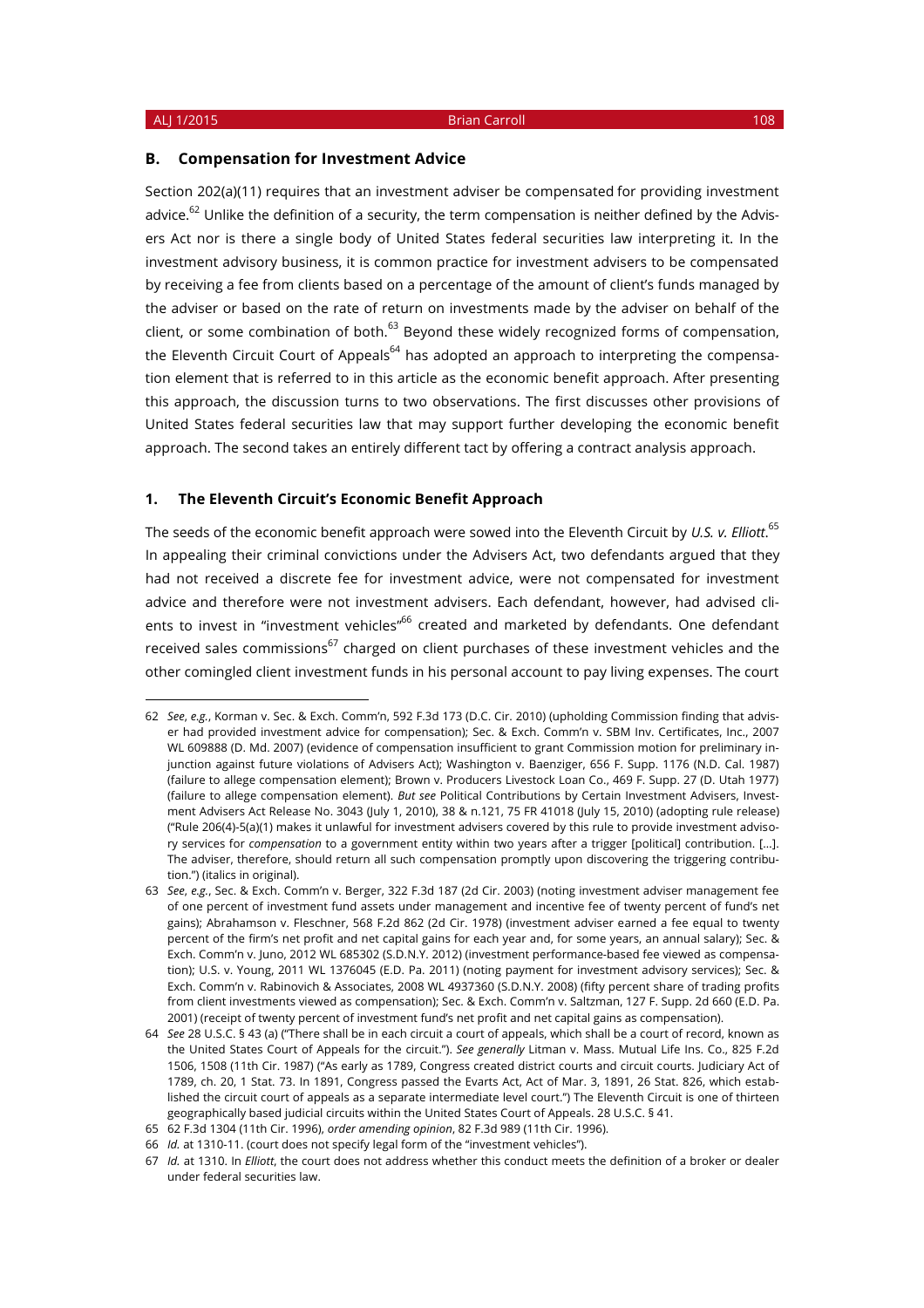summarily rejected a discrete fee requirement by holding that even though defendants had not received a separate fee, they did receive compensation (sales commissions and comingling client funds) for investment advice. It found support for its holding in SEC Release 1092, particularly the court's italicized sentence:

"This reading of § 80b-2(a)(11) is consistent with the SEC's definition of compensation for investment advice. The SEC Release [1092] states: This compensation element is satisfied by the receipt of any economic benefit, whether in the form of an advisory fee or some other fee relating to the total services rendered, commissions, or some combination of the foregoing. *It is not necessary that a person who provides investment advisory and other services to a client charge a separate fee for the investment advisory portion of the total services.*" 68

While *Elliot* makes clear that receipt of a discrete fee is not required to meet the compensation element, the importance of this decision lies not with this narrow holding but with its inclusion of the "economic benefit" language in its quotation of SEC Release 1092. Although *Elliot* does not explicitly identify or rely upon this language, $^{69}$  this reference has led to a series of cases within the Eleventh Circuit adopting the economic benefit approach. For example, in *U.S. v. Ogale*, <sup>70</sup> an unpublished opinion, $71$  the defendant, convicted of wire fraud, appealed the application of a sentencing guidelines enhancement based on his status as an investment adviser. The defendant argued that he was not acting as an investment adviser, in part, because he was not compensated for investment advice. He argued that the investor funds that he misappropriated for personal use were "ill-gotten gains,"<sup>72</sup> not compensation. The court in *Ogale* relied on *Elliott's* inclusion of the economic benefit language in SEC Release 1092 as its authority for holding that "the receipt of any economic benefit qualifies as compensation under the Investment Advisers Act [...]." $^{73}$ 

Application of the economic benefit approach was extended within the Eleventh Circuit in *Thomas v. Metropolitan Life Insurance Company*. <sup>74</sup> In *Thomas*, the court was called upon to decide what type of compensation met the "special compensation" requirement under § 202(a)(11)(C), the

<sup>68</sup> *Elliott* at 3011 n.8 (emphasis in original).

<sup>69</sup> This reference to economic benefit tends to support implicitly *Elliott's* holding that a defendant's comingling of client funds to pay personal expenses satisfied the compensation element.

<sup>70</sup> 378 Fed. App'x 959 (11th Cir. 2010).

<sup>71</sup> Joyner v. Astrue, 2011 WL 4530678 7 n.11 (M.D. Fla. 2011) ("Unpublished opinions of the Eleventh Circuit Court of Appeals are not considered binding authority; however, they may be cited as persuasive authority pursuant to the Eleventh Circuit Rules, 11th Cir. R. 36-2.").

<sup>72</sup> *See Ogale* at 960-61. Generally, the term "ill-gotten gains" is used to describe funds obtained through a violation of federal securities laws and subject to disgorgement, an equitable remedy available in certain Commission enforcement actions. *See*, *e.g.*, Sec. & Exch. Comm'n v. Platforms Wireless Inter. Corp., 617 F.3d 1072, 1096 (9th Cir. 2010) (citations omitted) ("A district court has broad equity powers to order disgorgement of ill-gotten gains obtained through the violation of securities laws. Disgorgement is designed to deprive a wrongdoer of unjust enrichment, and to deter others from violating securities laws by making violations unprofitable."); Sec. & Exch. Comm'n v. Cavanagh, 445 F.3d 105, 120 (2d Cir. 2006) (tracing development of disgorgement as an equitable remedy).

<sup>73</sup> *See Ogale* at 960-61. ("The receipt of any economic benefit qualifies as compensation under the Investment Adviser's [sic] Act and thus the investment adviser enhancement. *See id. [Elliott]* at 1131 ('Th[e] compensation element is satisfied by the receipt of any economic benefit, whether in the form of an advisory fee or some other fee relating to the total services rendered, commissions, or some combination of the foregoing.') (quoting SEC Release notes for 15 U.S.C. § 80b-2(a)(11) […]"). *Ogale* appears to be relying on *Elliott's* finding that one of the defendant's had comingled investor funds and used investor funds for personal expenses. As noted, *Elliott*, however, did not explicitly apply the economic benefit approach to these funds, or any other compensation issue in the case. *See also* U.S. v. Ellia, 2014 WL 4289389 (Cir. 11) (quoting *Ogale* quoting *Elliott* in holding that personal use of investor funds meets the compensation element); Sec. & Exch. Comm'n v. Young, 2011 WL 1376045 7 (E.D. Pa. 2011) (noting *Ogale* held that "ill-gotten gains qualify as compensation under the Advisers Act").

<sup>74</sup> 631 F.3d 1153 (10th Cir. 2011).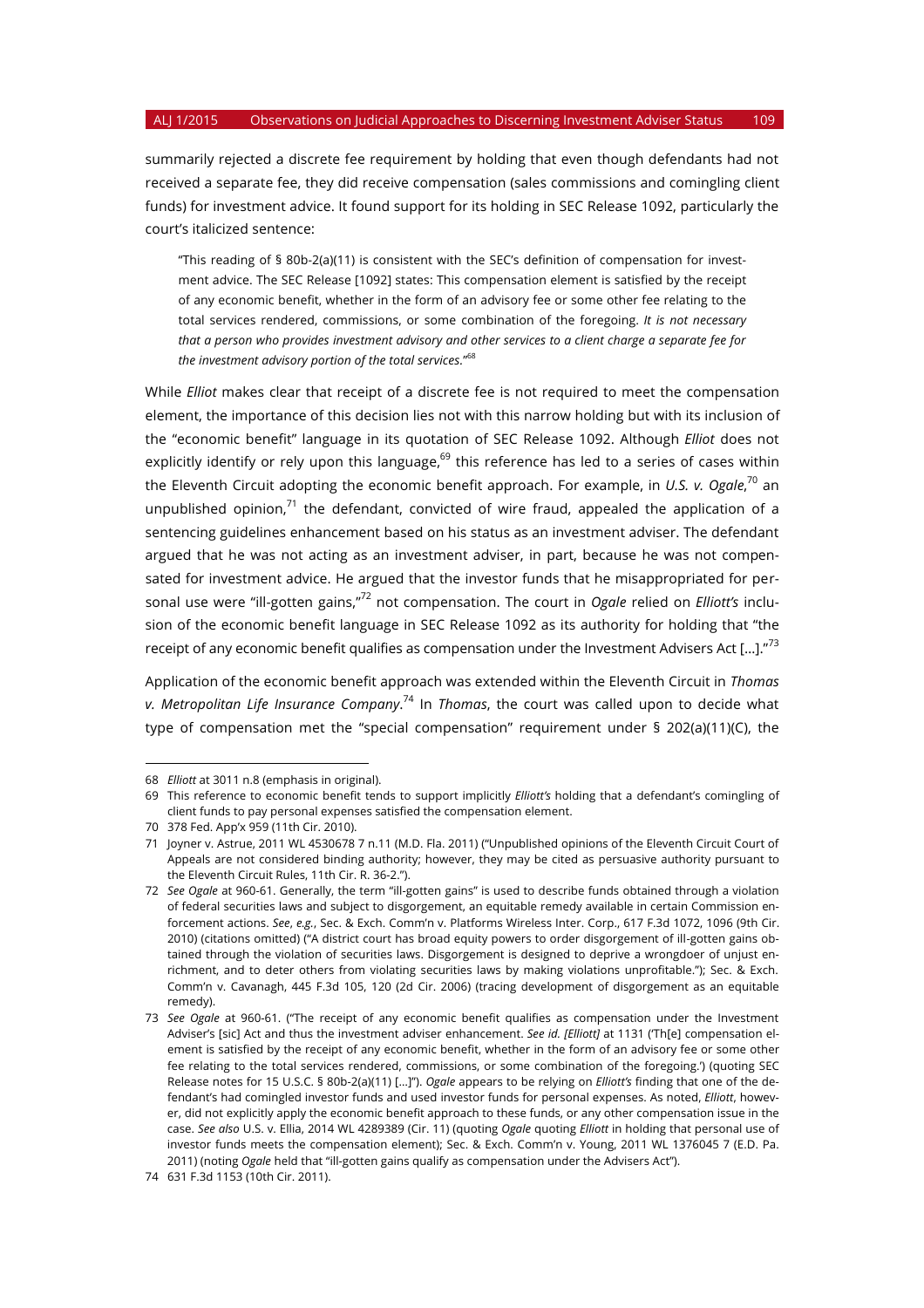broker-dealer exception to the definition of an investment adviser.<sup>75</sup> Initially the court reviewed *Elliot's* any economic benefit language of SEC Release 1092 to note that the compensation element has been "defined broadly."76 *Thomas* went on to view the compensation component of the "special compensation" branch under the broker-dealer exception as a "subset of the economic benefit received from a transaction involving investment advice."<sup>77</sup> With *Thomas*, the economic benefit approach gained further acceptance as the Eleventh Circuit's primary approach for interpreting not only the compensation element in the definition of an investment adviser but the special compensation component of the broker-dealer exception to this definition. In contrast, no other circuits have explicitly considered the economic benefit approach when interpreting any provision under § 202(a)(11).

### **2. Advisers Act Support for Developing the Economic Benefit Approach**

Under the Advisers Act, Form ADV requires an investment adviser to disclose its receipt of an "economic benefit" from a source other than the client in connection with giving investment advice. This disclosure requirement seeks to reveal whether an adviser has a conflict of interest created by the adviser receiving an economic benefit from another party for recommending an investment to a client.<sup>78</sup> An adviser's failure to meet this requirement may violate § 207, Material Misstatements, $79$  which prohibits an adviser from making an untrue statement of material fact or omitting a required material fact in certain Commission filings, including Form ADV.

Judicial analysis of this economic benefit language in deciding whether a violation of § 207 is established may prove helpful in developing the economic benefit approach for interpreting compensation under § 202(a)(11). In *Vernazza v. SEC*, <sup>80</sup> an enforcement action, the court held that an investment adviser violated § 207 by failing to disclose on its Form ADV, $^{81}$  among other places, the existence of two intertwined financial incentives offered by another investment adviser sponsoring investment funds. Under the first incentive, the adviser's clients had to invest at least a total of \$ 1 million in certain investment funds in order for the adviser to be eligible to receive a success fee. $82$  The second incentive was the actual success fee based on a percentage of client funds invested in the investment funds. $83$ 

In *Vernazza*, both forms of incentive were viewed by the court as requiring disclosure under the economic benefit language of Form ADV. This is important because the first incentive-meeting the

<sup>75</sup> The broker-dealer exception to the definition of an investment adviser reads as follows: "any broker or dealer whose performance of such services is solely incidental to the conduct of his business as a broker or dealer and who receives no special compensation thereof." Section 202(a)(11)(C), 15 U.S.C. § 2(a)(11)(C).

<sup>76</sup> *See Thomas* 631 F.3d at 1160 (quoting *Elliott*, 62 F.3d at 1311 n.8 (citation omitted)).

<sup>77</sup> *Id.* at 1165.

<sup>78</sup> Rule 203-1, Application for Investment Adviser Registration, 17 C.F.R. § 275.3-1. *See*, *e.g.*, Amendments to Form ADV, Investment Advisers Release No. 3060 (July 28, 2010), 75 FR 49234 (Aug. 12, 2010).

<sup>79</sup> See § 207, Material Misrepresentations, 15 U.S.C. § 80b-7, which reads as follows: "It shall be unlawful for any person willfully to make any untrue statement of a material fact in any registration application or report filed with the Commission under Section 203 or 204, or willfully to omit to state in any such application or report any material fact which is required to be stated therein."

<sup>80</sup> Vernazza v. Sec. & Exch. Comm'n, 327 F.3d 851, 861 (9th Cir. 2003).

<sup>81</sup> *Id.* at 856 (Form ADV, Part II, Question 13(A) requests information concerning "whether the investment adviser, or a related person, 'receives some economic benefit [...] from a non-client in connection with giving advice to the client.'").

<sup>82</sup> *Id.* at 859.

<sup>83</sup> *Id.* at 859.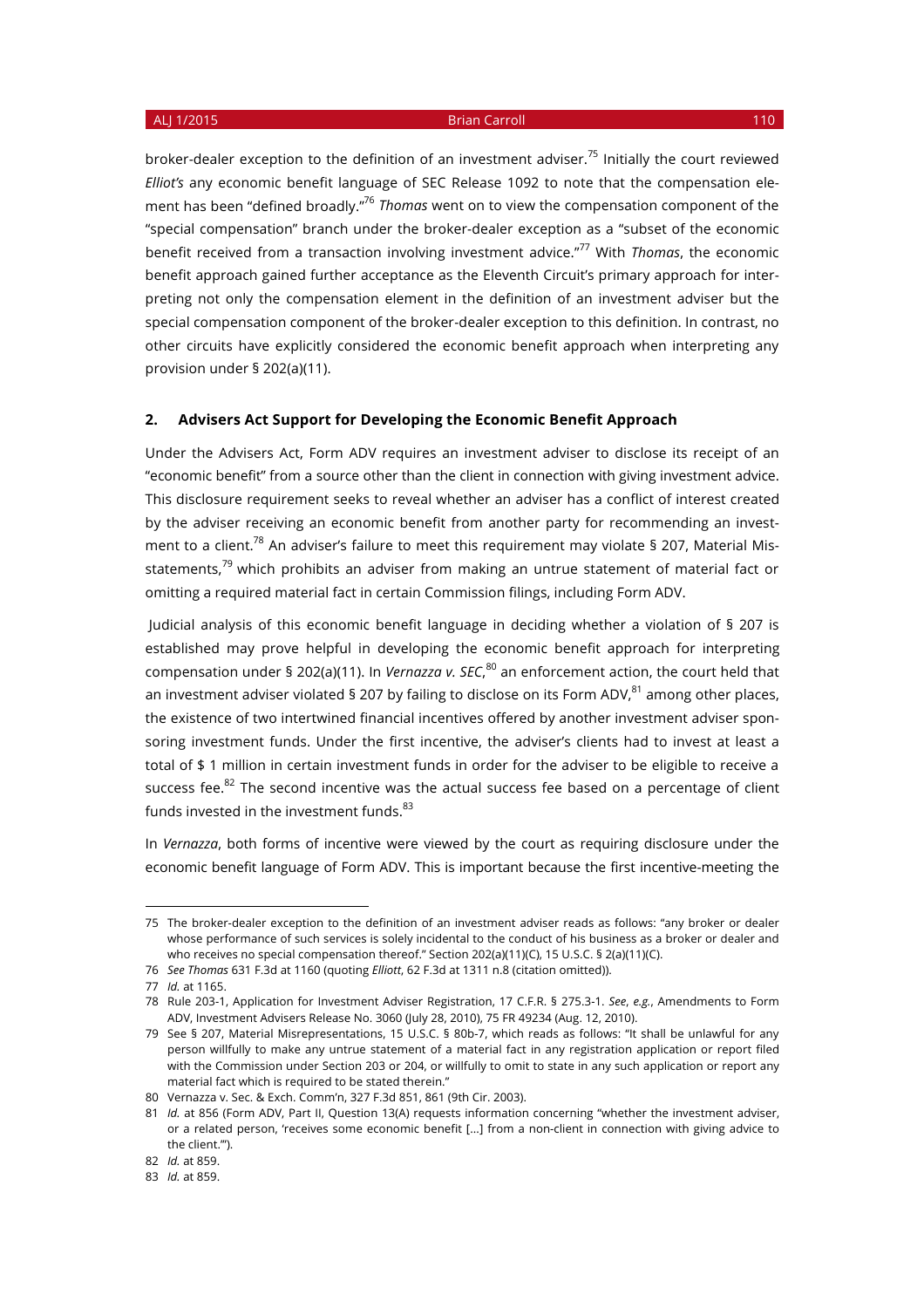\$ 1 million investment threshold to be eligible for the success fee-is a contingent financial incentive, an investment threshold incentive not designed to deliver a payment but only to qualify the adviser for a potential payment (the success fee). *Vernazza's* holding that a contingent financial incentive is an economic benefit provides support for viewing an investment adviser's unrealized investment performance fee $^{84}$  as an economic benefit that would satisfy the compensation element.

Similarly, the case of *SEC v. Tandem Management, Inc*. supports this economic benefit approach.<sup>85</sup> In this enforcement action, the court held that an investment adviser violated, among other provisions, § 207 by failing to disclose on its Form ADV certain "soft dollar" arrangements. Under § 28(e)<sup>86</sup> of the Exchange Act, soft dollar arrangements between investment advisers and broker-dealers permit the adviser to place securities trades on behalf of investment adviser clients with the brokerdealer at a commission rate higher than the lowest rate available, if the broker-dealer is providing the adviser with certain investment research or other permissible "soft dollar" benefits.<sup>87</sup> As is typical with most brokerage arrangements, the investment adviser client, not the investment adviser, pays for the brokerage commission on trades placed on the client's own behalf. Here, the court found that the adviser engaged in several undisclosed fraudulent schemes to profit from abusing its soft dollar arrangements. These included permitting a broker-dealer to charge investment adviser clients excessively high brokerage commissions in return for investment research and then requiring the broker-dealer to kick back half of the excessive brokerage commission to the adviser.

*Tandem Management's* holding that undisclosed kickbacks of client commission brokerage payments constitute an economic benefit supports *Ogale's* holding that misappropriated client funds are an economic benefit that meets the compensation element. The client of *Tandem Management* paid an excessively higher brokerage commission, more than the amount permitted under a disclosed soft dollar arrangement. The amount of the commission paid in excess of the disclosed soft dollar ar-

<sup>84</sup> Under certain terms and conditions, *see*, *e.g.*, § 205, Investment Advisory Contracts, 15 U.S.C. § 80b-5, and Rule 205-3, Exemption from the Compensation Prohibition of Section 205(a)(1) for Investment Advisers, 17 C.F.R. § 275.5-3, an investment adviser may charge a client an investment performance fee, which, essentially, is based on amount of gains, if any, resulting from the adviser's investment advice. If the investment advice achieves adequate investment gains to trigger payment by the client of the investment performance fee, the investment performance fee is "realized." If the investment adviser fails to achieve adequate gains to trigger the payment by the client of the investment performance fee, it is "unrealized." When an investment performance fee is "unrealized" the client does not pay the adviser an investment performance fee. It remains "unrealized" until the investment advice creates an adequate gain. Courts have not resolved whether an unrealized investment performance fee satisfies the compensation element. See Fife v. SEC, 311 F.3d. 1, 11 (1st Cir. 2002) (a Commission enforcement action where the court held, without explanation, that the compensation element was met, in part by finding that the adviser "understood" he would be compensated by receiving a percentage of investment profits "*if successful*, pursuant to a formula to be agreed upon at a later time.") (italics in original); but see U.S. v. Regensberg, 635 F. Supp. 2d 306 (S.D.N.Y. 2009), *aff'd* 381 F. App'x 60 (2d Cir. 2010) (a criminal appeal, the district court held, without explanation, that a contractual right to receive a contingent performance fee without actually meeting the conditions to receive the fee, did not constitute compensation under § 202(a)(11)).

<sup>85</sup> 2001 WL 1488218 (S.D.N.Y. 2001).

<sup>86</sup> Effect on Existing Law, 15 U.S.C. § 78bb(e).

<sup>87</sup> *See*, *e.g.*, Amendments to Form ADV, Investment Advisers Act Release No. 3060 (July 28, 2010) n.126, 75 FR 49234 (Aug. 12, 2010) (adopting rule release) ("Under Section 28(e) [of the Exchange Act], a person who exercises investment discretion over a client account has not acted unlawfully or breached a fiduciary duty *solely* by causing the account to pay more than the lowest commission rate available, so long as that person determines in good faith that the commission amount is reasonable in relation to the value of the brokerage and research services provided. […] Section 28(e) […] provides a limited 'safe harbor' for [investment] advisers with discretionary authority in connection with their receipt of soft dollar benefits. […] Advisers must disclose their receipt of soft dollar benefits to clients, regardless of whether the benefits fall inside or outside of the safe harbor."); *see also* Interpretive Release Concerning the Scope of Section 28(e) of the Securities Exchange Act of 1934 and Related Matters, Exchange Act Release No. 23170 (Apr. 23, 1986), 51 FR 16004 (Apr. 30, 1986).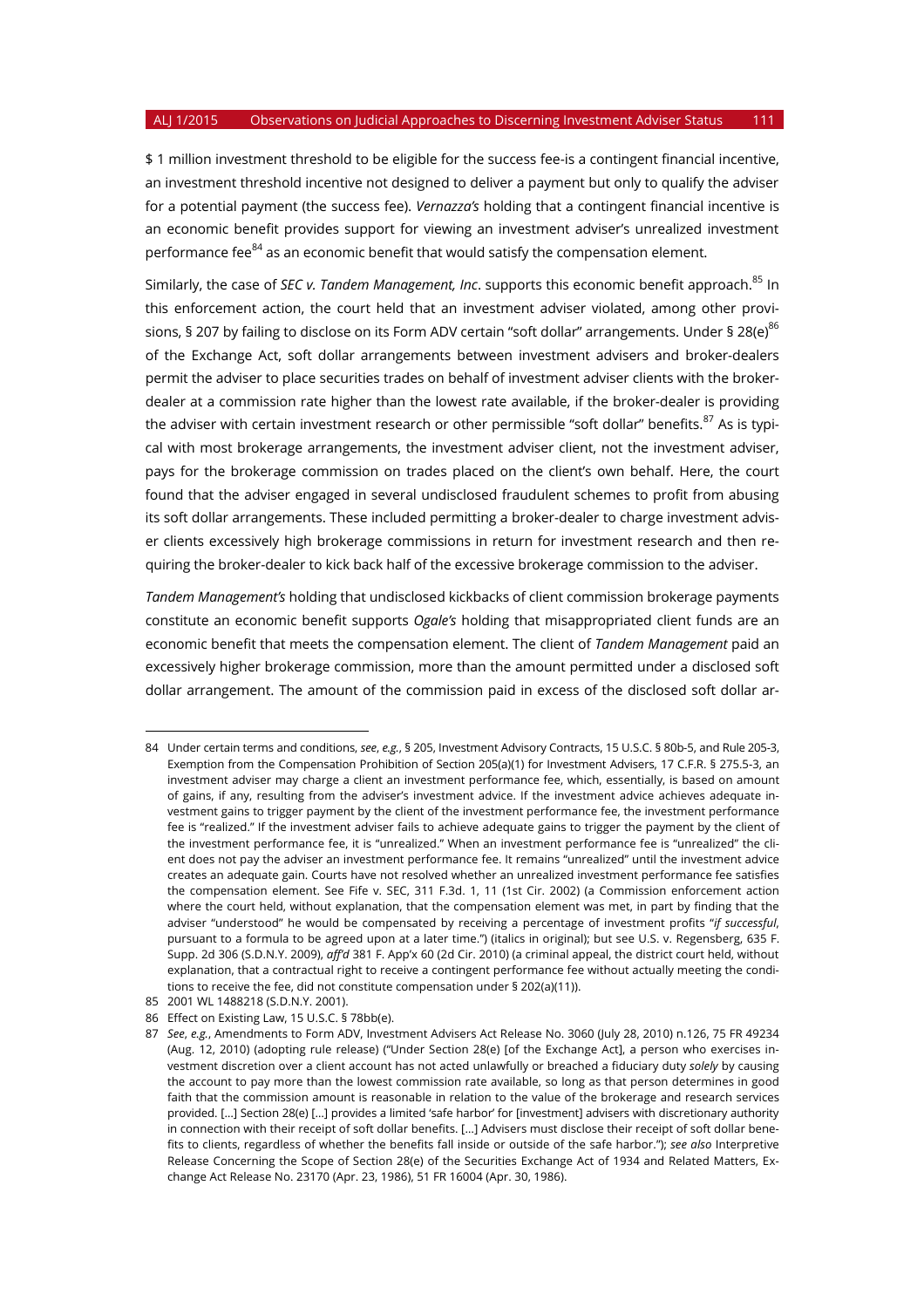#### ALJ 1/2015 **Brian Carroll 112**

rangement was arguably "misappropriated" from the client by the broker, who kicked back a portion of these "misappropriated" client funds to the investment adviser. These client funds paid to the investment adviser constituted an economic benefit that should have been disclosed. This analysis lends support to *Ogale's* broader view that "misappropriated" client funds are an economic benefit that satisfies the compensation element. 88

In addition to § 207, other provisions of United States federal securities laws implicate an economic benefit approach to determine whether a compensation requirement is met. For example, an economic benefit approach was used to determine whether an employee of a securities issuer was compensated for participating in an unregistered, public securities offering in violation of § 5 of the Securities Act.<sup>89</sup> Also, in interpreting § 15(a) of the Investment Company Act of 1940,<sup>90</sup> the companion legislation to the Advisers Act, at least one court has applied an economic benefit approach to determine whether inappropriate compensation was paid to an investment adviser under contract with an investment company.<sup>91</sup> The economic benefit concept is also used to determine whether a security has been created.<sup>92</sup> In further developing the compensation element of § 202(a)(11), courts may find useful these examples of the application of an economic benefit approach in United States federal securities laws.

#### **3. Another Way to Approach Compensation: Contract Analysis**

Taking a step back from the economic benefit approach, the language and structure of the Advisers Act also supports viewing compensation within a contractual framework. Like other professional services providers, an adviser typically enters into a contract that establishes what services are to be provided and the compensation to be paid for those services. Consistent with this practice, the Advisers Act contemplates that a contract between the investment adviser and client will be formed.<sup>93</sup> Indeed, the Advisers Act specifically regulates the content of an advisory contract,<sup>94</sup>

<sup>88</sup> Both *Vernazza* and *Tandem Management* are enforcement actions alleging violations of § 207, 15 U.S.C. § 80b-7, based on the economic benefit disclosure requirements of Form ADV. One of the purposes of Form ADV's economic benefit language, however, is to compel disclosure of investment adviser conflicts of interest, a goal arguably requiring a broader view of economic benefit than traditional notions of compensation in professional service relationships. *See generally* Sec. & Exch. Comm'n v. Capital Gains Research Bureau, 375 U.S. 180, 190 (1963) (discussing actual and potential conflicts of interest arising from investment adviser's undisclosed "economic self-interest").

<sup>89</sup> Prohibitions Relating to Interstate Commerce and the Mails, 15 U.S.C. § 77e (2012). *See*, *e.g.*, Sec. & Exch. Comm'n v. Phan, 500 F.3d 895 (9th Cir. 2007) (receipt of an economic benefit by issuer employees for sale or distribution of securities relevant in determining whether a violation of Securities Act § 5 occurred); *see also* Sec. & Exch. Comm'n v. Solomon Inc., 1995 WL 412429 (S.D.N.Y 1995) (economic benefit of ownership of securities in prearranged, sham transactions), *vacated on other grounds by* 78 F.3d 802 (2d Cir. 1996); Securities Act § 17(b), Fraudulent Interstate Transactions, 15 U.S.C. § 77q, (undisclosed compensation paid to stock touter of securities is element of violation of Securities Act § 17(b)).

<sup>90</sup> Investment Company Act § 15(a), Contracts of Advisers and Underwriters, 15 U.S.C. § 80a-15(a).

<sup>91</sup> Steadman v. Sec. & Exch. Comm'n, 603 F.2d 1126 (5th Cir. 1979) (applying economic benefit approach in holding that interest fee loan to adviser qualified as compensation under Investment Company Act § 15(a)(1)).

<sup>92</sup> *See*, *e.g.*, Sec. & Exch. Comm'n v. Kirkland, 521 F. Supp. 2d 1281 (M.D. Fla. 2007) (economic benefit relevant in determining if an investment contract meets the definition of a security).

<sup>93</sup> *See*, *e.g.*, § 201(1), Findings, 15 U.S.C.§ 80b-1(1) ("[I]nvestment advisers are of national concern, [...] their [...] contacts [...] with clients are negotiated and performed, by the use of the mails and means and instrumentalities of interstate commerce [...]."); § 205(d), 15 U.S.C. § 80b-5(d) (defines for certain purpose an investment advisory contract as "any contract or agreement whereby a person agrees to act as investment adviser to or to manage any investment or trading account of another person other than an investment company registered under title I of this Act [Advisers Act]").

<sup>94</sup> *See*, *e.g.*, § 205(a)(3), 15 U.S.C. § 80b-5(a)(3) (requires that an investment advisory contract includes a provision requiring an investment adviser organized as a partnership to notify the client of any change in membership of the partnership).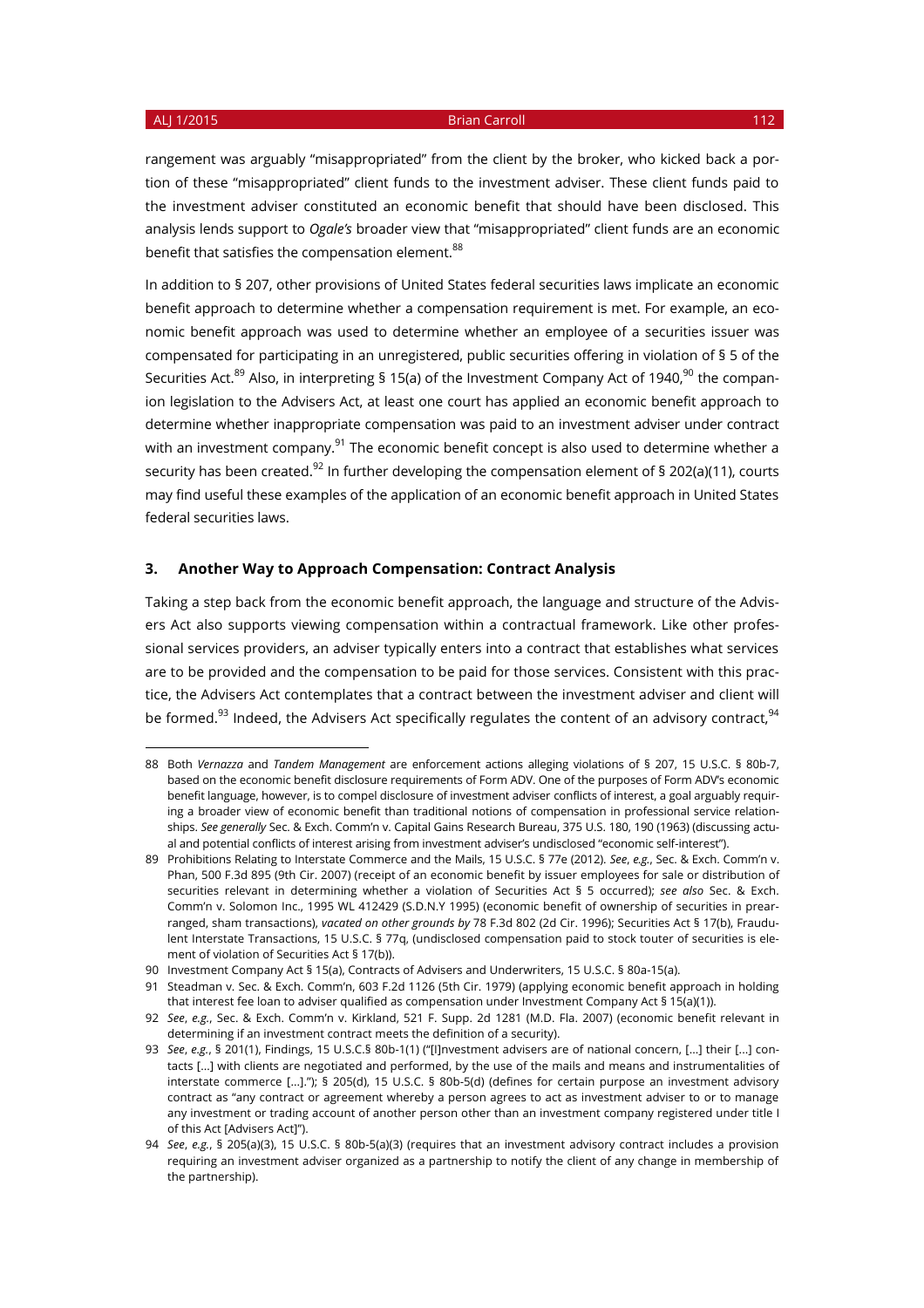conditions for assigning the advisory contract,<sup>95</sup> and limitations on contractual waiver of certain rights under the Advisers Act.<sup>96</sup> Section 205 authorizes and regulates the circumstances under which an investment advisory contract may permit an adviser to receive a performance-based fee.<sup>97</sup> In addition, certain Commission rules promulgated under § 203 rely on the date the advisory contract is executed<sup>98</sup> as the trigger for requiring delivery of Form ADV (or its equivalent) to a client. Written advisory contracts must be maintained as a record available for Commission examination.<sup>99</sup> Under § 215, a private client action against an investment adviser requires that a contract be formed between the client and the investment adviser $100$  and limits standing to initiate an action to the parties to the contract.<sup>101</sup> Based in part on these provisions, the contract analysis approach is consistent with cannons of statutory construction requiring that every provision of a statute be given effect<sup>102</sup> and, at least initially, both language itself along with the specific context used and broader context of the statute as a whole<sup>103</sup> be considered.

A contract analysis approach would build on this statutorily created contract framework. The essential inquiry would focus on whether an advisory contract was formed between the adviser and the client. Consistent with the Supreme Court's decision in *Transamerica Mortgage Advisors, Inc. v. Lewis*, <sup>104</sup> this inquiry will be guided by the application of state law concepts of contract

<sup>95</sup> *See* § 205(a)(2), 15 U.S.C. § 80b-5(a)(2) (prohibits assignment of an investment advisory contract without the consent of the other party to the contract); *see also* § 202(a)(1), Assignment, 15 U.S.C. § 80b-2(a)(1); Rule 202(a)(1)-1, Certain Transactions Not Deemed Assignments, 17 C.F.R. § 275.2(a)(1)-1.

<sup>96</sup> *See* § 215, Validity of Contracts, 15 U.S.C. § 80b-15 (limits waiver of provisions of the Advisers Act in investment advisory contracts).

<sup>97</sup> 15 U.S.C. § 80b-5.

<sup>98</sup> Rule 204-3(b), Delivery of Brochures and Brochure Supplements, 17 C.F.R. § 275.3(b) (requires an investment adviser provide Form ADV to a client at least forty eight hours before entering into an investment advisory contract or, if not provided forty eight hours before entering into a contract, the client is permitted, without charge, to terminate the contract within five days of entering into the contract).

<sup>99</sup> Rule 204-2(a)(10), Books and Records to Be Maintained by Investment Advisers, 17 C.F.R. § 275.4-2(a)(10) (requiring written agreements between an investment adviser and a client be maintained).

<sup>100</sup> *See*, *e.g.*, Transamerica Mortg. Advisors, Inc. v. Lewis, 444 U.S. 11, 17 (1979).

<sup>101</sup> *See id.* § 214, Jurisdiction of Offenses and Suits, 15 U.S.C. § 80b-14; § 215, Validity of Contracts, 15 U.S.C. § 80b-15; *see also* Clark v. Nevis Capital Mgmt., LLC, 2005 WL 488641 1, 2-3 (S.D.N.Y. 2005) ("Only parties to an investment advisory contract may sue for rescission under section 215. See Zurich Capital Markets, Inc. v. Coglianese, 332 F. Supp. 2d 1087, 1114 (N.D. Ill. 2004) ('In order to sue under the Act and seek rescission of the contract, [a plaintiff investor] must be a party to the contract.') (citing Shahidi v. Merrill Lynch, Pierce, Fenner & Smith, Inc., No. 2:02CV483FTM29SC, 2003 WL 21488228, at 3 (M.D. Fla. Apr. 28, 2003) (concluding that the plaintiff 'shareholders have no standing to individually sue either defendant in this case to void the contracts'); Soderberg v. Gens, 652 F. Supp. 560, 564 (N.D. Ill. 1987) (observing that the courts limit claims to 'persons actually in an advise/client relationship')); Neely v. Bar Harbor Bankshares, 240 F. Supp. 2d 44, 49 (D. Me. 2003) (observing that 'there is no right of action under the Act unless there is first an investment adviser contract between the parties') (citing Paul S. Mullin & Assoc., Inc. v. Bassett, 632 F. Supp. 532, 537 (D. Del. 1986) (stating that 'only the parties to [an investment adviser] contract can avail themselves of the remedy of rescission')); Washington, 656 F. Supp. at 1178 (holding that only parties to an investment adviser contract are proper parties in a claim brought under section 215).").

<sup>102</sup> Corley v. U.S., 556 U.S. 303, 314 (2009) (quotations omitted) (Under this "most basic [of] interpretative cannons [...] [a] statute should be construed so that effect is given to all of its provisions, so that no part will be inoperative or superfluous, void or insignificant [...]."). *But see* Marx v. Gen. Revenue Corp., 133 S.Ct. 1166 (2013) (discussing limitations on application of cannon against surplusage).

<sup>103</sup> Robinson v. Shell Oil Co., 519 U.S. 337, 341 (1997) (citation omitted) (In determining whether statutory language has a plain and unambiguous meaning, courts should refer "to the language itself, the specific context in which the language is used, and the broader context of the statute as a whole.").

<sup>104</sup> 444 U.S. 11 (1979).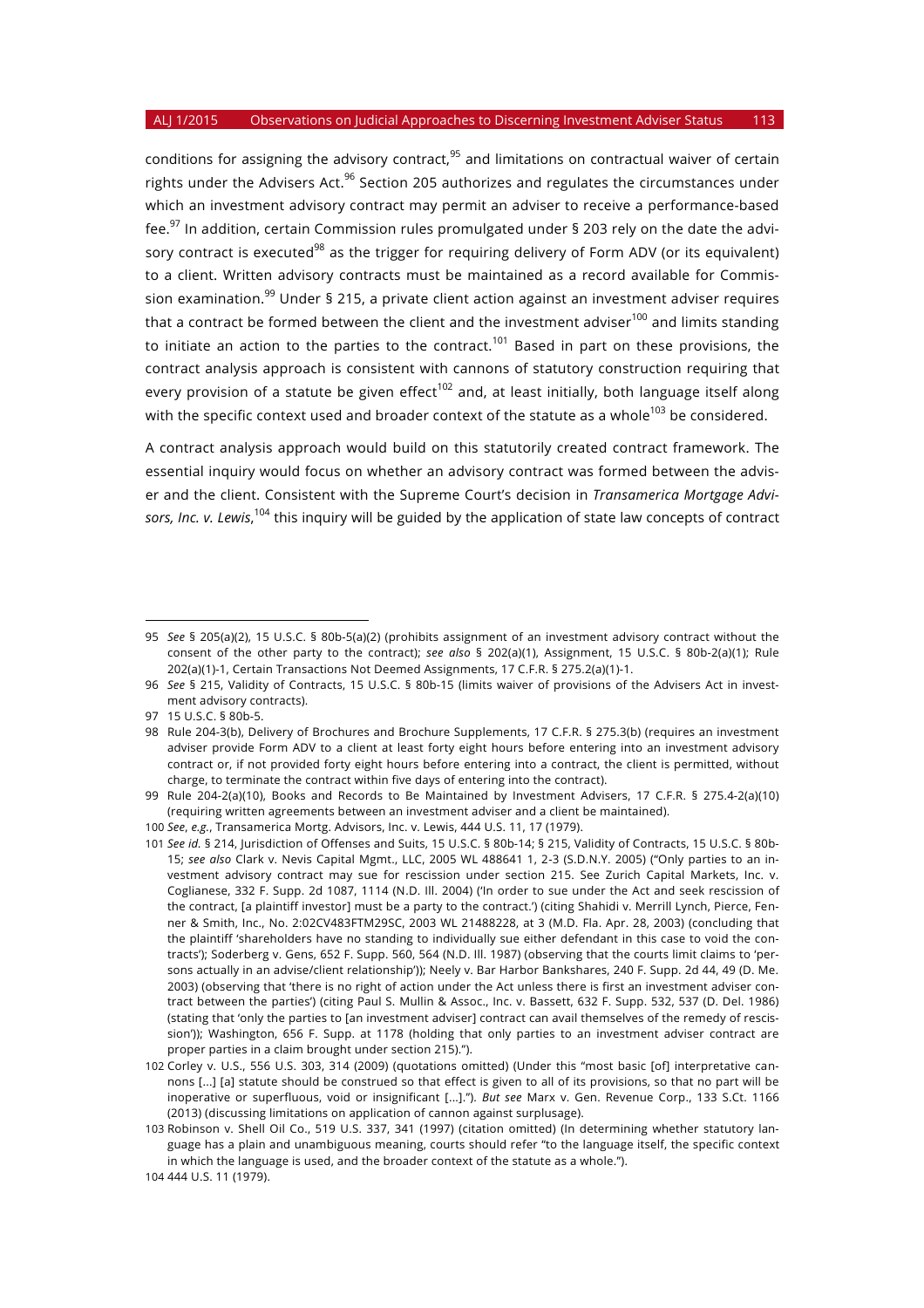law<sup>105</sup> to the extent consistent with the Advisers Act.<sup>106</sup> Depending on the applicable state's contract law, a wide array of contract theories may be available, including: third-party beneficiary status,<sup>107</sup> quasi-contract, unilateral contract, estoppel, equitable contract and the like.<sup>108</sup> These forms of contract provide an ample legal basis for developing this approach. Assuming that a contract is formed, the inquiry would then shift to determining whether a legally recognized form of compensation was exchanged consistent with the applicable contract theory.

#### **C. What Constitutes Investment Advice?**

Under § 202(a)(11) investment advice is described as "advising others [...] directly [...] as to the value of securities or as to the advisability of investing in, purchasing, or selling securities [...]."<sup>109</sup> Courts have discussed three types of investment advice without explicitly labeling them. For purposes of this article, these three types of advice are identified as traditional personal advice; allocation, selection and monitoring personal advice; and impersonal advice. As appropriate, some observations are offered with this analysis.

#### **1. Traditional Personal Advice**

 $\overline{a}$ 

Some courts have viewed investment advice as reflecting the personal nature of the relationship between an investment adviser and its client. Under this traditional notion of an investment adviser's role, the adviser questions the client about, among other things, its investment goals, risk tolerance, financial needs, and time horizon. Next, consistent with this personal information, the adviser tailors an investment strategy and executes it. This personal advice may be offered as either advisory, where an investment adviser recommends the purchase or sale of securities to a

<sup>105</sup> *See*, *e.g.*, *id.* at 19 (the court concluded that "[w]hen Congress declared in § 215 that certain contracts are void, it intended that the customary legal incidents of voidness would follow, including the availability of a suit or rescission or for an injunction against continued operation of the contract, and for restitution."); *id.* at 25 n.14 ("Where rescission is awarded, the rescinding party may of course have restitution of the consideration given under the contract, less any value conferred by the other party. See 5 A. Corbin, Contracts § 1114 (1964)."); Wisnieski v. Rodale, 510 F.3d 294, 305 n.32 (3d Cir. 2007) (applying *Restatement (Second) of Contracts* § 7 when interpreting meaning of "void" under § 215, 15 U.S.C. § 80b-15); Omega Overseas Partners, Ltd. v. Griffith, 2014 WL 3907082 1, 3 (S.D.N.Y. 20014) ("[…] § 215(b)'s text strongly echoes the description of illegal contracts found in the *Restatement of Contracts*, which was published only a few years before the IAA's enactment."); Conrardy v. Ribadeneira, 1990 WL 66603 1, 4 (D. Kan. 1990). *See generally* Sekhar v. U.S., 133 S.Ct. 2720, 2724 (2013) (citation omitted) ("[W]here Congress borrows terms of art in which are accumulated the legal tradition and meaning of centuries of practice, it presumably knows and adopts the cluster of ideas that were attached to each borrowed word in the body of learning from which it was taken and the meaning its use will convey to the judicial mind unless otherwise instructed."); Carter v. U.S., 530 U.S. 255, 266 (2000) ("[W]e have not hesitated to turn to the common law for guidance when the relevant statutory text does contain a term with an established meaning at common law."); U.S. v. Shabani, 513 U.S. 10, 13 (1994) ("[A]bsent contrary indications, Congress intends to adopt the common law definition of statutory terms."); Miller v. Bridgeport Board of Education, 2013 WL 3936925 1, 8 (D. Conn. 2013) (citations omitted) ("The term 'contract' pursuant to [42 U.S.C.] § 1981 adopts its ordinary common law meaning.").

<sup>106</sup> *See* § 203A, State and Federal Responsibilities, 15 U.S.C. § 80b-3A (addressing division of state and federal responsibilities for overseeing investment advisers); § 222, State Regulation of Investment Advisers, 15 U.S.C. § 80b-22 (addressing, *inter alia*, state responsibilities for regulating investment advisers).

<sup>107</sup> *See generally* Bayerische Landesbank v. Aladdin Capital Mgmt., LLC, 692 F.3d 42 (2d Cir. 2012).

<sup>108</sup> To the extent consistent with the Advisers Act, application of state law concepts of contract may be supported by other provisions of federal securities laws addressing certain types of compensation contracts and other compensation arrangements. *See*, *e.g.*, Investment Company Act § 36, Breach of Fiduciary Duty, 15 U.S.C. 80a-36, Exchange Act § 10C, Compensation Committees, 15 U.S.C. § 78j-3; Exchange Act § 14A, Shareholder Approval of Executive Compensation, 15 U.S.C. § 78n-1; Regulation S-K, Item 402, Executive Compensation, 17 C.F.R. § 229.402; Sarbanes-Oxley Act of 2002, § 304, Forfeiture of Certain Bonuses and Profits, Pub.L.107-204, 116 Stat. 745, codified at 15 U.S.C. § 7243.

<sup>109</sup> § 202(a)(11), 15 U.S.C. § 80b-2(a)(11).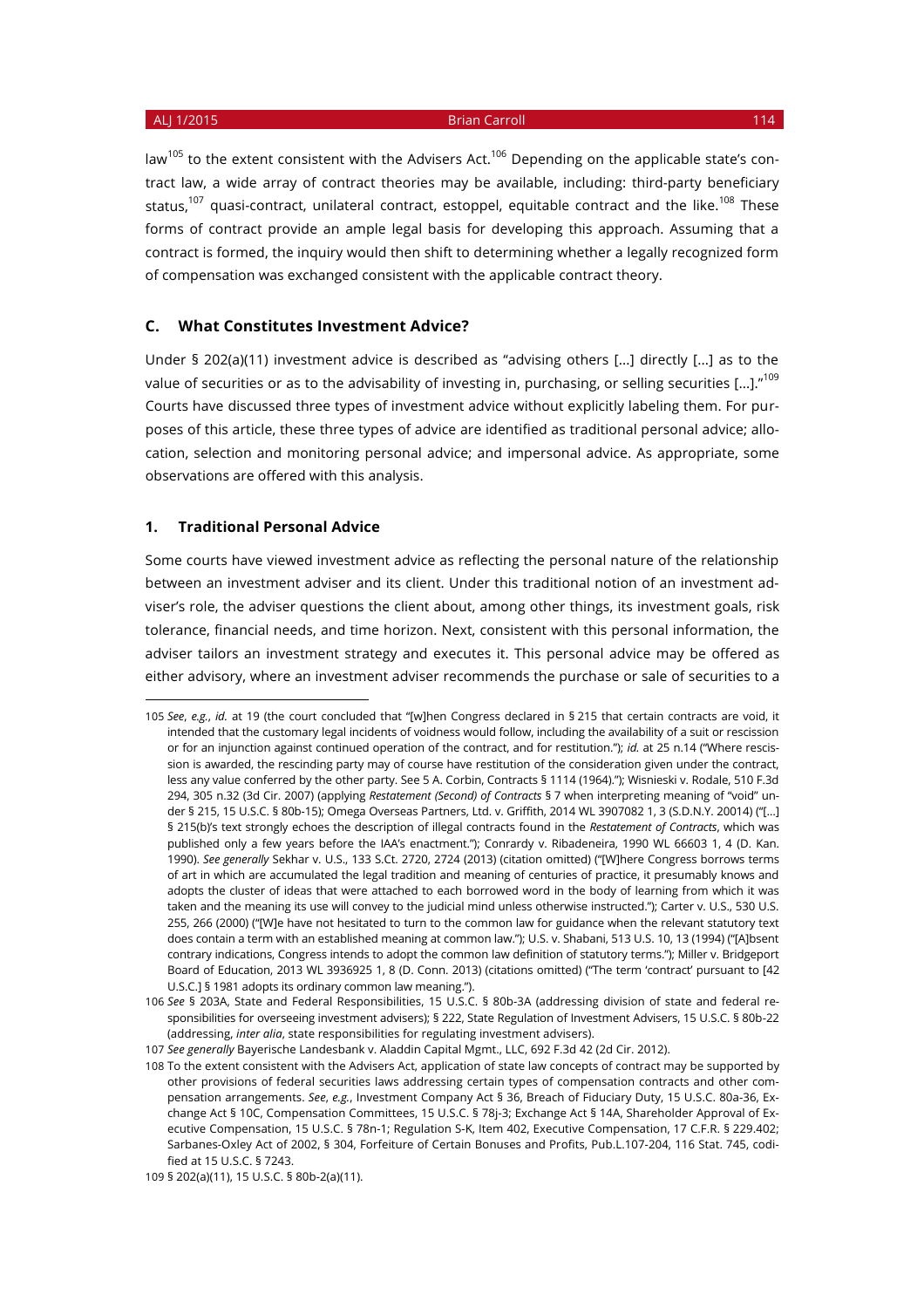client and the client makes the ultimate decision; or discretionary, where the client authorizes an investment adviser to make investment decisions to purchase and sell securities on behalf of the client without the client first approving of each investment decision.<sup>110</sup>

Aspects of this personal one-on-one relationship were relied on by the Supreme Court in *SEC v. Capital Gains Research Bureau, Inc.*,<sup>111</sup> which held that § 206(2) imposed on an investment adviser a fiduciary duty to its client.<sup>112</sup> Moreover, the Advisers Act recognizes that some investment advisers offer personal advice, while others do not.<sup>113</sup> Investment advisory business models based on offering personal advice, either on an advisory or discretionary basis, include individual client account management, financial planning services, certain sports and entertainment agent services, and certain internet advisory services.<sup>114</sup>

#### **2. Allocation, Selection and Monitoring Personal Advice**

Although § 202(a)(11) speaks primarily in terms of advising others on purchasing and selling securities, in *SEC v. Washington Investment Network*, <sup>115</sup> ("WIN"), an enforcement action, the court recognized as investment advice three different forms of personal advice, which, in varying degrees, are removed from the traditional process of selecting securities on behalf of clients. The first form of advice focuses on how to allocate client funds among different types of securities investments, essentially recommending what asset classes to invest in (equities, debt, and the like).<sup>116</sup> The second form of advice is to assist the client in selecting another investment adviser to invest client funds consistent with the asset allocation advice. Lastly, the third type of advice provided by the adviser is the monitoring of the execution of the asset allocation plan by the selected investment adviser. In *WIN*, this monitoring advice included periodically reviewing the investment

<sup>110</sup> Lowe v. Sec. & Exch. Comm'n, 472 U.S. 181, 191–92 n. 31 (1985) (*inter alia*, describing advisory and discretionary forms of personal investment advice).

<sup>111</sup> 375 U.S. 180, 184 (1963).

<sup>112</sup> *See id.* at 187 n.5, 191 (Court relied in part on the legislative history of the Advisers Act that described the "personalized counseling," and "personalized character" of providing investment advice on a "personal basis," as well as describing the relationship between an adviser and client as one of "trust and confidence."); *see also* Lowe, 472 U.S. 181, 192, n.31 (1985) (*inter alia*, discussing legislative history of the Advisers Act that addresses personal investment advice, as opposed to impersonal investment advice, in holding that the "bona fide" publication exemption under § 202(a)(11)(D) for Publishing advisers was appropriate when applied to purely impersonal investment advice).

<sup>113</sup> *See* § 202(a)(13), 15 U.S.C. § 2(a)(13), ("'Investment supervisory services' means the giving of continuous advice as to the investment of funds on the basis of the individual needs of each client."); § 208(c), General Prohibitions, 15 U.S.C. § 8(c) (prohibiting use of "investment counsel" as description of investment adviser business unless: "a substantial part of his or its business consists of rendering investment supervisory services."); *see*, *e.g.*, § 203(c)(1)(H), Procedures for Registration; Filing of Applications; Effective Date of Registration; Amendment of Registration, 15 U.S.C. § 80b-3(c)(1)(H) ("[A] statement as to whether a substantial part of the business of such investment adviser, consists or is to consist of rendering investment supervisory services.").

<sup>114</sup> Rule 203A-2(e), Exemption from Prohibition on SEC Registration, 17 C.F.R. § 275.3A-2(e) (defines internet investment adviser as "an investment adviser that provides investment advice to its clients exclusively through an interactive website. […] interactive website means a website in which computer software-based models or applications provide investment advice to clients based on personal information each client supplies through the website."); *see also* Sec. & Exch. Comm'n v. Terry's Tips, Inc., 409 F. Supp. 2d 526 (D. Ver. 2006) (investment adviser advising client *via* telephone and e-mail meets definition of investment adviser); Sec. & Exch. Comm'n v. Park, 99 F. Supp. 2d 889 (N.D. Ill. 2000) (internet adviser meets definition of investment adviser under § 202(a)(11), 15 U.S.C. § 80b-2(a)(11)); Exemption for Certain Investment Advisers Operating Through the Internet, Investment Advisers Act Release No. 2091 (Dec. 12, 2002), 67 FR 77620-01 (Dec. 18, 2002).

<sup>115</sup> 475 F.3d. 392 (D.C. Cir. 2007).

<sup>116</sup> *Id.* at 400 ("[B]ecause [WIN] also advised clients in regard to 'asset allocation,' we think WIN's activities easily fall within the Act's definition of investment adviser.").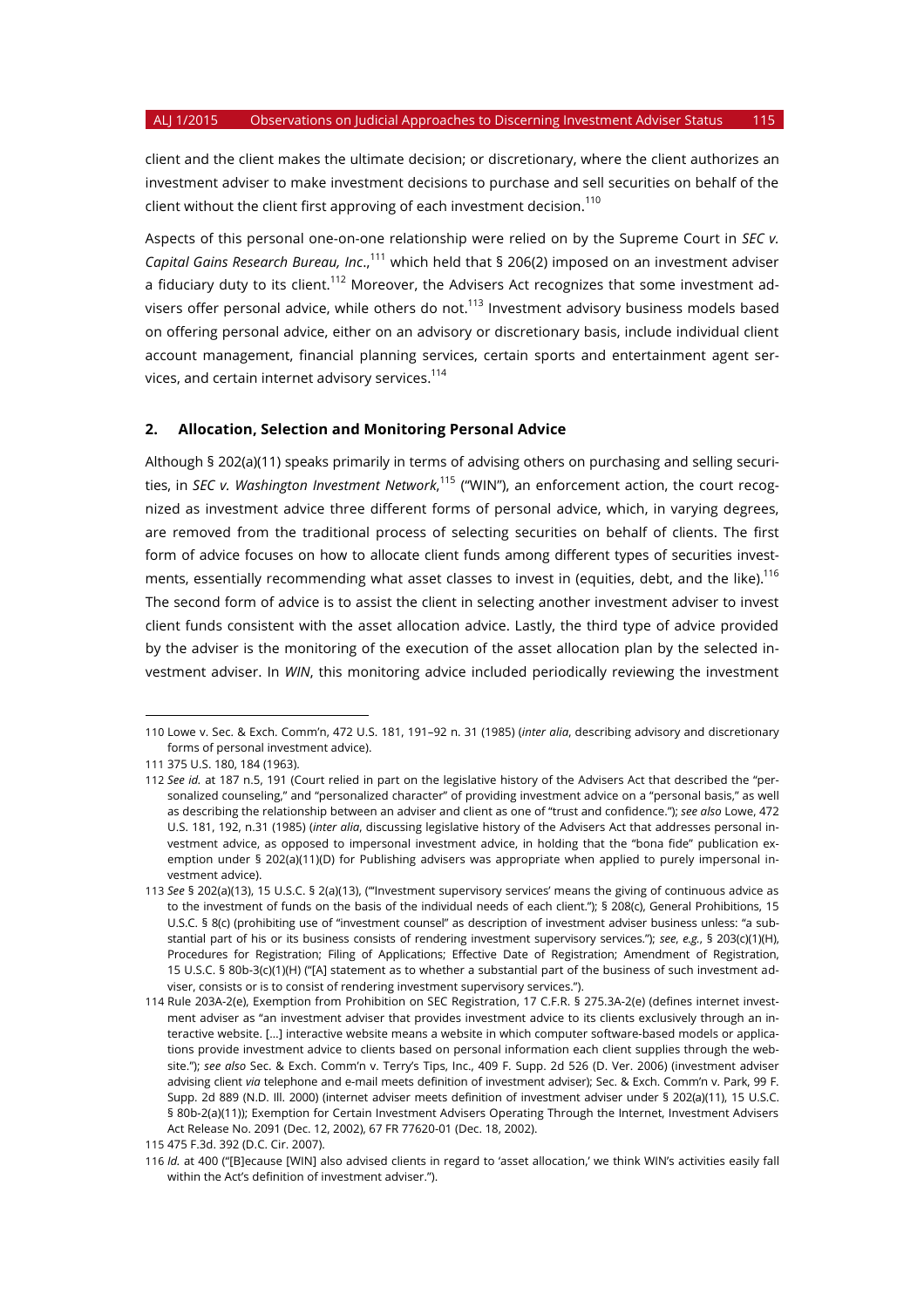returns or losses under each investment class and rebalancing the client's portfolio consistent with the client's personal investment strategy.<sup>117</sup>

The *WIN* court relied primarily on a factual analysis of each form of advice, including a discussion of the investment adviser's own description of the advice offered, in finding that those forms of advice satisfied the investment advice requirement. The court did not resort to an analysis of the Advisers Act or judicial interpretations of it. The first form of advice (asset allocation advice) is supported, however, by the language and structure of the Advisers Act. Section 202(a)(11) can be viewed as including two types of advice: 1) "[T]he advisability of [...] purchasing, or selling securities [...]" and 2) "advisability of investing in [...] securities [...]." Here, Congress chose to include the word "investing" in addition to the purchasing or selling securities. Invest is defined as "to commit (money) in order to earn a financial return."<sup>118</sup> In comparison to the specific acts of purchasing and selling, invest is a more general term that focuses on the initial decision to commit money, which could lead to purchasing and selling securities or some other means of earning a financial return. Arguably, asset allocation advice is a form of investing advice that is, in the context of the Advisers Act,<sup>119</sup> a precursor to purchasing and selling securities. Similarly, to the extent that the third form of advice (monitoring advice) represents an ongoing obligation to reallocate client investment funds among assets classes, it is arguably a continuous form of "investing," as interpreted under allocation advice.

The most developed analysis offered by the *WIN* court focused on the third form of advice, referred to here as manager selection advice: "WIN's business of selecting particular investment managers in lieu of others had the effect of channeling client funds to particular security investments."<sup>120</sup> Here, the *WIN* court's reliance on the "effect of channeling" client funds to securities investments is supported by the statutory interpretation of the word "investing" as discussed above. In *WIN*, the court took a significant step in recognizing asset allocation, monitoring and manager selection advice as investment advice, a view long held by the Commission.<sup>121</sup>

#### **3. Impersonal Advice**

A*brahamson v. Fleschner*,<sup>122</sup> is the seminal case in establishing impersonal advice as satisfying § 202(a)(11), 15 U.S.C. § 80b-2(a)(11).<sup>123</sup> In *Abrahamson*, an investment partnership was formed to

<sup>117</sup> *Id.* at 399–400. *But see* Pozez v. Ethanol Capital Mgmt., LLC, 2009 WL 2176574 (D. Ariz. 2009) (rejecting insufficient monitoring activities as providing investment advice under Report Adviser definition of an investment adviser). 118 WEBSTER'S NINTH NEW COLLEGIATE DICTIONARY 636 (9th ed. 1985).

<sup>119</sup> Under § 205(d), Investment Advisory Contracts, 15 U.S.C. § 80b-5(d), the definition of an investment advisory contract includes "to manage any investment [...] of another person [...]." In turn, BLACK'S LAW DICTIONARY 865 (5th ed. 1979) defines "manage," as among other things: "To control and direct, to administer, to take charge of." The use of the word "manage" under § 205(d), 15 U.S.C. § 80b-5(d), supports interpreting "the advisability of investing" language of § 202(a)(11), 15 U.S.C. § 80b-2(a)(11), as including asset allocation advice.

<sup>120</sup> 475 F.3d. at 400.

<sup>121</sup> Rule 203A-2(a), Pension Consultants, 17 C.F.R. § 275.3A-2(a) (defining investment advice provided by an investment adviser acting as a pension consultant as "including any advice with respect to the selection of an investment adviser to manage such [employee benefit plan] assets."); *see* SEC. & EXCH. COMM'N, STAFF REPORT CONCERNING EXAMINATION OF SELECTED PENSION CONSULTANTS, THE OFFICE OF COMPLIANCE INSPECTIONS AND EXAMINATIONS (May 16, 2005); *see also* Rule 204- 3(h)(5), Delivery of Brochures and Brochure Supplements, 17 C.F.R. § 275.4-3(h)(5) ("Wrap Fee program means an advisory program under which a specified fee or fees not based directly upon transactions in a client's account is charged for investment advisory services (which may include portfolio management or advice concerning the selection of other investment advisers) and the execution of client transactions."); SEC Release 1092.

<sup>122</sup> 568 F.2d 862 (2d Cir. 1977), *cert. denied*, 436 U.S. 905, *cert. denied*, 436 U.S. 913 (1978).

<sup>123</sup> *Abrahamson*, 568 F.2d at 870–71 (analysis of investment advice is couched in terms of the "engaged in the business" element of § 202(a)(11), 15 U.S.C. § 80b-2(a)(11)).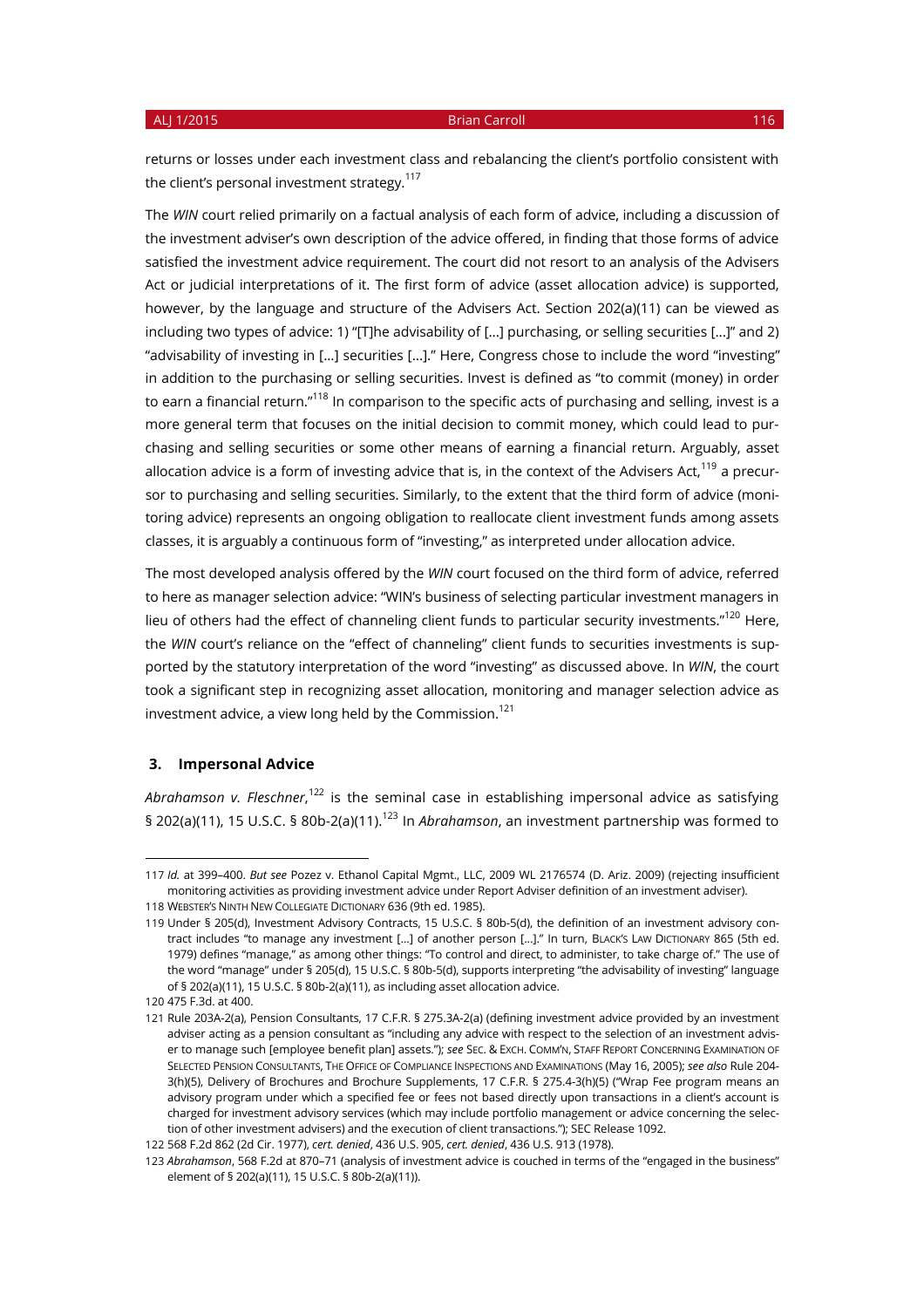raise capital by selling limited partnership interests in the partnership to investors. The capital held by the partnership was invested by the general partners in securities, consistent with a conservative investment policy. The general partners were authorized to decide what securities to purchase, hold and sell, while the limited partners did not participate in investing in securities. The general partners were compensated primarily<sup>124</sup> by receiving a percentage of the profits and net capital gains earned by the investment partnership.

In *Abrahamson*, the court held that the general partners provided investment advice because they were charged with "exercising control over what purchases and sales are made with their clients' funds."<sup>125</sup> In support of its interpretation, the court relied on the plain language of § 202(a)(11), 15 U.S.C. § 80b-2(a)(11),<sup>126</sup> the statutory structure of the Advisers Act,<sup>127</sup> and the legislative intent<sup>128</sup> and "broad remedial purposes of the Act."<sup>129</sup>

Supported by this analysis, *Abrahamson* has proven to be noteworthy because it held that an adviser providing impersonal advice to an investment partnership under discretionary authority satisfies the investment advice element.<sup>130</sup> Under this form of impersonal investment advice, the advice need not be tailored to an individual investor's needs (like personal advice), but is provided directly to the investment partnership, which typically explains its investment strategy to potential investors and leaves it to them to decide whether investing in the partnership is appropriate.<sup>131</sup> It stands in contrast to the traditional personal advice approach with an adviser providing

<sup>124</sup> *See id.* at 870 ("In addition, the partnership agreement of October 1, 1968, provided for an annual salary of \$ 25,000 for each general partner who managed the partnership's investments.").

<sup>125</sup> *See id.* at 871 (in addition to finding managing investment partnership securities to be investment advice, court noted that adviser provided limited partner investors with a monthly report stating the percentage increase or decrease in value of the investment partnership holding and compared this performance with Standard and Poor 500 stock average, consistent with Report Adviser language of § 202(a)(11), 15 U.S.C. § 80b-2(a)(11); *see also*, Sec. & Exch. Comm. v. Saltzman, 127 F. Supp. 2d 660, 669–70 (E.D. Pa. 2000) (applying *Abrahamson* in holding that adviser sending limited partnership investors a copy of investment fund financial statements constituted a report under § 202(a)(11), 15 U.S.C. § 80b-2(a)(11)).

<sup>126</sup> *Abrahamson*, 568 F.2d at 871.

<sup>127</sup> *Id.* (The court looked to § 203, 15 U.S.C. § 80b-3, requiring disclosure of an adviser's authority over client funds, and § 205, 15 U.S.C. § 80b-5, setting standards for advisory contracts governing an adviser managing "investments or trading accounts.").

<sup>128</sup> *Id.* at 870-71 (The court in *Abrahamson* reviewed numerous congressional committee reports, for example, Report of the Senate Committee on Banking and Currency, reflecting that the Advisers Act was intended to cover persons investing client funds, including "pools of liquid funds of the public.").

<sup>129</sup> *Id.* at 870. Since the *Abrahamson* decision was issued in 1968, the traditional cannon of statutory interpretation that remedial statutes should be construed liberally has been criticized. *See* Estate of Heiser v. Islamic Republic of Iran, 885 F. Supp. 2d 429, 440 (D.D.C. 2012) (citing Antonin Scalia, *Assorted Cannards of Contemporary Legal Analysis*, 40 CASE W. RES. L. REV. 581, 581-82 (1990)) (In discussing remedial statute cannon: "Justice Scalia describes this cannon as 'surely among the prime examples of lego-babble.'").

<sup>130</sup> *See*, *e.g.*, U.S. v. Elliott, 62 F.3d 1304, 1310 (11th Cir. 1996) (applying *Abrahamson* to definition of investment adviser); Wang v. Gordon, 715 F.2d 1187 (7th Cir. 1983) (applying *Abrahamson* to definition of investment adviser); Sec. & Exch. Comm'n v. Montana, 2005 WL 645143 1, 2 (S.D. Ind. 2005) (applying *Abrahamson* to definition of investment adviser); *Saltzman*, 127 F. Supp. 2d at 669-70 (E.D. Pa. 2000) (applying *Abrahamson* to definition of investment adviser); Sec. & Exch. Comm'n v. Smith, 1995 U.S. Dist. LEXIS 22352 (Jan. 6, 1995) (applying *Abrahamson* to definition of investment adviser).

<sup>131</sup> *See* Sec. & Exch. Comm'n v. Goldstein, 451 F.3d 873, 881 (D.C. Cir. 2006) ("As recently as 1997, it [SEC] explained that a 'client of an investment adviser typically is provided with individualized advice that is based on the client's financial situation and investment objectives. In contrast, the investment adviser of an investment company need not consider the individual needs of the company's shareholders when making investment decisions, and thus has no obligation to ensure that each security purchased for the company's portfolio is an appropriate investment for each shareholder.' Status of Investment Advisory Programs Under the Investment Company Act of 1940, 62 Fed.Reg. 15,098, 15,102 (Mar. 31, 1997)."); Sec. & Exch. Comm'n v. Mannion, 2013 WL 5999657 1, 3 (N.D. Ga. 2013) ("In *Goldstein*, the court explained that, generally, a hedge fund manager's client is the hedge fund itself, and not the investors in the fund."). Commission rules promulgated under the Advisers Act reflect this con-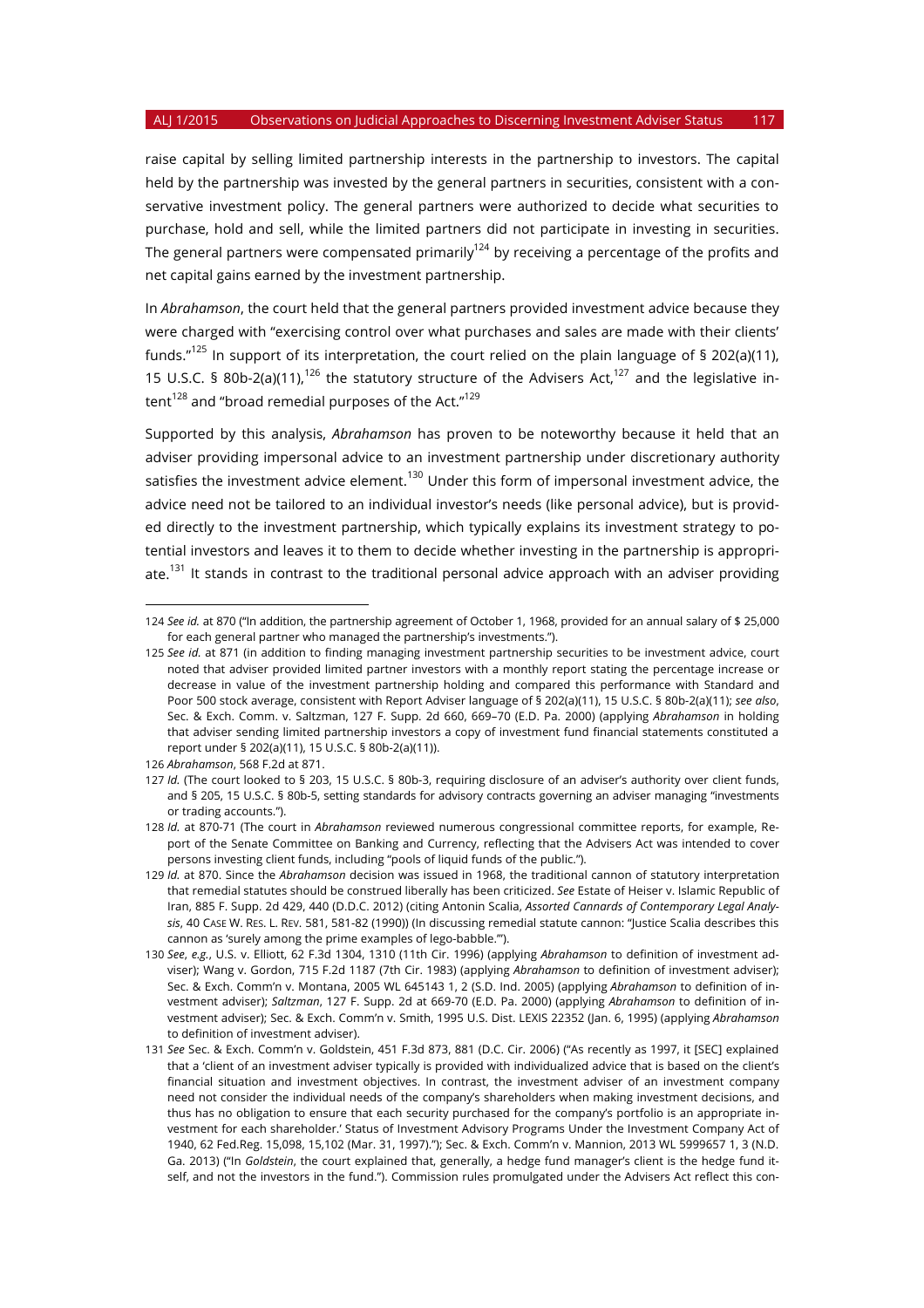-

#### ALJ 1/2015 **Brian Carroll 118**

one-on-one personal advice with its client. *Abrahamson* provides legal analysis to support application of § 202(a)(11) to a wide range of advisers offering impersonal advice as sub-advisers.<sup>132</sup> advisers participating in wrap fee programs, $133$  and advisers to certain private investment funds $134$  and collateralized debt obligations.<sup>135</sup>

## **D. The Relationship between Investment Advice and Compensation: The Intertwined Purposes Issue**

The structure of § 202(a)(11) requires that an investment adviser be compensated for investment advice. In *Elliott* the court held that discrete fee for investment advice need not be paid in order to meet the compensation element. The ambiguity created by permitting payment for unspecified services, however, has forced courts to unravel the intertwined purposes issue: whether compensation is paid for investment advice, as opposed to some other type of advice or service that is intertwined with investment advice. In addressing this intertwined purposes issue under § 202(a)(11), two different approaches have emerged: the "Purpose of the Partnership" and the "Primary v. Incidental" approaches.

cept of impersonal advice. *See*, *e.g.*, Rule 203A-3(a)(3)(ii), Definitions, 17 C.F.R. § 275.3A-3(a)(3)(ii) ("'Impersonal investment advice' means investment advisory services provided by means of written material or oral statements that do not purport to meet the objectives or needs of specific individuals or accounts."); Rule 204-3(h)(1), Delivery of Brochures and Brochure Supplement, 17 C.F.R. § 275.4-3(h)(1) ("Impersonal investment advice means investment advisory services that do not purport to meet the objectives or needs of specific individuals or accounts."); Rule 206(4)-3(d)(3), Cash Payments for Client Solicitations, 17 C.F.R. § 275.6(4)-3(d)(3) ("Impersonal advisory services means investment advisory services provided solely by means of (i) written materials or oral statements which do not purport to meet the objectives or needs of the specific client […].").

<sup>132</sup> *See* Sec. & Exch. Comm'n v. Treadway, 430 F. Supp. 2d 293 (S.D.N.Y. 2006) (investment adviser as sub-adviser); *see also* Sec. & Exch. Comm'n Press Release, SEC, PIMCO equity Mutual Funds' Adviser, Sub-Adviser, and Distributor Agree to Pay \$ 50 Million to Settle Fraud Charges for Undisclosed Market Timing, No. 2004-127 (Sept. 13, 2004).

<sup>133</sup> Rule 204-3(h)(5), Delivery of Brochures and Brochure Supplements, 17 C.F.R. § 275.4-3(h)(5), ("Wrap fee program means an advisory program under which a specified fee or fees not based directly upon transactions in a client's account is charged for investment advisory services (which may include portfolio management or advice concerning the selection of other investment advisers) and the execution of client transactions."); Sec. & Exch. Comm'n v. Washington Investment Network, 475 F.3d 392 (D.C. Cir. 2007) (discussing wrap fee program structure); Geman v. Sec. & Exch. Comm'n, 334 F.3d 1183, 1185-86 (10th Cir. 2003) ("Under the wrap fee program, the firm's customers paid an 'all-inclusive' fee calculated as a percentage of the customer's assets under management. In return, the firm provided brokerage, advisory, and custodial services."); *see also* Disclosure by Investment Advisers Regarding Wrap Fee Programs, Investment Advisers Act Release No. 1411 (Apr. 19, 1994), 59 FR 21657 (Apr. 26, 1994) (adopting rule release).

<sup>134</sup> *See generally* Reporting by Investment Advisers to Private Funds and Certain Commodity Pool Operators and Commodity Trading Advisors on Form PF, Investment Advisers Act Release No. 3308 (Oct. 31, 2011), 76 FR 71128 (Nov. 16, 2011); Exemptions for Advisers to Venture Capital Funds, Private Fund Advisers With Less Than \$ 150 Million in Assets Under Management, and Foreign Private Advisers, Investment Advisers Act Release No. 3222 (June 22, 2011), 76 FR 39646 (July 6, 2011); STAFF OF THE DIVISION OF INVESTMENT MANAGEMENT, U.S. SECURITIES & EXCHANGE COMMISSION, ANNUAL STAFF REPORT RELATING TO THE USE OF DATA COLLECTED FROM PRIVATE FUND SYSTEMIC RISK REPORTS 6 (July 25, 2013) (listing private funds filing with the Commission under Form PF (private fund): hedge funds, private equity funds, other private funds, real estate funds, securities asset funds, venture capital funds and liquidity funds).

<sup>135</sup> The Commission has initiated enforcement actions against investment advisers serving as collateral managers for collateralized debt obligations. *See*, *e.g.*, In the Matter of Harding Advisory LLC and Wing F. Chau, Investment Advisers Act Release No. 3696, 2913 WL 5670841 (Oct. 18, 2013) (order instituting enforcement action alleging investment adviser serving as collateral manager violated, *inter alia*, § 206); In the Matter of Delaware Asset Advisers and Wei, Investment Advisers Act Release No. 3434, 104 S.E.C. Docket 651 (July 18, 2012) (settled enforcement action) (investment adviser serving as collateral manager and then portfolio manager found to have violated, *inter alia*, § 206(2)); In the Matter of GSCP (NJ), LP, Investment Advisers Act Release No. 3261101, S.E.C. Docket 3325 (Aug. 25, 2011) (settled enforcement action) (investment adviser serving as collateral manager found to have violated, *inter alia*, § 206(2)).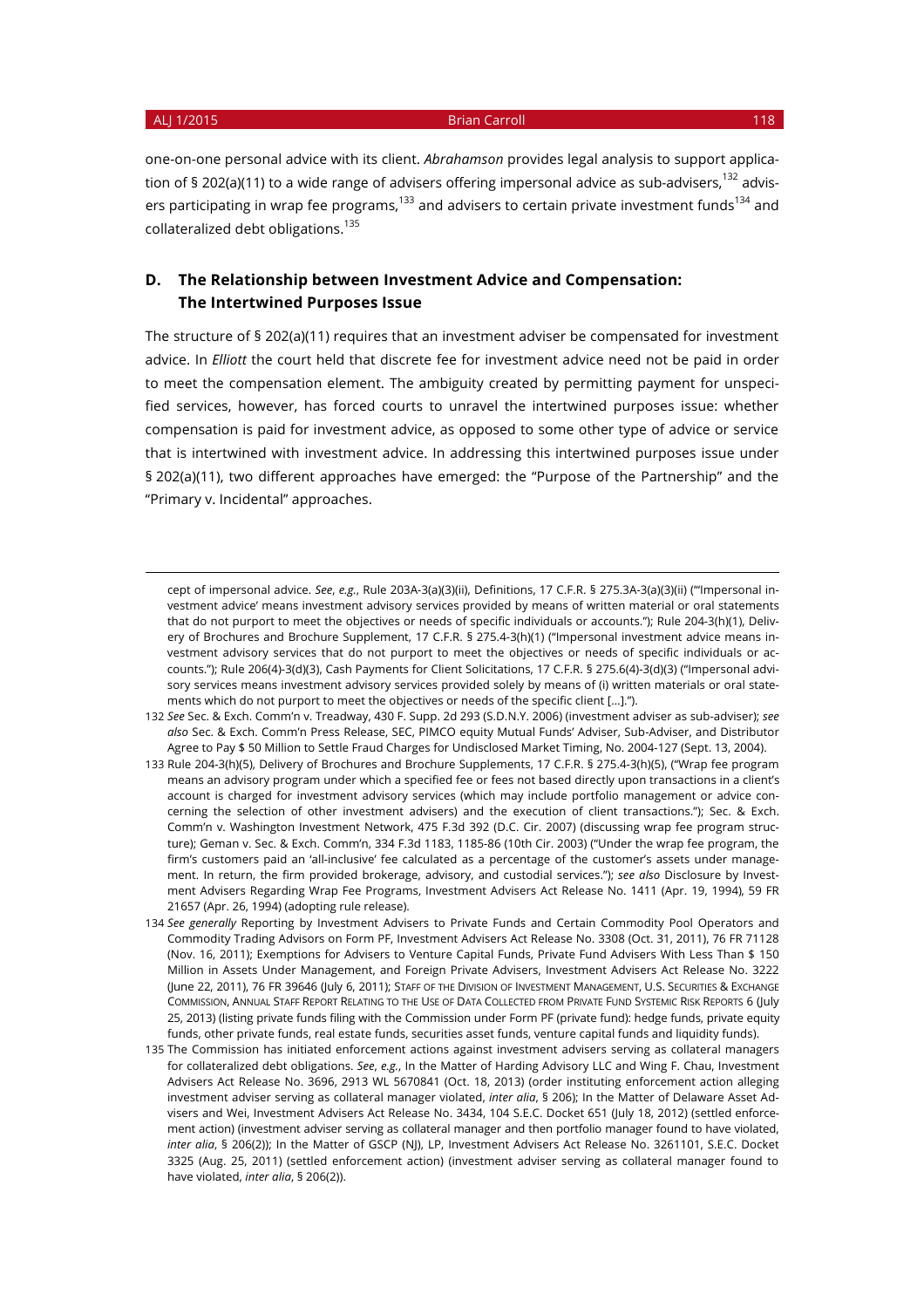#### **1. The Purpose of the Partnership**

In *Wang v. Gordon*, <sup>136</sup> a private action, the defendant was a general partner to a limited partnership formed to own and operate an apartment building. The terms of the partnership agreement entitled the defendant to a five percent brokerage commission upon the sale of the apartment building, which he eventually received. The plaintiff was unsatisfied with the sale and sought relief under the Advisers Act. Plaintiff argued, among other things, that the defendant acted as an investment adviser in arranging for the sale of the apartment building. As part of the transaction, the defendant sent a letter to limited partnership investors outlining the terms of the sale. Because the apartment building was held by a limited partnership, plaintiff reasoned, the sale of the building would require the sale of securities, the limited partnership interests held by the limited partners. Plaintiff argued that the defendant's letter constituted investment advice concerning the sale of the building and, concomitantly, the securities (the limited partnership interests) required to transact the sale. Plaintiff contended that the defendant was compensated to this advice by receiving the five percent commission payment.

In rejecting plaintiff's argument, the *Wang* court found that the defendant was compensated for his advice concerning the sale of the apartment building, not the sale of the limited partnership interests. In making this determination, the court looked to the "purpose of the partnership"<sup>137</sup> to decide whether the advice satisfied the investment advice element. It distinguished the purpose of the real estate partnership at issue from the investment partnership discussed in *Abrahamson*. The *Wang* court viewed the "purpose of the partnership" in *Abrahamson* as advising on purchasing or selling securities for a limited partnership, which constituted investment advice. In contrast, the "purpose of the partnership" in *Wang* was to own and operate a building, not securities. The defendant had arranged the sale of a partnership asset, an apartment building, not a security, and therefore was not compensated for providing investment advice. Under *Wang*, the "purpose of the partnership" dictated the purpose of the compensation paid to the defendant.

In creating this "purpose of the partnership" approach to resolve the intertwined purposes issue, the court in *Wang* provides no guidance on how to determine this purpose or how to resolve competing purposes. For example, though investment partnerships typically state their purpose in limited partnership offering documents,  $138$  the activities of the partnership may diverge substantially from its stated purpose. In its simplest form, an investment partnership may state that its purpose is to invest in commodities, which are not a security, but instead it may invest in securities, ultimately satisfying the definition of an investment adviser. Indeed, courts have emphasized that it is not the description of a business that determines whether it falls within the definition of an investment adviser, but the actual business conduct.<sup>139</sup> On balance, the "purpose of the partnership" has gained no judicial support.

<sup>136</sup> 715 F.2d 1187 (7th Cir. 1983).

<sup>137</sup> *Id.* at 1192.

<sup>138</sup> Generally, in a non-public securities offering under Securities Act § 4(a)(2), 15 U.S.C. 77a(d)(a)(2), the issuer of the securities may circulate privately among qualified, prospective investors offering documents explaining, *inter alia*, the securities offering, including the nature of the investment opportunity. These documents are known as a Private Placement Memorandum, Private Offering Memorandum, or some other non-public offering document. These documents, however, are generally the responsibility of the general partner, who may be a legal entity separate from the investment adviser.

<sup>139</sup> *See*, *e.g.*, U.S. v. Onsa, 523 Fed. App'x 63, 65 (2d Cir. 2013) (in upholding enhanced sentence based on investment adviser status, court held that defendant having "explicitly told investors that he was not an 'investment adviser' under the [Advisers] Act" did not affect defendant's investment adviser status); *see also* Fresenius Medical Care Holdings v. U.S., 763 F.3d 64, 70 (1st Cir. 2014) (In tax cases, courts "look to the substance – that is, the economic reality of the particular transaction, objectively viewed – rather than to the form chosen by the parties.").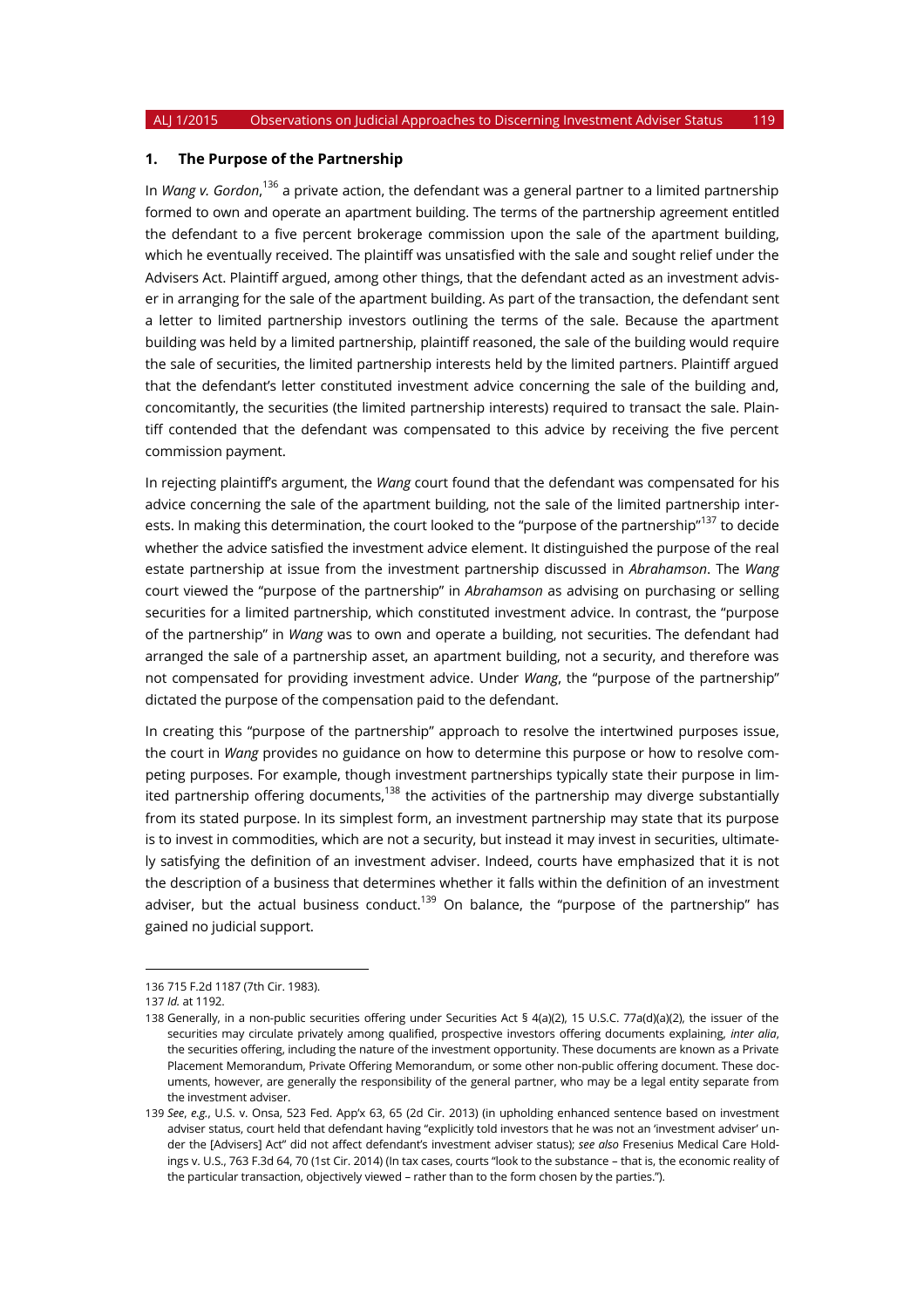#### **2. Primary v. Incidental**

In *U.S v. Elliott*,<sup>140</sup> the defendants argued that they, like the defendant in *Wang*, had not received compensation for investment advice. They claimed that clients came to them to purchase a security, an investment vehicle created by the defendants, not to receive investment advice. In rejecting defendants' argument, the court held that investment advice to clients constituted a "significant component of the 'product' sold."<sup>141</sup> The defendants in *Elliott* assisted clients in "choosing individually tailored investment vehicles."<sup>142</sup> Next, it noted that after providing advice about the investment selection, the defendants continued to advise the clients by managing the underlying investments. The court held that these two forms of advice – the assistance in choosing an investment vehicle and management of the underlying investments held by the investment vehicle – were the "primary," not "incidental" reasons for investing in the investment vehicles. This primary role of the advice in making a decision to invest met the investment advice element.

While *Elliott's* "primary v. incidental" approach was helpful in distinguishing *Wang*, <sup>143</sup> *Elliott* did not offer a standard to measure primary as opposed to incidental advice. In *Thomas v. Metropolitan Life Insurance Company*, <sup>144</sup> a private action, however, the court adopted a standard to measure "solely incident" conduct under the § 202(a)(11)(C) broker-dealer exception to the definition of an investment adviser. As discussed, under this exception, a broker-dealer may offer investment advice that is "solely incident to" its broker-dealer services and may not receive "special compensation" for this advice.<sup>145</sup> In *Thomas*, the court noted that

the word "incidental" has two components. To be considered incidental, two actions or objects must be related in a particular way – the incidental action or object must occur only as a result of or in connection with the primary. Additionally, the incidental action or object must be secondary in size or importance to the primary.<sup>146</sup>

*Thomas'* approach to distinguishing between primary and incidental services may assist in developing *Elliott's* distinction between primary and incidental advice.

### **E. Advising Others**

Section 202(a)(11) requires that an adviser be engaged in advising "others." Typically, the adviser's client is the recipient of the adviser's advice and this would satisfy that the advice had been provided to "others." In interpreting this advising "others" language, courts have addressed two issues: 1) whether the person receiving the investment advice must be in a position to act on the advice;<sup>147</sup> and 2) whether a trustee's investment advice to a trust is advice to itself or "others."

<sup>140</sup> 62 F.3d 1304 (11th Cir. 1996), *order amending opinion*, 82 F.3d 989 (11th Cir. 1996).

<sup>141</sup> *Id.* at 1311.

<sup>142</sup> *Id.*

<sup>143</sup> *See* Sec. & Exch. Comm'n v. Saltzman, 127 F. Supp. 2d 660 (E.D. Pa. 2000) (distinguishing application of Wang v. Gordon, 715 F.2d 1187 (7th Cir. 1983)).

<sup>144</sup> 631 F.3d 1153 (10th Cir. 2011).

<sup>145</sup> In addition to § 202(a)(11)(C), 15 U.S.C.§ 80b-2(a)(11)(C), § 202(a)(11)(B), 15 U.S.C. § 80b-2(a)(11)(B), exempts lawyers, accountants, engineers and teachers who offer investment advice that is "solely incidental."

<sup>146</sup> *Thomas*, 631 F.3d at 1162.

<sup>147</sup> Some courts have held that the advice element is satisfied if an adviser provides advice regardless of whether the advice is acted upon. *See*, *e.g.*, U.S. v. Elia, 2014 WL 4289389 2 (11th Cir. 2014) (per curiam) ("It [§ 202(a)(11), 15 U.S.C. § 80b-2(a)(11)] does not require that the adviser actually make an investment or act on that advice."); *see also* U.S. v. Olga, 378 F. App'x 959, 960 (11th Cir. 2010) (per curiam) ("Although *Ogale* never actually used investors' money to trade foreign currencies, his scheme involved 'advising others.'").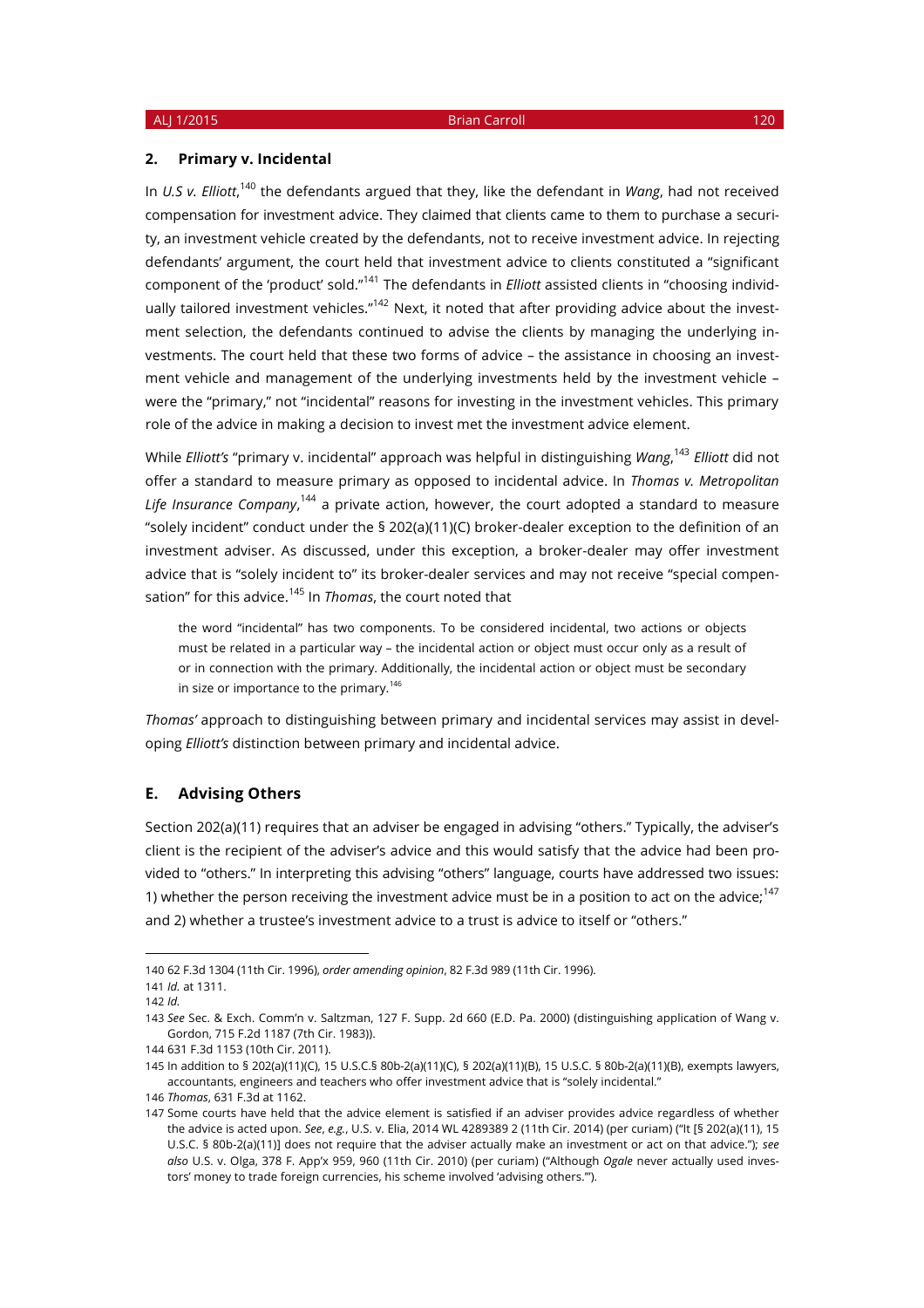#### **1. An Opportunity to Act by the Recipient of Investment Advice**

The *Wang* decision also raised an issue of whether the recipient of advice must be in a position to act on that advice. As noted, Wang argued that by the defendant sending a letter to limited partnership investors outlining the sales terms of the property, he provided investment advice. In rejecting this argument, the court relied, in part, on its conclusion that Wang, as a limited partner, "had no input or say as to the sale [of the apartment building]"<sup>148</sup> by the limited partnership and his "inability to participate"<sup>149</sup> in the decision to sell meant that the advice was not investment advice. This "inability to participate" limitation on the advising "others" element, strongly implies that Wang as the recipient of the advice must be in a position to participate in the decision to sell the property for the advice to meet the requirements of § 202(a)(11).

An ability to participate in certain business decisions may run afoul of United States federal securities laws. A requirement that a holder of a security (Wang as a limited partner) must participate in the business affairs of the issuer of securities (the limited partnership) may contradict the definition of a security. In 1945, the Supreme Court in *SEC v. W.J. Howey*, <sup>150</sup> held that an investment contract may meet the definition of a security if, among other requirements, an investor is "led to expect profits solely from the effort of the promoter or a third party."<sup>151</sup> More recently, in developing this requirement, courts have not only made a distinction between passive investor conduct and significant investor control,<sup>152</sup> but, in determining whether a limited partnership interest is a security, have required that the relevant partnership agreement give the general partner the "exclusive right and power to manage, conduct, and operate [...]" the partnership's business.<sup>153</sup> To the extent that *Wang* is required to participate in investment decisions of a partnership, *Wang* jeopardizes the limited partnership interest meeting the requirements of a security.

#### **2. The Trustee Conundrum – Is Advising "Yourself" Advising Others?**

Given the legal relationship between a trustee and the trust, courts have struggled over whether trustee investment advice to a trust constitutes advice to itself or to another entity. By way of background, in 1942, the Commission granted an application of Augustus P. Loring, Jr. requesting an order, pursuant to then § 202(a)(11)(F),  $154$  exempting him from the definition of an investment adviser. After a public hearing, the Commission concluded that Mr. Loring served as a professional trustee in the administration of trusts and estates and the management of property. The vast majority of Loring's business<sup>155</sup> consisted of acting as a court appointed fiduciary (a trustee, guardian, conservator or executor) under court supervision. Loring administered both personal and real property. When acting under court appointment, he held legal title to the property and acts as a principal.<sup>156</sup>

<sup>148</sup> 715 F.2d at 1192.

<sup>149</sup> *Id.*

<sup>150</sup> Sec. & Exch. Comm'n v. W. J. Howey Co., 328 U.S. 293 (1946) (multiple factor tests for determining whether an investment contract meets the definition of a security).

<sup>151</sup> *Id.* at 298–99.

<sup>152</sup> Sec. & Exch. Comm'n v. Aqua-Sonic Products Corp., 687 F.2d 577, 582 (2d Cir. 1982).

<sup>153</sup> Sec. & Exch. Comm'n v. Rabinovich & Associates, LP, 2008 WL 4937360 1, 3 (S.D.N.Y. 2008) (citations omitted); *see*, *e.g.*, Sec. & Exch. Comm'n v. Northshore Asset Mgmt., 2008 WL 1968299 1, 7 (S.D.N.Y. 2008).

<sup>154</sup> Since the Commission issued its order In the Matter of Augustus P. Loring, Jr. in 1942, § 202(a)(11)(F), 15 U.S.C. § 80b-2(a)(11)(F), has been renumbered as § 202(a)(11)(G), 15 U.S.C. § 80b-2(a)(11)(G).

<sup>155</sup> Loring also provided trustee services under trust indenture appointment and power of attorney arrangements. Investment Advisers Act Release No. 33, 1942 WL 34539 1 (July 22, 1942).

<sup>156</sup> *Id.* at 2.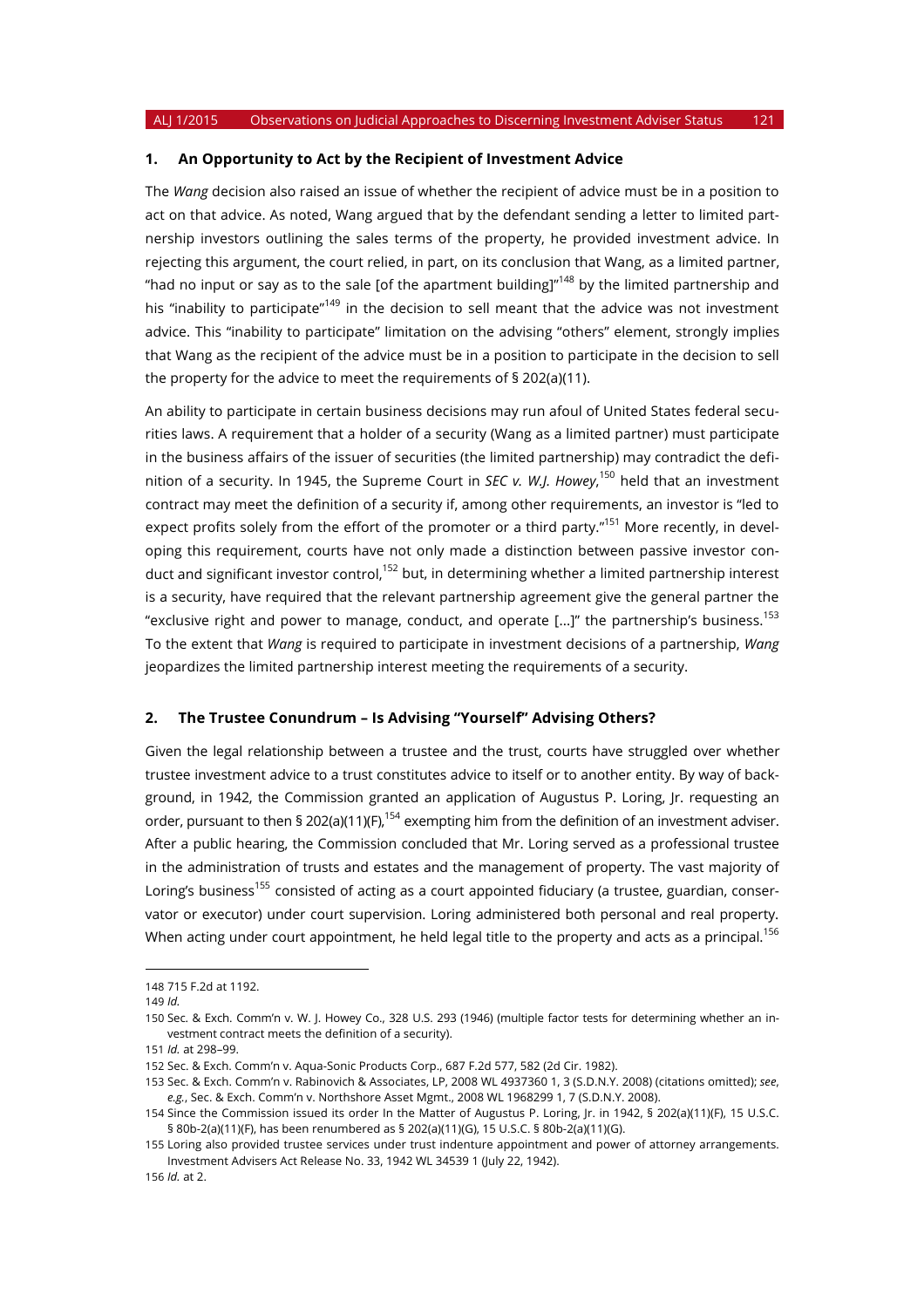As a court fiduciary, Loring was required to give a "bond of acceptance for each trust" in an amount sufficient to protect the property, which is discharged after filings accounts with the court.<sup>157</sup> Loring's activities outside of court supervision but under power of attorney, constituted "only a minor part of his business and are, in effect, incidental to his business of acting as a trustee."<sup>158</sup> At the close of its order, the Commission noted that Loring neither solicited business, nor held himself out to the public as being engaged in the business of providing investment advice. Any advice given to

others "as to securities" was "solely incidental to his activity as a professional trustee."<sup>159</sup>

In Selzer v. Bank of Bermuda,<sup>160</sup> a private action, a beneficiary to an investment trust managed by defendant Bank of Bermuda alleged that while acting as a trustee the Bank of Bermuda met the definition of an investment adviser and violated the Advisers Act. The court summarily noted that the Commission in *In re Loring* held that a trustee is not an investment adviser. It went on to explain that historically a trustee is the legal owner of the trust corpus and the beneficiary is the equitable owner. A trustee acts as a principal in making investment decisions for the trust and, therefore, does not provide advice to others.<sup>161</sup> Although the court acknowledged that there may be public policy reasons in support of trustees operating under the definition of an investment adviser, the "common sense" $^{162}$  meaning of the word "adviser" $^{163}$  militated against applying the Advisers Act. Since *Selzer*, the Commission's staff has expressed in No-Action Letters<sup>164</sup> its disagreement with the *Selzer* court's characterization of *In re Loring* and its broad holding that a trustee is does not meet the definition of an investment adviser.<sup>165</sup>

The *Selzer* court's approach to the trustee issue was rejected in *SEC v. Smith*<sup>166</sup>, In *Smith*, an enforcement action, a formerly registered investment adviser created a new trust entity and transferred investment adviser client accounts to it. Smith then restyled his adviser role as one of a trustee. Smith argued that under *Selzer* and *In re Loring* he was operating as a trustee and, therefore, did not meet the definition of an investment adviser. The court in *Smith* rejected *Selzer* and instead applied the holding in *Abrahamson*, namely that exercising control over investments constitutes investment advice. *Smith* noted that the *Abrahamson* decision was the more cogent decision and because *Abrahamson* was an opinion of the circuit court of appeals that *Selzer* was

163 *Id.*

 $\overline{a}$ 157 *Id.* at 1.

<sup>158</sup> *Id.* at 2.

<sup>159</sup> *Id.*

<sup>160</sup> 385 F. Supp. 415 (S.D.N.Y. 1974).

<sup>161</sup> *Id.* at 420; *see also* Sec. & Exch. Comm'n v. Ficeto, 839 F. Supp. 2d 1101 (C.D. Cal. 2011) (defendant unsuccessfully argued that it served as the investment adviser to investment funds that it sponsored and therefore could not defraud itself). 162 *Selzer*, 385 F. Supp. at 420.

<sup>164</sup> Commission staff will provide informal written advice – in the form of a No-Action Letter – in response to a letter providing specific facts and representations about an unresolved securities regulation issue. In its No-Action Letter, the Commission staff will state whether, under the facts and representations presented, it would or would not recommend any Commission enforcement action. *See* Procedures Applicable to Requests for No-Action and Interpretative Letters, Investment Advisers Act Release No. 281 (Feb. 8, 1971).

<sup>165</sup> These Commission staff positions are reflected in various No-Action Letters. *See*, *e.g.*, Clair H. Spring (pub. avail. Sept. 13, 1990) ("In Selzer, et al. v. The Bank of Bermuda, 385 F. Supp. 415 (S.D.N.Y. 1974) (enclosed), the district court held that a trustee, acting as legal owner of a trust and principal, is not an adviser with the meaning of Section 202(a)(11) of the Investment Advisers Act of 1940. However, in [No-Action Letter] Joseph J. Nameth, Jr. (pub. avail. Jan. 31, 1983) (enclosed), the [Sec. & Exch. Comm'n] Division of Investment Management specifically disagreed with the district court's holding in Selzer because it rested on a misreading of an earlier SEC decision (In re Loring, 11 S.E.C. 885 (1942)). The Division's position, as reflected in our no-action letters, has not changed on this issue.").

<sup>166</sup> 1995 U.S. Dist. LEXIS 22352 (E.D. Mich.).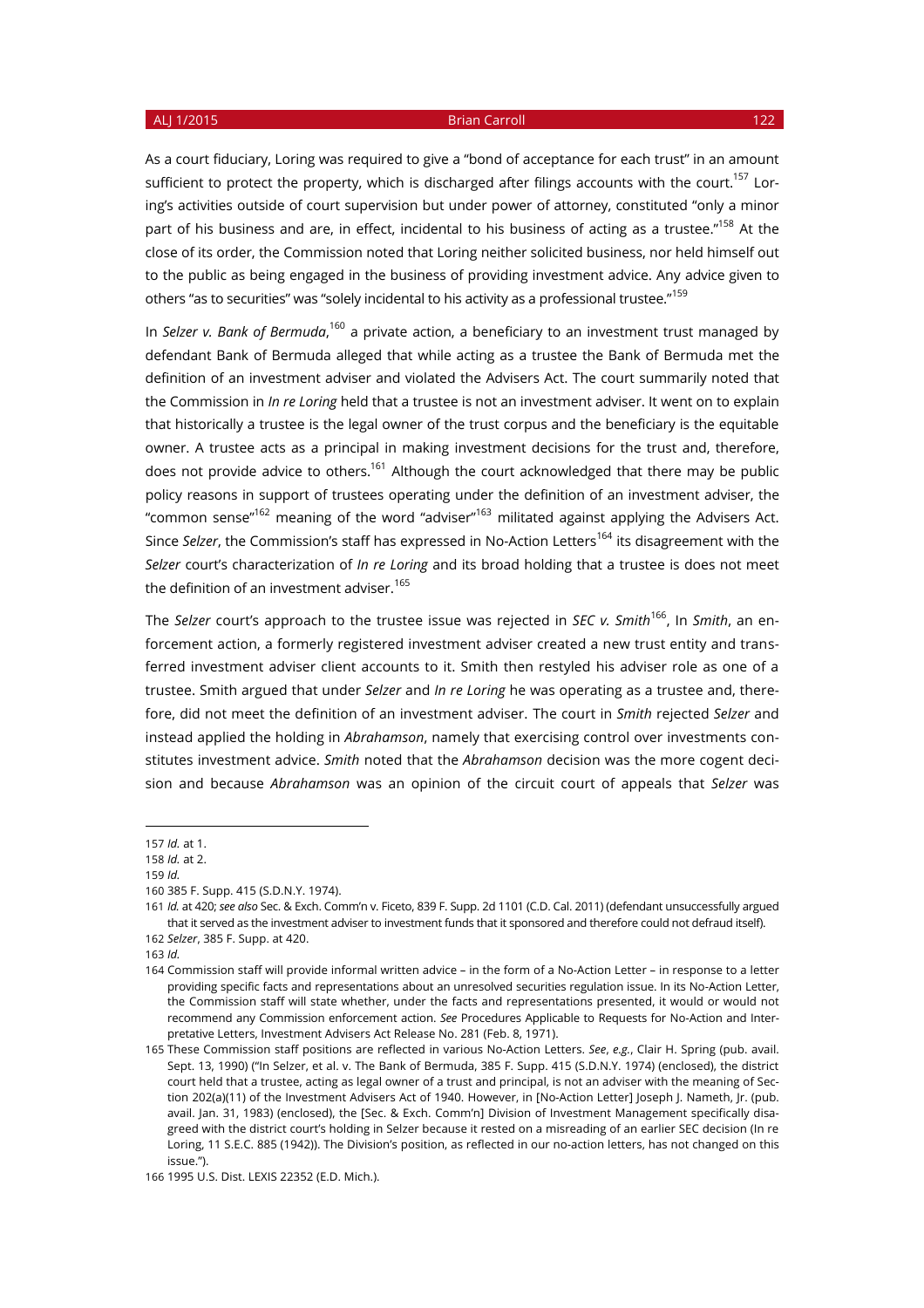charged with following,<sup>167</sup> it undercut *Selzer's* precedential value, a view shared by at least one other court.<sup>168</sup>

Importantly, *Smith* viewed *In re Loring's* exclusion of a trustee from the definition of an investment adviser as limited to situations where a trustee's business activities are subject to an alternative oversight scheme. It noted that the Commission's order emphasized that Loring's trustee activities were under court supervision and the amount of activities outside this court supervision was "incidental."<sup>169</sup> Moreover, *Smith* noted that the trustee in *Selzer* was a highly regulated foreign bank (Bank of Bermuda), while no similar alternative regulatory structure oversaw the defendant's activities in *Smith*. 170

While relying on *Abrahamson*, *Smith* did not address the legal-equitable ownership distinction relied on by *Selzer*. *Selzer* viewed a trustee as advising only itself as the legal owner of the trust corpus (securities) and therefore not as an investment adviser, while acknowledging the role of beneficiaries as equitable owners of corpus of the trust. As an equitable owner, however, a beneficiary generally has standing to initiate a legal proceeding against a trustee alleging violations of the trustee's fiduciary duty, including challenging the appropriateness of the trustee's investment advice.<sup>171</sup> This legal standing, at the very least, recognizes that in the investment advice context beneficiaries have a separate legal status from that of the trustee, which supports viewing them as recipients of the investment advice for purpose of § 202(a)(11). Moreover, this view is supported in part by the court's holding in *SEC v. Montana*. <sup>172</sup> There, UTA-BVI, Ltd, the trustee, invested the trust's funds of two other trusts, First National Equity Trust and P.K. Trust. In finding that UTA-BVI met the definition of an investment adviser, the court relied on relevant trust agreements that "[…] identified First National Equity Trust and P.K. Trust as beneficiaries of the trust and provide that UTA-BVI would manage the trust funds for the benefit of the beneficiaries."173 The *Montana*

<sup>167</sup> *Id.* at 19. *See also* Condon v. Haley, 21 F. Supp. 3d 572, 583 (D.S.C. 2014) ("It is axiomatic that a decision of a circuit court, not overruled by the United States Supreme Court, is controlling precedent for the district courts within the circuit."); Cartica Management, LLC v. Corpbanca, S.A., 2014 WL 4804491 (S.D.N.Y. 2014) 6 ("District courts and other inferior courts are bound by decisions of the Circuit Court of Appeals in the appropriate circuit unless overturned by an intervening Supreme Court decision or other change in the law.").

<sup>168</sup> *See* Sec. & Exch. Commn'n v. Montana, 2005 WL 645143 1-2 (S.D. Ind. 2005) (court, without noting either *In re Loring* or Sec. & Exch. Comm'n v. Smith, held that under *Abrahamson*, a "trust management agreement" with a trustee investing trust funds met the definition of an investment adviser, without making a distinction between beneficial and legal ownership of the trust corpus).

<sup>169</sup> 1995 U.S. Dist. LEXIS 22352 (E.D. Mich.) 18.

<sup>170</sup> The presence of an alternative oversight authority scheme plays a role determining whether an instrument meets the definition of a security. *See* Reves v. Ernst & Young, 494 U.S. 56 (1990); Sec. & Exch. Comm'n v. J.T. Wallenbrock, 313 F.3d 532, 537 (9th Cir. 2002) ("[F]our Reves factors [...]: (4) whether some factor such as the existence of another regulatory scheme significantly reduces the risk of the instrument […]."); Stober v. Sec. & Exch. Comm'n, 161 F. 3d 745 (D.C. Cir. 1998) (noting other Supreme Court cases holding that the regulatory schemes imposed by the Federal Deposit Insurance Corporation and Comptroller of the Currency met alternative regulatory scheme requirements under Reves' fourth factor); Sec. & Exch. Comm'n v. Smart, 2011 WL 2297659 (D. Utah 2011) (noting Reves' fourth factor as including alternative regulatory scheme); Sec. & Exch. Comm'n v. Novu Techs., LLC, 2010 WL 4180550 (D. Utah 2010) (same); Sec. & Exch. Comm'n v. Global Telecom Servs., LLC, 325 F. Supp. 2d 94 (D. Conn. 2004) (same); *see also* Inv. Co. Inst. v. Commodity Futures Trading Comm'n, 720 F.3d 370 (D.C. Cir. 2013) (discussing Commodity Futures Trading Commission's authority to exclude "otherwise regulated" entities from its regulations).

<sup>171</sup> RESTATEMENT (THIRD) OF THE LAW OF TRUSTS: REMEDYING BREACH OF TRUST: GENERAL PRINCIPLES § 94 (2012), ("(1) A suit against a trustee of a private trust to enjoin or redress a breach of trust or otherwise to enforce the trust may be maintained by only a beneficiary or by a co-trustee, successor trustee, or other person acting on behalf of one or more beneficiaries.").

<sup>172</sup> 2005 WL 645143 (S.D. Ind. 2005).

<sup>173</sup> *Id.*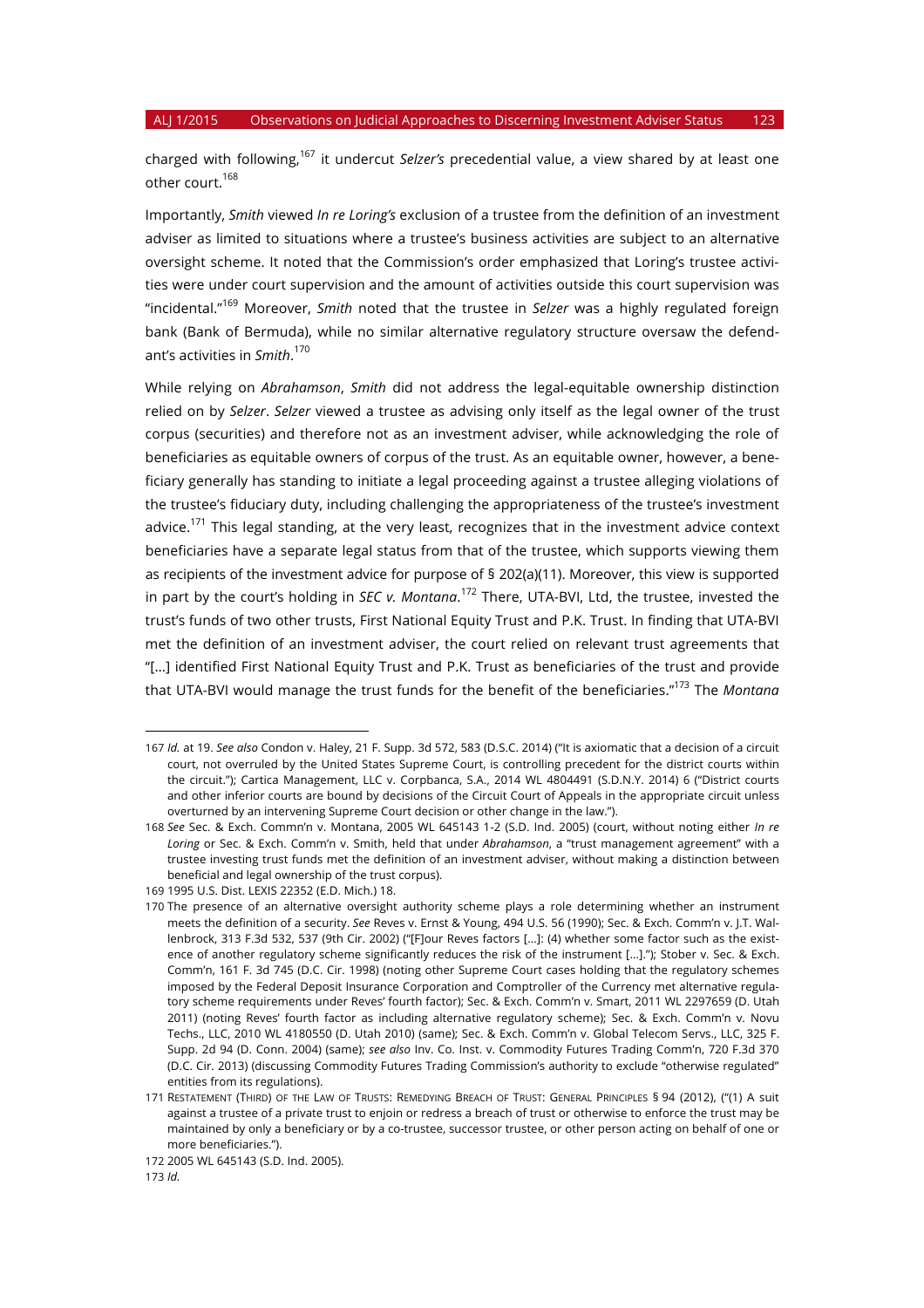court's acceptance of the trust beneficiaries as clients of the trustee's investment advice is an important step in light of *Selzer*. The court in *Montan*a, however, relied primarily not on the separate legal status and roles of the trustee and beneficiary but on the strength of the holding in *Abrahamson*. In addition to the court's analysis in *Smith* and *Montana*, provisions of the Advisers Act support holding that a trustee is an investment adviser.<sup>174</sup>

### **E. Engaged in the Business**

Section 202(a)(11) requires an investment adviser to "engage in the business" of providing investment advice. In interpreting this element, the Commission staff in SEC Release 1092<sup>175</sup> and courts<sup>176</sup> have relied primarily on the decision in *Zinn v. Parrish*177. After reviewing *Zinn*, some observations are offered.

#### **1. Zinn v. Parrish**

In *Zinn v. Parrish*, a private action, the court held that Zinn, a sports manager, provided services to Parish, a professional football player, that did not, among other things, satisfy the engaged in the business element. While providing sports management services, Zinn obtained a list of securities recommendations prepared by other persons, screened it and forwarded it to Parrish. The court acknowledged that had Zinn "made a business"<sup>178</sup> of screening securities recommendations, he would be required to register as an investment adviser. However, this "isolated transaction"<sup>179</sup> with Parrish was "incident"<sup>180</sup> to the main purpose of the manager-client relationship.

While *Zinn's* holding has factual support, its legal analysis raises questions. The court in *Zinn* analogized the sport manager's role to that of the professional trustee described in *In re Loring*. *Zinn* characterized the trustee *In re Loring* as a "professional trustee whose advice to his clients is 'solely incidental' to his duty as a professional trustee."<sup>181</sup> Also, as part of its discussion of *In re Loring*, the court in *Zinn* noted that the "SEC further concluded that the trustee was not an investment adviser because he did not 'hold himself out as being engaged in the business of giving advice to others as to securities.'"<sup>182</sup> *Zinn* went on to apply factors noted in Commission staff No-Action

<sup>174</sup> Section 203, Registration of Investment Advisers, 15 U.S.C. § 80b-3, requires and exempts certain investment advisers (as defined under § 202(a)(11), 15 U.S.C. § 80b-2(a)(11)) to register with the Commission. Section 203(b)(4), 15 U.S.C. § 80b-3(b)(4), exempts from registration an investment adviser that is a trustee to a charitable organization. § 203(b)(5), 15 U.S.C. § 80b-3(b)(5), exempts from registration an investment adviser that is a trustee to a plan described under § 414(e) of the Internal Revenue Code of 1986 that provides investment advice exclusively to the plan.

<sup>175</sup> SEC Release 1092, 4 & n.7 ("The 'Business' Standard [...] The staff considers a person to be 'in the business' of providing advice if the person: [...] (iii) on anything other than rare, isolated and non-periodic instances, provides specific investment advice. FN7 (Zinn v. Parris, 644 F.2d 360 (7th Cir. 1981)").

<sup>176</sup> *See*, *e.g.*, Wang v. Gordon, 715 F.2d 1187, 1192-93 (7th Cir. 1983) (relying on the Zinn v. Parrish "engage in the business" approach); Pozez v. Ethanol Capital Mgmt., LLC, 2009 WL 2176574 6 (D. Ariz. 2009) (relying on the Zinn v. Parrish "isolated transactions" language).

<sup>177</sup> 644 F.2d 360 (7th Cir. 1981).

<sup>178</sup> *Id.* at 364.

<sup>179</sup> *Zinn*, 644 F.2d at 364.

<sup>180</sup> *Id.*

<sup>181</sup> *Id.* 

<sup>182</sup> *Id.*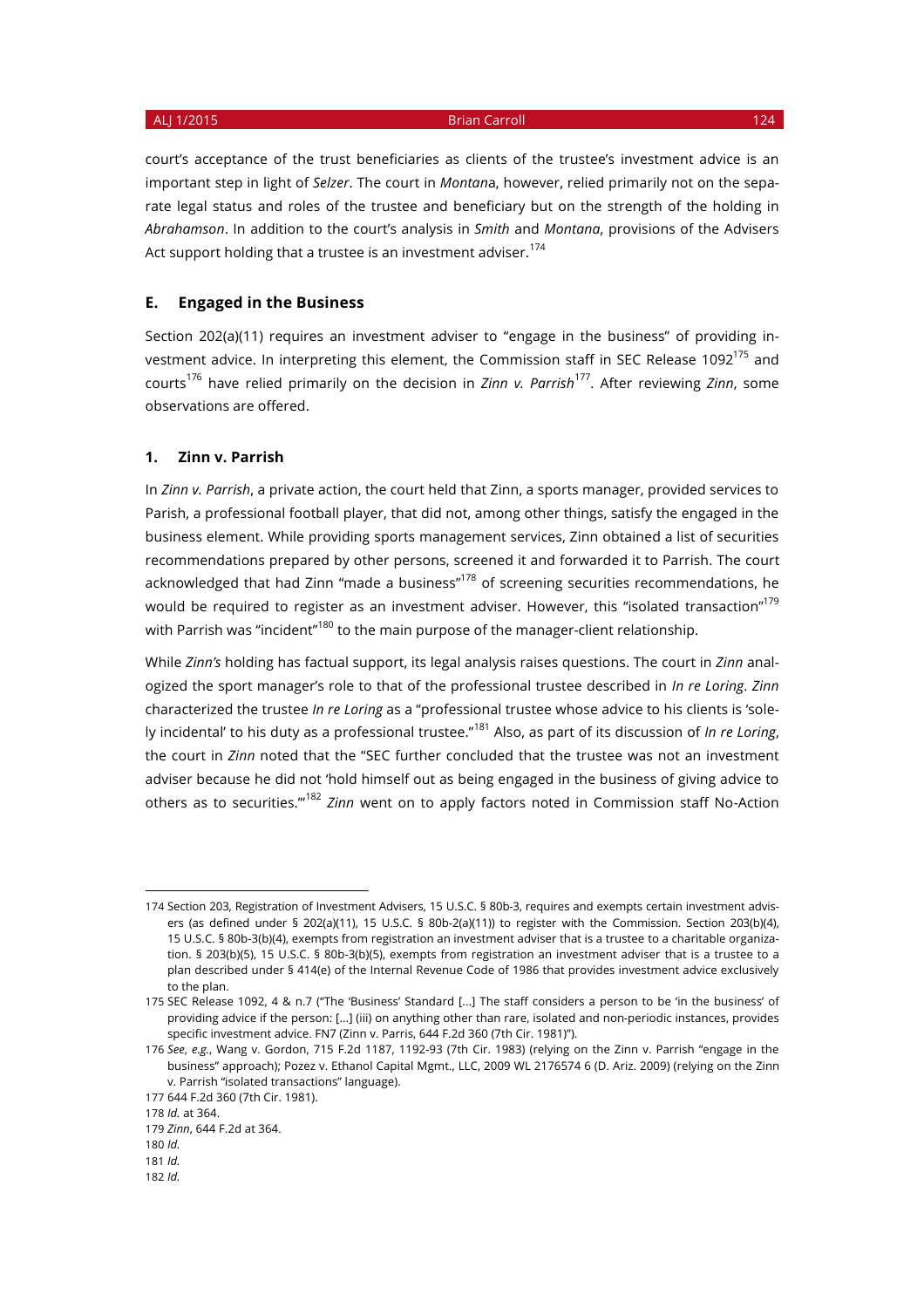Letters<sup>183</sup> for determining whether one "holds himself out"<sup>184</sup> to the public as an investment adviser. More fundamentally, *Zinn's* characterization of *In re Loring* fails to recognize that the vast majority of services provided by Loring were under court supervision, subject to a bonding requirement. This fact would support the Commission granting the exemptive request in *In re Loring*. Similarly, *Zinn* appears not to appreciate that the standard applied by the Commission in the *In Re Loring* exemptive application under § 202(a)(11)(H) is whether the applicant is a person "not within the intent" of § 202(a)(11). This is a far more general and inclusive standard than determining the reach of the engage in the business language of § 202(a)(11).

Finally, the *Zinn* decision does not acknowledge that Congress in enacting the Advisers Act choose to include "solely incidental" and "holding out" language in other provisions of the Adviser Act but not § 202(a)(11). Indeed, *Zinn's* imposition of the "holding out" to the public test and "solely incidental" limitation is not supported by the language of § 202(a)(11) and is undercut by the structure of the Advisers Act. Under § 202(a)(11), the definition of an investment adviser does not include "solely incidental" language. In contrast, the professionals exception under § 202(a)(11)(B) and broker-dealer exception under § 202(a)(11)(C) both limit offering investment adviser that is "solely incidental to the conduct" of the practice of a profession and business as a broker or dealer, respectively. Under § 202(a)(11) the definition of an investment adviser does not include any reference to "holding out" to the public. Under former § 203(b)(3) an investment adviser is not required to register with the Commission if certain requirements are met, such as that it does not "hold[s] itself out to generally to the public as an investment adviser." *Zinn's* approach is difficult to accept in light of the Supreme Court's holding in *Barnhart v. Sigmon Coal Company, Inc.*, 185 where the court held that "when 'Congress includes particular language in one section of a statute but omits it in another section of the same Act, it is generally presumed that Congress acts intentionally and purposely in the disparate inclusion or exclusion.'"

### **2. Alternative Approaches to Engage in the Business**

Courts may benefit from taking a fresh approach to the engage in the business element. Although neither the word "engage" nor "business" is defined by the Advisers Act, these words appear in other federal statutes and courts have routinely looked to their "ordinary and natural"<sup>186</sup> meanings in interpreting the words "engage"<sup>187</sup> and "business"<sup>188</sup> Some courts have been called upon

<sup>183</sup> *See supra* footnote 165 above; *see also* Wilson v. Merrill Lynch & Co., 671 F.3d 120, 137 n.11 (2d Cir. 2011) (discussing degree of judicial deference due Commission staff No-Action Letters); Gryl ex rel. Shire Pharm. Grp. PLC. v. Shire Pharm. Grp. PLC, 298 F.3d 136, 145 n.8 (2d Cir. 2002) (citations omitted) ("It must be remembered, however, that SEC no action letter responses are staff interpretations rather than formal Commission action and thus are of more limited utility than formal rulemaking or policies announced in SEC releases.").

<sup>184</sup> *Zinn*, 644 F.2d at 363 (citations omitted) ("Among the factors the SEC looks to in determining whether someone 'holds himself out' as an investment adviser are: '(t)he maintenance of a listing as an investment adviser in a telephone or business directory'; 'the expression of willingness to existing clients or others to accept new clients'; or 'the use of a letterhead indicating any activity as an investment adviser.'").

<sup>185</sup> 534 U.S. 438, 453, (2002) (citations omitted).

<sup>186</sup> Scherr v. Marriott Int'l, Inc., 703 F.3d 1069, 1077 (7th Cir. 2013) ("When we do not have statutory definitions available, we accord words and phrases their ordinary and natural meaning and avoid rendering them meaningless, redundant, or superfluous; we view words not in isolation but in the context of the terms that surround them; we likewise construe statutes in the context of the entire statutory scheme and avoid rendering statutory provisions ambiguous, extraneous, or redundant; we favor the more reasonable result; and we avoid construing statutes contrary to the clear intent of the statutory scheme.").

<sup>187</sup> *See*, *e.g.*, U.S. v. Graham, 305 F.3d 1094, 1102 (10th Cir. 2002) ("The term 'engage' is commonly defined as 'to occupy or involve oneself; take part; be active.' Webster's New World College Dictionary at 450 (3rd ed.